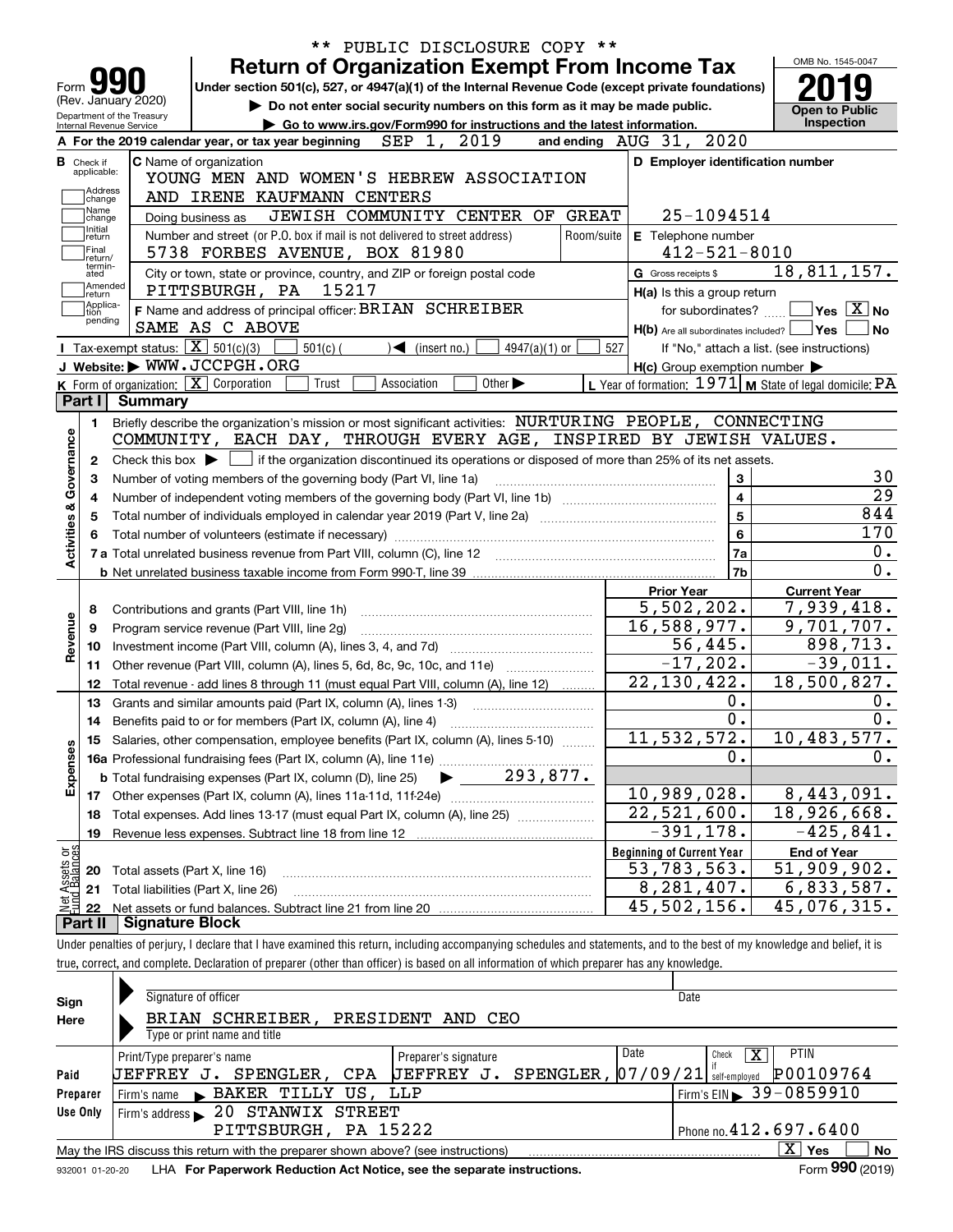|              | YOUNG MEN AND WOMEN'S HEBREW ASSOCIATION                                                                                                               |
|--------------|--------------------------------------------------------------------------------------------------------------------------------------------------------|
|              | **-***4514<br>AND IRENE KAUFMANN CENTERS<br>Page 2<br>Form 990 (2019)<br><b>Statement of Program Service Accomplishments</b>                           |
|              | Part III I<br>$\overline{\mathbf{x}}$                                                                                                                  |
|              | Check if Schedule O contains a response or note to any line in this Part III <i>manoronano contraine contraine contain</i>                             |
| 1            | Briefly describe the organization's mission:<br>NURTURING PEOPLE, CONNECTING COMMUNITY, EACH DAY, THROUGH EVERY AGE,                                   |
|              | INSPIRED BY JEWISH VALUES.                                                                                                                             |
|              |                                                                                                                                                        |
|              |                                                                                                                                                        |
| $\mathbf{2}$ | Did the organization undertake any significant program services during the year which were not listed on the                                           |
|              | $\sqrt{}$ Yes $\sqrt{X}$ No<br>prior Form 990 or 990-EZ?                                                                                               |
|              | If "Yes," describe these new services on Schedule O.                                                                                                   |
| 3            | $\sqrt{}$ Yes $\sqrt{}$ X $\sqrt{}$ No<br>Did the organization cease conducting, or make significant changes in how it conducts, any program services? |
|              | If "Yes," describe these changes on Schedule O.                                                                                                        |
| 4            | Describe the organization's program service accomplishments for each of its three largest program services, as measured by expenses.                   |
|              | Section 501(c)(3) and 501(c)(4) organizations are required to report the amount of grants and allocations to others, the total expenses, and           |
|              | revenue, if any, for each program service reported.<br>4,539,310.                                                                                      |
| 4a           | $0 \cdot$ ) (Revenue \$<br>7,834,609. including grants of \$<br>(Code:<br>(Expenses \$<br>CHILDREN AND YOUTH SERVICES                                  |
|              | OVER THE PAST YEAR, THE JCC ENGAGED MORE THAN 2,000 CHILDREN AND YOUTH                                                                                 |
|              | IN SPORTS, SWIMMING, DANCE, MUSICALS AND FITNESS, PROMOTING CREATIVE,                                                                                  |
|              | ACTIVE AND ENGAGED LEARNING IN A SAFE AND NURTURING ENVIRONMENT. JCC'S                                                                                 |
|              | (ECDC) OFTEN SERVE AS THE ENTRY<br>EARLY CHILDHOOD DEVELOPMENT CENTERS                                                                                 |
|              | POINT FOR FAMILIES TO THE JCC AND IS OUR FIRST OPPORTUNITY TO DEVELOP                                                                                  |
|              | RELATIONSHIPS ACROSS THE LIFETIME CONTINUUM. OUR ECDC PROGRAMS AT THE                                                                                  |
|              | SQUIRREL HILL AND SOUTH HILLS BRANCHES HAVE 349 CHILDREN CURRENTLY                                                                                     |
|              | ENROLLED MAKING THE JCC'S ECDC ONE OF THE LARGEST EARLY CHILDHOOD                                                                                      |
|              | PROGRAMS IN WESTERN PENNSYLVANIA. THE JCC'S ECDC PROVIDES AN ENRICHING                                                                                 |
|              | AND NURTURING ENVIRONMENT FOR CHILDREN AGE 6 WEEKS TO FIVE YEARS OLD.                                                                                  |
|              | ECDC INCORPORATES PHYSICAL FITNESS, MUSIC, ART, MATH,<br>SCIENCE, READING,                                                                             |
| 4b           | 3,598,767. including grants of \$<br>1,693,640.<br>$0.$ ) (Revenue \$<br>) (Expenses \$<br>(Code:                                                      |
|              | DAY AND OVERNIGHT CAMPING<br>JCC DAY AND OVERNIGHT CAMPS ARE DESIGNED TO PROMOTE SELF-ESTEEM,                                                          |
|              | ENCOURAGE GROUP SKILLS AND TEAMWORK, FOSTER TRUST AND BUILD JEWISH                                                                                     |
|              | IDENTITY. THIS FISCAL YEAR, COVID FORCED THE CLOSURE OF A TRADITIONAL                                                                                  |
|              | BUT WE WERE ABLE TO HOST HUNDREDS OF DAY CAMPERS<br>RESIDENT CAMP PROGRAM,                                                                             |
|              | AT BOTH OUR MONROEVILLE AND SOUTH HILLS LOCATIONS. OUR RESIDENT CAMP                                                                                   |
|              | HOSTED SIX FAMILY WEEKENDS TO PROVIDE NEEDED RESPITE FOR MORE THAN 400                                                                                 |
|              | PEOPLE. WE ARE OPTIMISTIC THAT THE RESIDENT CAMP EXPERIENCE IN ITS                                                                                     |
|              | FULLEST FORM WILL TAKE PLACE IN SUMMER 2021. THE CAMP EXPERIENCE IS                                                                                    |
|              | ALSO HIGHLY DEVELOPMENTAL AND ENCOMPASSES LIFE SKILLS EDUCATION IN AN                                                                                  |
|              | INFORMAL AND PLEASURABLE ATMOSPHERE. THESE LIFE SKILLS TAKE ON NEW                                                                                     |
|              | MEANING AS MANY FORMER CAMPERS BECOME PART OF OUR STAFF-IN-TRAINING                                                                                    |
|              | 6, 146, 693. including grants of \$<br>$0.$ ) (Revenue \$3,468,757.)<br>(Expenses \$<br>$4c$ (Code:                                                    |
|              | FITNESS AND WELLNESS                                                                                                                                   |
|              | JCC'S HEALTH AND WELLNESS PROGRAMS ARE A CORE SERVICE OFFERING WITH                                                                                    |
|              | ACTIVITIES SUCH AS AQUATICS, MARTIAL ARTS, BASKETBALL, ZUMBA AND YOGA,                                                                                 |
|              | BEGINNING WITH CHILDREN AS YOUNG AS SIX MONTHS TO OLDER ADULTS IN THEIR                                                                                |
|              | 90'S IN BOTH SQUIRREL HILL AND SOUTH HILLS. JCC PROGRAMS AND EQUIPMENT,                                                                                |
|              | INCLUDING ADAPTIVE MOTION TRAINERS, MAKE FITNESS INCREASINGLY                                                                                          |
|              | ACCESSIBLE FOR INDIVIDUALS OF ALL AGES AND ABILITIES. OUR PHILOSOPHY                                                                                   |
|              | CENTERS AROUND THE HOLISTIC VIEW OF TOTAL HEALTH BODY, MIND, AND                                                                                       |
|              | SPIRIT.                                                                                                                                                |
|              |                                                                                                                                                        |
|              | APPROXIMATELY ONE-THIRD OF OUR PHYSICAL SPACE IN OUR YEAR-ROUND                                                                                        |
|              | 4d Other program services (Describe on Schedule O.)                                                                                                    |
|              | (Expenses \$<br>(Revenue \$<br>including grants of \$                                                                                                  |
|              | 17,580,069.<br>4e Total program service expenses                                                                                                       |
|              | Form 990 (2019)                                                                                                                                        |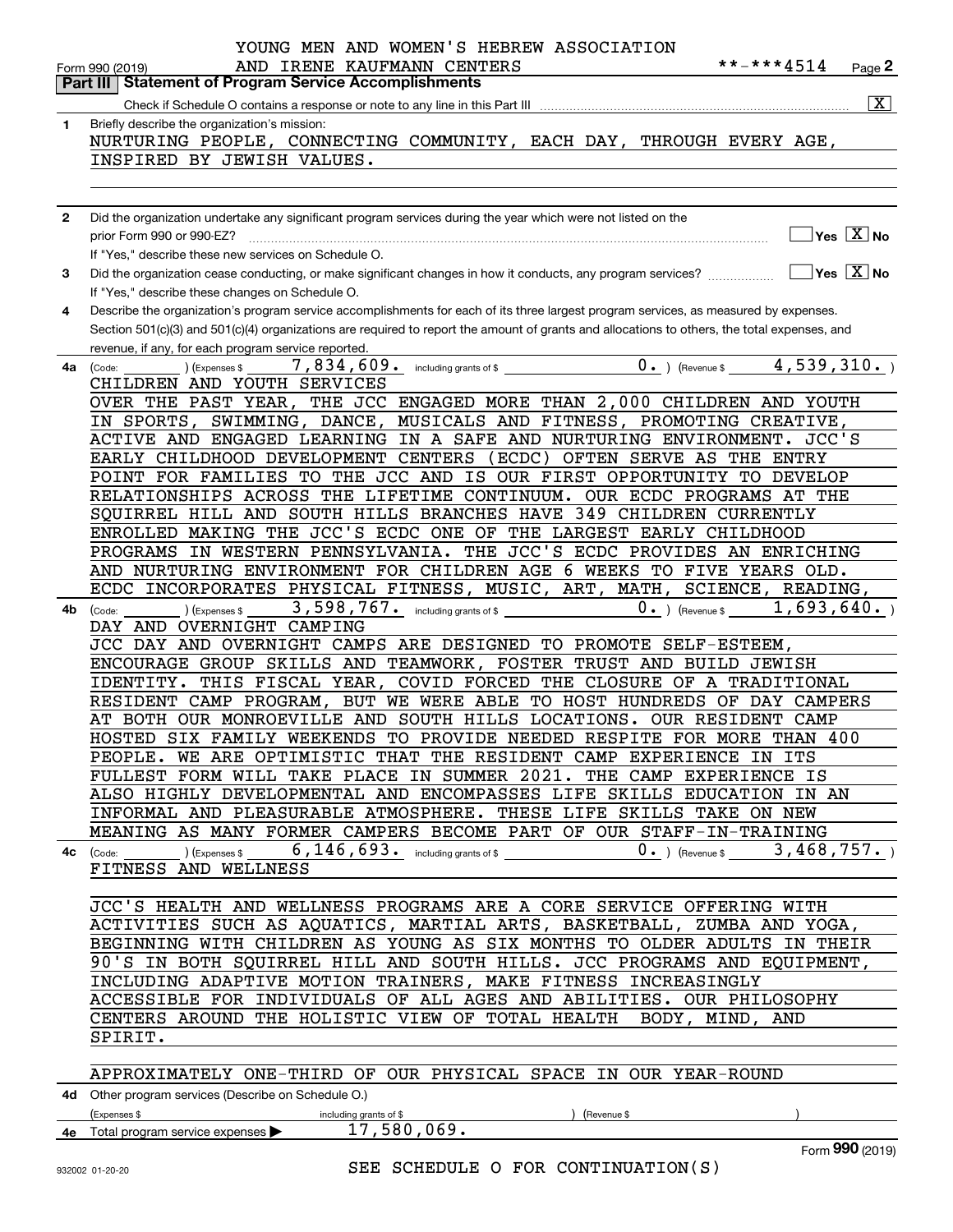|  |  |  |  |  | YOUNG MEN AND WOMEN'S HEBREW ASSOCIATION |
|--|--|--|--|--|------------------------------------------|
|--|--|--|--|--|------------------------------------------|

|     |                                                                                                                                  |                 |   | Yes $\vert$ No          |
|-----|----------------------------------------------------------------------------------------------------------------------------------|-----------------|---|-------------------------|
| 1   | Is the organization described in section $501(c)(3)$ or $4947(a)(1)$ (other than a private foundation)?                          |                 |   |                         |
|     |                                                                                                                                  | 1               | X |                         |
| 2   |                                                                                                                                  | $\overline{2}$  | X |                         |
| 3   | Did the organization engage in direct or indirect political campaign activities on behalf of or in opposition to candidates for  |                 |   |                         |
|     |                                                                                                                                  | 3               |   | x                       |
| 4   | Section 501(c)(3) organizations. Did the organization engage in lobbying activities, or have a section 501(h) election in effect |                 |   |                         |
|     |                                                                                                                                  | 4               |   | x                       |
| 5.  | Is the organization a section 501(c)(4), 501(c)(5), or 501(c)(6) organization that receives membership dues, assessments, or     |                 |   |                         |
|     |                                                                                                                                  | 5               |   | x                       |
| 6   | Did the organization maintain any donor advised funds or any similar funds or accounts for which donors have the right to        |                 |   |                         |
|     | provide advice on the distribution or investment of amounts in such funds or accounts? If "Yes," complete Schedule D, Part I     | 6               |   | x                       |
| 7   | Did the organization receive or hold a conservation easement, including easements to preserve open space,                        |                 |   |                         |
|     |                                                                                                                                  | $\overline{7}$  |   | x                       |
| 8   | Did the organization maintain collections of works of art, historical treasures, or other similar assets? If "Yes," complete     |                 |   |                         |
|     |                                                                                                                                  | 8               |   | x                       |
| 9   | Did the organization report an amount in Part X, line 21, for escrow or custodial account liability, serve as a custodian for    |                 |   |                         |
|     | amounts not listed in Part X; or provide credit counseling, debt management, credit repair, or debt negotiation services?        |                 |   |                         |
|     |                                                                                                                                  | 9               |   | x                       |
| 10  | Did the organization, directly or through a related organization, hold assets in donor-restricted endowments                     |                 |   |                         |
|     |                                                                                                                                  | 10              | X |                         |
| 11  | If the organization's answer to any of the following questions is "Yes," then complete Schedule D, Parts VI, VII, VIII, IX, or X |                 |   |                         |
|     | as applicable.                                                                                                                   |                 |   |                         |
| а   | Did the organization report an amount for land, buildings, and equipment in Part X, line 10? If "Yes," complete Schedule D.      |                 |   |                         |
|     |                                                                                                                                  | 11a             | X |                         |
| b   | Did the organization report an amount for investments - other securities in Part X, line 12, that is 5% or more of its total     |                 |   |                         |
|     |                                                                                                                                  | 11 <sub>b</sub> |   | x                       |
|     | c Did the organization report an amount for investments - program related in Part X, line 13, that is 5% or more of its total    |                 |   |                         |
|     |                                                                                                                                  | 11c             |   | x                       |
|     | d Did the organization report an amount for other assets in Part X, line 15, that is 5% or more of its total assets reported in  |                 |   |                         |
|     |                                                                                                                                  | 11d             |   | X                       |
|     | Did the organization report an amount for other liabilities in Part X, line 25? If "Yes," complete Schedule D, Part X            | 11e             |   | $\overline{\mathbf{x}}$ |
| f   | Did the organization's separate or consolidated financial statements for the tax year include a footnote that addresses          |                 |   |                         |
|     | the organization's liability for uncertain tax positions under FIN 48 (ASC 740)? If "Yes," complete Schedule D, Part X           | 11f             | X |                         |
|     | 12a Did the organization obtain separate, independent audited financial statements for the tax year? If "Yes," complete          |                 |   |                         |
|     |                                                                                                                                  | 12a             | x |                         |
|     | <b>b</b> Was the organization included in consolidated, independent audited financial statements for the tax year?               |                 |   |                         |
|     | If "Yes," and if the organization answered "No" to line 12a, then completing Schedule D, Parts XI and XII is optional            | 12 <sub>b</sub> |   | 47                      |
| 13  |                                                                                                                                  | 13              |   | X                       |
| 14a | Did the organization maintain an office, employees, or agents outside of the United States?                                      | 14a             |   | X                       |
| b   | Did the organization have aggregate revenues or expenses of more than \$10,000 from grantmaking, fundraising, business,          |                 |   |                         |
|     | investment, and program service activities outside the United States, or aggregate foreign investments valued at \$100,000       |                 |   |                         |
|     |                                                                                                                                  | 14b             |   | x                       |
| 15  | Did the organization report on Part IX, column (A), line 3, more than \$5,000 of grants or other assistance to or for any        |                 |   |                         |
|     |                                                                                                                                  | 15              |   | X                       |
| 16  | Did the organization report on Part IX, column (A), line 3, more than \$5,000 of aggregate grants or other assistance to         |                 |   |                         |
|     |                                                                                                                                  | 16              |   | X                       |
| 17  | Did the organization report a total of more than \$15,000 of expenses for professional fundraising services on Part IX,          |                 |   |                         |
|     |                                                                                                                                  | 17              |   | x                       |
| 18  | Did the organization report more than \$15,000 total of fundraising event gross income and contributions on Part VIII, lines     |                 |   |                         |
|     |                                                                                                                                  | 18              | х |                         |
| 19  | Did the organization report more than \$15,000 of gross income from gaming activities on Part VIII, line 9a? If "Yes."           |                 |   |                         |
|     |                                                                                                                                  | 19              |   | X<br>X                  |
| 20a |                                                                                                                                  | <b>20a</b>      |   |                         |
| b   | If "Yes" to line 20a, did the organization attach a copy of its audited financial statements to this return?                     | 20 <sub>b</sub> |   |                         |
| 21  | Did the organization report more than \$5,000 of grants or other assistance to any domestic organization or                      |                 |   |                         |
|     |                                                                                                                                  | 21              |   | x                       |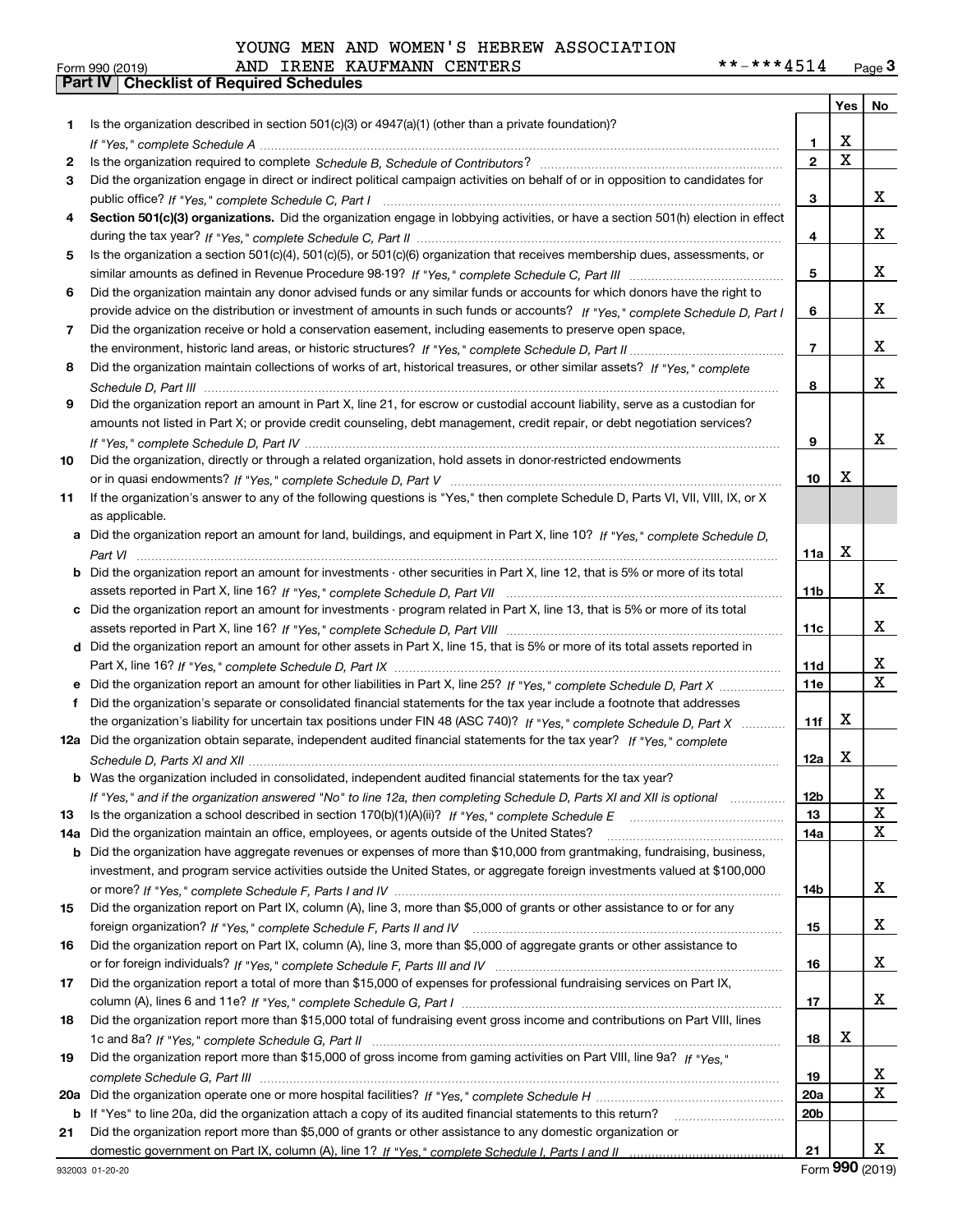|  |  |  |  |  |  |  | YOUNG MEN AND WOMEN'S HEBREW ASSOCIATION |
|--|--|--|--|--|--|--|------------------------------------------|
|--|--|--|--|--|--|--|------------------------------------------|

# Form 990 (2019) AND IRENE KAUFMANN CENTERS \*\*-\*\*\*4514 <sub>Page</sub> 4<br>**Part IV | Checklist of Required Schedules** <sub>(continued)</sub>

|               | Part IV   Grieckijst of Required Scriedules (continued)                                                                                                                                                                                               |                 |     |    |
|---------------|-------------------------------------------------------------------------------------------------------------------------------------------------------------------------------------------------------------------------------------------------------|-----------------|-----|----|
|               |                                                                                                                                                                                                                                                       |                 | Yes | No |
| 22            | Did the organization report more than \$5,000 of grants or other assistance to or for domestic individuals on                                                                                                                                         |                 |     |    |
|               |                                                                                                                                                                                                                                                       | 22              | X   |    |
| 23            | Did the organization answer "Yes" to Part VII, Section A, line 3, 4, or 5 about compensation of the organization's current                                                                                                                            |                 |     |    |
|               | and former officers, directors, trustees, key employees, and highest compensated employees? If "Yes," complete                                                                                                                                        |                 |     |    |
|               |                                                                                                                                                                                                                                                       | 23              | Х   |    |
|               | 24a Did the organization have a tax-exempt bond issue with an outstanding principal amount of more than \$100,000 as of the                                                                                                                           |                 |     |    |
|               | last day of the year, that was issued after December 31, 2002? If "Yes," answer lines 24b through 24d and complete                                                                                                                                    |                 |     |    |
|               |                                                                                                                                                                                                                                                       | 24a             |     | x  |
|               | <b>b</b> Did the organization invest any proceeds of tax-exempt bonds beyond a temporary period exception?                                                                                                                                            | 24b             |     |    |
|               | c Did the organization maintain an escrow account other than a refunding escrow at any time during the year to defease                                                                                                                                |                 |     |    |
|               |                                                                                                                                                                                                                                                       | 24c             |     |    |
|               |                                                                                                                                                                                                                                                       | 24d             |     |    |
|               | 25a Section 501(c)(3), 501(c)(4), and 501(c)(29) organizations. Did the organization engage in an excess benefit                                                                                                                                      | 25a             |     | X  |
|               |                                                                                                                                                                                                                                                       |                 |     |    |
|               | b Is the organization aware that it engaged in an excess benefit transaction with a disqualified person in a prior year, and<br>that the transaction has not been reported on any of the organization's prior Forms 990 or 990-EZ? If "Yes," complete |                 |     |    |
|               |                                                                                                                                                                                                                                                       | 25b             |     | x  |
| 26            | Schedule L. Part I<br>Did the organization report any amount on Part X, line 5 or 22, for receivables from or payables to any current                                                                                                                 |                 |     |    |
|               | or former officer, director, trustee, key employee, creator or founder, substantial contributor, or 35%                                                                                                                                               |                 |     |    |
|               |                                                                                                                                                                                                                                                       | 26              |     | x  |
| 27            | Did the organization provide a grant or other assistance to any current or former officer, director, trustee, key employee,                                                                                                                           |                 |     |    |
|               | creator or founder, substantial contributor or employee thereof, a grant selection committee member, or to a 35% controlled                                                                                                                           |                 |     |    |
|               | entity (including an employee thereof) or family member of any of these persons? If "Yes," complete Schedule L, Part III                                                                                                                              | 27              |     | x  |
| 28            | Was the organization a party to a business transaction with one of the following parties (see Schedule L, Part IV                                                                                                                                     |                 |     |    |
|               | instructions, for applicable filing thresholds, conditions, and exceptions):                                                                                                                                                                          |                 |     |    |
|               | a A current or former officer, director, trustee, key employee, creator or founder, or substantial contributor? If                                                                                                                                    |                 |     |    |
|               |                                                                                                                                                                                                                                                       | 28a             |     | x  |
|               |                                                                                                                                                                                                                                                       | 28 <sub>b</sub> |     | X  |
|               | c A 35% controlled entity of one or more individuals and/or organizations described in lines 28a or 28b? If                                                                                                                                           |                 |     |    |
|               |                                                                                                                                                                                                                                                       | 28c             |     | x  |
| 29            |                                                                                                                                                                                                                                                       | 29              |     | X  |
| 30            | Did the organization receive contributions of art, historical treasures, or other similar assets, or qualified conservation                                                                                                                           |                 |     |    |
|               |                                                                                                                                                                                                                                                       | 30              |     | x  |
| 31            | Did the organization liquidate, terminate, or dissolve and cease operations? If "Yes," complete Schedule N, Part I                                                                                                                                    | 31              |     | X  |
| 32            | Did the organization sell, exchange, dispose of, or transfer more than 25% of its net assets? If "Yes," complete                                                                                                                                      |                 |     |    |
|               | Schedule N. Part II                                                                                                                                                                                                                                   | 32              |     | х  |
| 33            | Did the organization own 100% of an entity disregarded as separate from the organization under Regulations                                                                                                                                            |                 |     |    |
|               |                                                                                                                                                                                                                                                       | 33              |     | x  |
| 34            | Was the organization related to any tax-exempt or taxable entity? If "Yes," complete Schedule R, Part II, III, or IV, and                                                                                                                             |                 |     |    |
|               |                                                                                                                                                                                                                                                       | 34              |     | x  |
|               | 35a Did the organization have a controlled entity within the meaning of section 512(b)(13)?                                                                                                                                                           | <b>35a</b>      |     | X  |
|               | b If "Yes" to line 35a, did the organization receive any payment from or engage in any transaction with a controlled entity                                                                                                                           |                 |     |    |
|               |                                                                                                                                                                                                                                                       | 35b             |     |    |
| 36            | Section 501(c)(3) organizations. Did the organization make any transfers to an exempt non-charitable related organization?                                                                                                                            |                 |     |    |
|               |                                                                                                                                                                                                                                                       | 36              |     | x  |
| 37            | Did the organization conduct more than 5% of its activities through an entity that is not a related organization                                                                                                                                      |                 |     |    |
|               | and that is treated as a partnership for federal income tax purposes? If "Yes," complete Schedule R, Part VI                                                                                                                                          | 37              |     | x  |
| 38            | Did the organization complete Schedule O and provide explanations in Schedule O for Part VI, lines 11b and 19?                                                                                                                                        |                 |     |    |
| <b>Part V</b> | Note: All Form 990 filers are required to complete Schedule O<br><b>Statements Regarding Other IRS Filings and Tax Compliance</b>                                                                                                                     | 38              | х   |    |
|               |                                                                                                                                                                                                                                                       |                 |     |    |
|               | Check if Schedule O contains a response or note to any line in this Part V                                                                                                                                                                            |                 |     |    |
|               |                                                                                                                                                                                                                                                       |                 | Yes | No |
|               | 82<br>1a<br>0                                                                                                                                                                                                                                         |                 |     |    |
|               | <b>b</b> Enter the number of Forms W-2G included in line 1a. Enter -0- if not applicable<br>1b                                                                                                                                                        |                 |     |    |
|               | c Did the organization comply with backup withholding rules for reportable payments to vendors and reportable gaming<br>(gambling) winnings to prize winners?                                                                                         | 1c              | х   |    |
|               |                                                                                                                                                                                                                                                       |                 |     |    |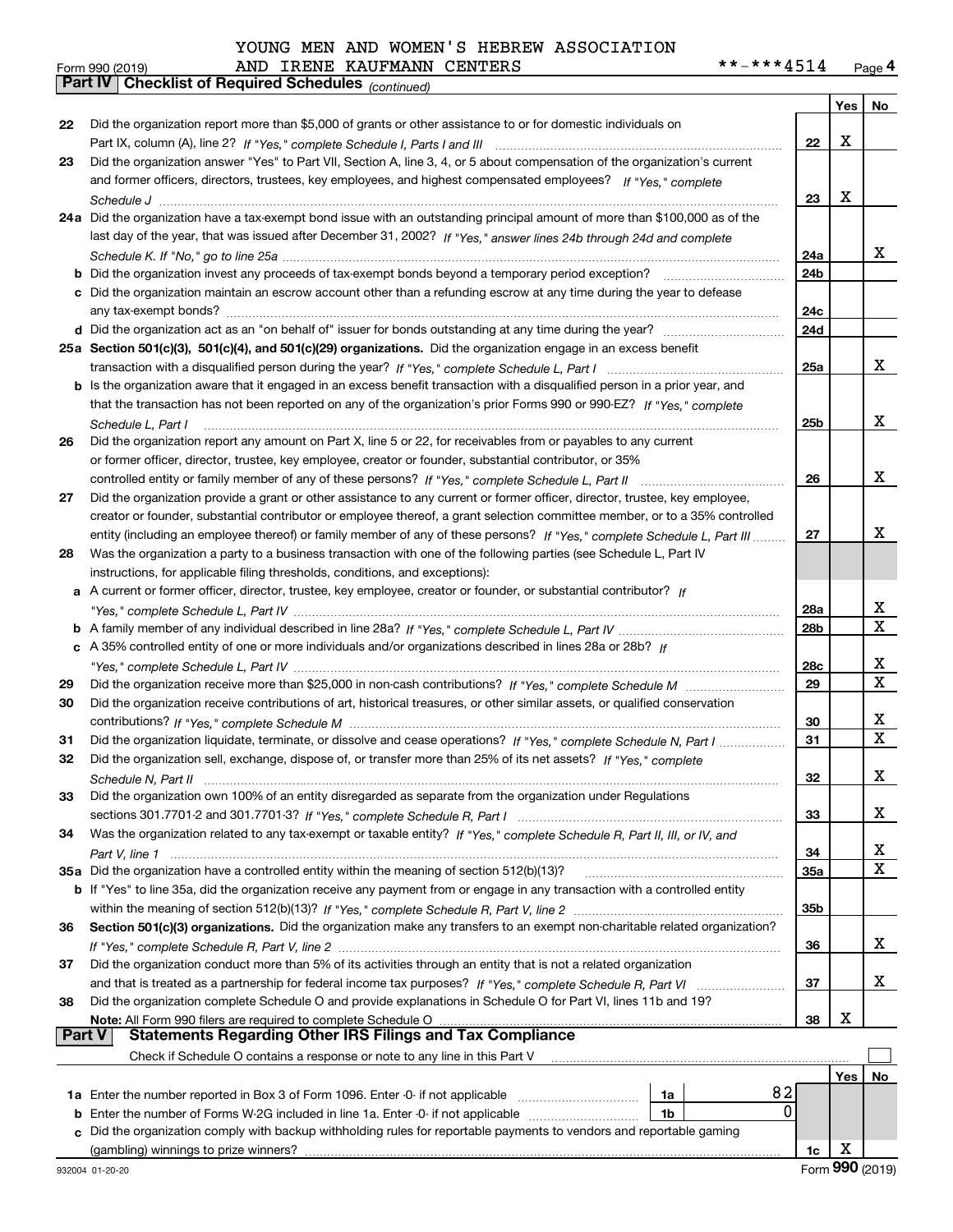| YOUNG MEN AND WOMEN'S HEBREW ASSOCIATION |
|------------------------------------------|
|------------------------------------------|

|               | AND IRENE KAUFMANN CENTERS<br>Form 990 (2019)                                                                                                                                                                                                    |                 | **-***4514 |                |     | Page $5$ |
|---------------|--------------------------------------------------------------------------------------------------------------------------------------------------------------------------------------------------------------------------------------------------|-----------------|------------|----------------|-----|----------|
| <b>Part V</b> | Statements Regarding Other IRS Filings and Tax Compliance (continued)                                                                                                                                                                            |                 |            |                |     |          |
|               |                                                                                                                                                                                                                                                  |                 |            |                | Yes | No       |
|               | 2a Enter the number of employees reported on Form W-3, Transmittal of Wage and Tax Statements,                                                                                                                                                   |                 |            |                |     |          |
|               | filed for the calendar year ending with or within the year covered by this return <i>manumumumum</i>                                                                                                                                             | 2a              | 844        |                |     |          |
|               |                                                                                                                                                                                                                                                  |                 |            | 2 <sub>b</sub> | х   |          |
|               |                                                                                                                                                                                                                                                  |                 |            |                |     |          |
|               | 3a Did the organization have unrelated business gross income of \$1,000 or more during the year?                                                                                                                                                 |                 |            | 3a             |     | х        |
|               |                                                                                                                                                                                                                                                  |                 |            | 3b             |     |          |
|               | 4a At any time during the calendar year, did the organization have an interest in, or a signature or other authority over, a                                                                                                                     |                 |            |                |     |          |
|               |                                                                                                                                                                                                                                                  |                 |            | 4a             |     | x        |
|               | <b>b</b> If "Yes," enter the name of the foreign country $\blacktriangleright$                                                                                                                                                                   |                 |            |                |     |          |
|               | See instructions for filing requirements for FinCEN Form 114, Report of Foreign Bank and Financial Accounts (FBAR).                                                                                                                              |                 |            |                |     |          |
| 5a            | Was the organization a party to a prohibited tax shelter transaction at any time during the tax year?                                                                                                                                            |                 |            | 5a             |     | х        |
| b             |                                                                                                                                                                                                                                                  |                 |            | 5 <sub>b</sub> |     | X        |
| с             |                                                                                                                                                                                                                                                  |                 |            | 5c             |     |          |
|               | 6a Does the organization have annual gross receipts that are normally greater than \$100,000, and did the organization solicit                                                                                                                   |                 |            |                |     |          |
|               | any contributions that were not tax deductible as charitable contributions?                                                                                                                                                                      |                 |            | 6a             |     | x        |
|               | <b>b</b> If "Yes," did the organization include with every solicitation an express statement that such contributions or gifts                                                                                                                    |                 |            |                |     |          |
|               | were not tax deductible?                                                                                                                                                                                                                         |                 |            | 6b             |     |          |
| 7             | Organizations that may receive deductible contributions under section 170(c).                                                                                                                                                                    |                 |            |                |     |          |
| a             | Did the organization receive a payment in excess of \$75 made partly as a contribution and partly for goods and services provided to the payor?                                                                                                  |                 |            | 7a             |     | x        |
| b             | If "Yes," did the organization notify the donor of the value of the goods or services provided?                                                                                                                                                  |                 |            | 7b             |     |          |
|               | Did the organization sell, exchange, or otherwise dispose of tangible personal property for which it was required                                                                                                                                |                 |            |                |     | x        |
|               |                                                                                                                                                                                                                                                  |                 |            | 7c             |     |          |
| d             |                                                                                                                                                                                                                                                  | 7d              |            |                |     | х        |
| е             | Did the organization receive any funds, directly or indirectly, to pay premiums on a personal benefit contract?                                                                                                                                  |                 |            | 7e<br>7f       |     | X        |
| f             | Did the organization, during the year, pay premiums, directly or indirectly, on a personal benefit contract?<br>If the organization received a contribution of qualified intellectual property, did the organization file Form 8899 as required? |                 |            |                |     |          |
| g<br>h.       | If the organization received a contribution of cars, boats, airplanes, or other vehicles, did the organization file a Form 1098-C?                                                                                                               |                 |            | 7g<br>7h       |     |          |
| 8             | Sponsoring organizations maintaining donor advised funds. Did a donor advised fund maintained by the                                                                                                                                             |                 |            |                |     |          |
|               | sponsoring organization have excess business holdings at any time during the year?                                                                                                                                                               |                 |            | 8              |     |          |
| 9             | Sponsoring organizations maintaining donor advised funds.                                                                                                                                                                                        |                 |            |                |     |          |
| a             | Did the sponsoring organization make any taxable distributions under section 4966?                                                                                                                                                               |                 |            | 9а             |     |          |
| b             | Did the sponsoring organization make a distribution to a donor, donor advisor, or related person?                                                                                                                                                |                 |            | 9b             |     |          |
| 10            | Section 501(c)(7) organizations. Enter:                                                                                                                                                                                                          |                 |            |                |     |          |
|               | a Initiation fees and capital contributions included on Part VIII, line 12 [11] [12] [11] [12] [11] [12] [11] [12] [11] [12] [11] [12] [11] [12] [11] [12] [11] [12] [11] [12] [11] [12] [11] [12] [11] [12] [11] [12] [11] [1                   | 10a             |            |                |     |          |
|               | Gross receipts, included on Form 990, Part VIII, line 12, for public use of club facilities                                                                                                                                                      | 10b             |            |                |     |          |
| 11            | Section 501(c)(12) organizations. Enter:                                                                                                                                                                                                         |                 |            |                |     |          |
| a             | Gross income from members or shareholders                                                                                                                                                                                                        | 11a             |            |                |     |          |
|               | b Gross income from other sources (Do not net amounts due or paid to other sources against                                                                                                                                                       |                 |            |                |     |          |
|               |                                                                                                                                                                                                                                                  | 11 <sub>b</sub> |            |                |     |          |
|               | 12a Section 4947(a)(1) non-exempt charitable trusts. Is the organization filing Form 990 in lieu of Form 1041?                                                                                                                                   |                 |            | <b>12a</b>     |     |          |
|               | <b>b</b> If "Yes," enter the amount of tax-exempt interest received or accrued during the year <b>contained</b>                                                                                                                                  | 12b             |            |                |     |          |
| 13            | Section 501(c)(29) qualified nonprofit health insurance issuers.                                                                                                                                                                                 |                 |            |                |     |          |
|               | <b>a</b> Is the organization licensed to issue qualified health plans in more than one state?                                                                                                                                                    |                 |            | <b>13a</b>     |     |          |
|               | Note: See the instructions for additional information the organization must report on Schedule O.                                                                                                                                                |                 |            |                |     |          |
|               | <b>b</b> Enter the amount of reserves the organization is required to maintain by the states in which the                                                                                                                                        |                 |            |                |     |          |
|               |                                                                                                                                                                                                                                                  | 13 <sub>b</sub> |            |                |     |          |
|               |                                                                                                                                                                                                                                                  | 13 <sub>c</sub> |            |                |     |          |
| 14a           | Did the organization receive any payments for indoor tanning services during the tax year?                                                                                                                                                       |                 |            | 14a            |     | x        |
|               |                                                                                                                                                                                                                                                  |                 |            | 14b            |     |          |
| 15            | Is the organization subject to the section 4960 tax on payment(s) of more than \$1,000,000 in remuneration or                                                                                                                                    |                 |            |                |     |          |
|               |                                                                                                                                                                                                                                                  |                 |            | 15             |     | х        |
|               | If "Yes," see instructions and file Form 4720, Schedule N.                                                                                                                                                                                       |                 |            |                |     |          |
| 16            | Is the organization an educational institution subject to the section 4968 excise tax on net investment income?                                                                                                                                  |                 |            | 16             |     | х        |
|               | If "Yes," complete Form 4720, Schedule O.                                                                                                                                                                                                        |                 |            |                |     |          |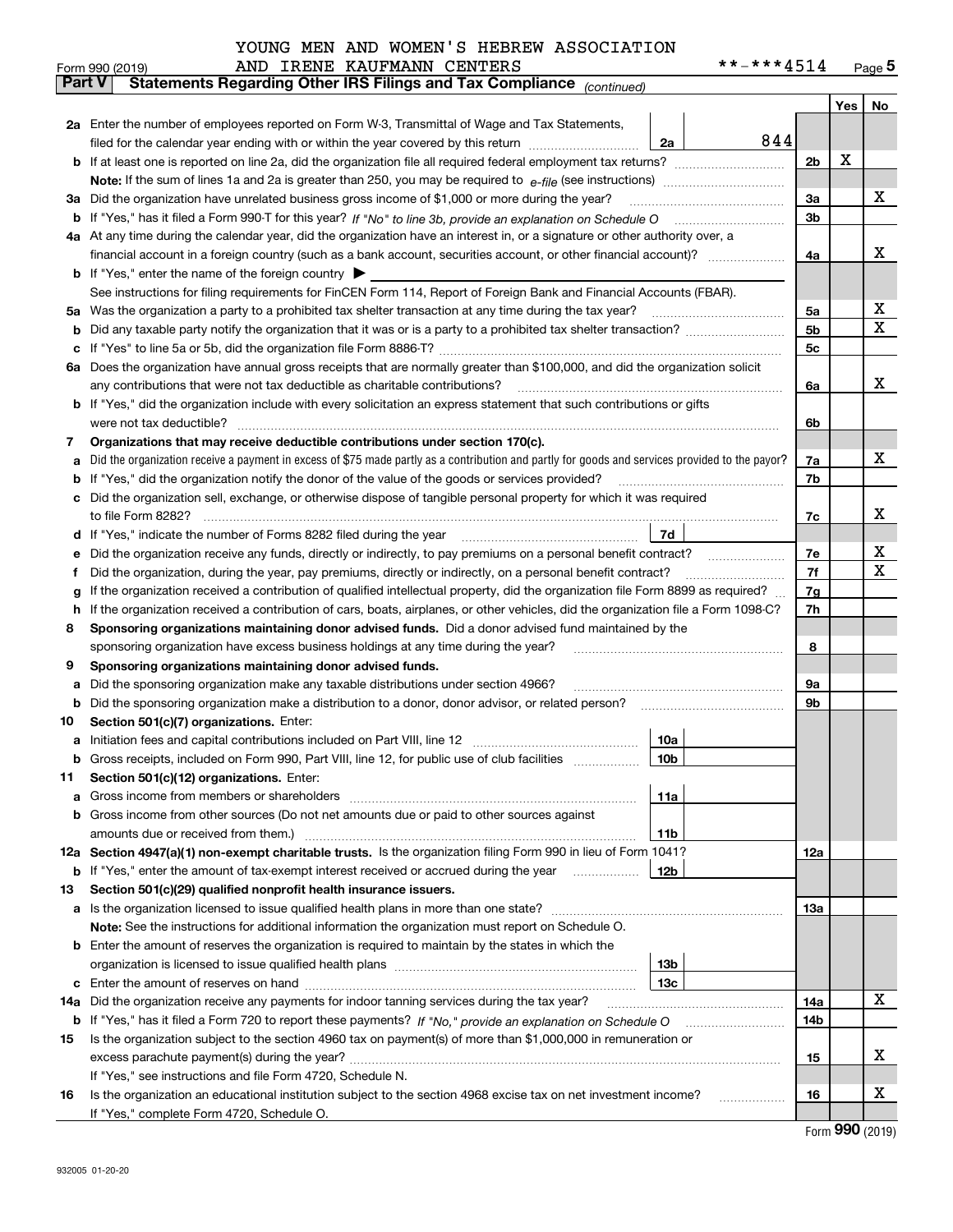| Form 990 (2019) |  | AND IRENE KAUFMANN CENTERS |                                                                                                                  | **-***4514                                                                                                                    | $P_{\text{aqe}}$ 6 |
|-----------------|--|----------------------------|------------------------------------------------------------------------------------------------------------------|-------------------------------------------------------------------------------------------------------------------------------|--------------------|
|                 |  |                            |                                                                                                                  | Part VI   Governance, Management, and Disclosure For each "Yes" response to lines 2 through 7b below, and for a "No" response |                    |
|                 |  |                            | to line 8a, 8b, or 10b below, describe the circumstances, processes, or changes on Schedule O. See instructions. |                                                                                                                               |                    |

|     | Check if Schedule O contains a response or note to any line in this Part VI                                                                                           |    |    |                     |     | $ {\bf X} $      |  |  |  |  |  |
|-----|-----------------------------------------------------------------------------------------------------------------------------------------------------------------------|----|----|---------------------|-----|------------------|--|--|--|--|--|
|     | <b>Section A. Governing Body and Management</b>                                                                                                                       |    |    |                     |     |                  |  |  |  |  |  |
|     |                                                                                                                                                                       |    |    |                     | Yes | No               |  |  |  |  |  |
|     | 1a Enter the number of voting members of the governing body at the end of the tax year                                                                                | 1a | 30 |                     |     |                  |  |  |  |  |  |
|     | If there are material differences in voting rights among members of the governing body, or if the governing                                                           |    |    |                     |     |                  |  |  |  |  |  |
|     | body delegated broad authority to an executive committee or similar committee, explain on Schedule O.                                                                 |    |    |                     |     |                  |  |  |  |  |  |
| b   | 29<br>Enter the number of voting members included on line 1a, above, who are independent<br>1b                                                                        |    |    |                     |     |                  |  |  |  |  |  |
| 2   | Did any officer, director, trustee, or key employee have a family relationship or a business relationship with any other                                              |    |    |                     |     |                  |  |  |  |  |  |
|     |                                                                                                                                                                       |    |    | 2                   |     | X                |  |  |  |  |  |
| 3   | officer, director, trustee, or key employee?                                                                                                                          |    |    |                     |     |                  |  |  |  |  |  |
|     | Did the organization delegate control over management duties customarily performed by or under the direct supervision                                                 |    |    |                     |     |                  |  |  |  |  |  |
|     | of officers, directors, trustees, or key employees to a management company or other person?                                                                           |    |    |                     |     |                  |  |  |  |  |  |
| 4   | Did the organization make any significant changes to its governing documents since the prior Form 990 was filed?                                                      |    |    | $\overline{4}$<br>5 |     | X<br>$\mathbf x$ |  |  |  |  |  |
| 5   |                                                                                                                                                                       |    |    |                     |     | X                |  |  |  |  |  |
| 6   | Did the organization have members or stockholders?                                                                                                                    |    |    | 6                   |     |                  |  |  |  |  |  |
| 7a  | Did the organization have members, stockholders, or other persons who had the power to elect or appoint one or                                                        |    |    |                     |     |                  |  |  |  |  |  |
|     | more members of the governing body?                                                                                                                                   |    |    | 7a                  |     | X                |  |  |  |  |  |
| b   | Are any governance decisions of the organization reserved to (or subject to approval by) members, stockholders, or                                                    |    |    |                     |     |                  |  |  |  |  |  |
|     | persons other than the governing body?                                                                                                                                |    |    | 7b                  |     | х                |  |  |  |  |  |
| 8   | Did the organization contemporaneously document the meetings held or written actions undertaken during the year by the following:                                     |    |    |                     |     |                  |  |  |  |  |  |
| a   |                                                                                                                                                                       |    |    | 8a                  | х   |                  |  |  |  |  |  |
| b   | Each committee with authority to act on behalf of the governing body?                                                                                                 |    |    | 8b                  | X   |                  |  |  |  |  |  |
| 9   | Is there any officer, director, trustee, or key employee listed in Part VII, Section A, who cannot be reached at the                                                  |    |    |                     |     |                  |  |  |  |  |  |
|     |                                                                                                                                                                       |    |    | 9                   |     | x                |  |  |  |  |  |
|     | <b>Section B. Policies</b> (This Section B requests information about policies not required by the Internal Revenue Code.)                                            |    |    |                     |     |                  |  |  |  |  |  |
|     |                                                                                                                                                                       |    |    |                     | Yes | No               |  |  |  |  |  |
|     |                                                                                                                                                                       |    |    | 10a                 | Х   |                  |  |  |  |  |  |
|     | <b>b</b> If "Yes," did the organization have written policies and procedures governing the activities of such chapters, affiliates,                                   |    |    |                     |     |                  |  |  |  |  |  |
|     | and branches to ensure their operations are consistent with the organization's exempt purposes?                                                                       |    |    |                     |     |                  |  |  |  |  |  |
|     | 11a Has the organization provided a complete copy of this Form 990 to all members of its governing body before filing the form?                                       |    |    | 11a                 | X   |                  |  |  |  |  |  |
| b   | Describe in Schedule O the process, if any, used by the organization to review this Form 990.                                                                         |    |    |                     |     |                  |  |  |  |  |  |
| 12a |                                                                                                                                                                       |    |    | 12a                 | X   |                  |  |  |  |  |  |
| b   | Were officers, directors, or trustees, and key employees required to disclose annually interests that could give rise to conflicts?                                   |    |    | 12 <sub>b</sub>     | X   |                  |  |  |  |  |  |
| с   | Did the organization regularly and consistently monitor and enforce compliance with the policy? If "Yes." describe                                                    |    |    |                     |     |                  |  |  |  |  |  |
|     | in Schedule O how this was done measured and continuum control to the distribution of the state of the state o                                                        |    |    | 12c                 | х   |                  |  |  |  |  |  |
| 13  | Did the organization have a written whistleblower policy?                                                                                                             |    |    | 13                  | X   |                  |  |  |  |  |  |
| 14  | Did the organization have a written document retention and destruction policy?                                                                                        |    |    | 14                  | X   |                  |  |  |  |  |  |
| 15  | Did the process for determining compensation of the following persons include a review and approval by independent                                                    |    |    |                     |     |                  |  |  |  |  |  |
|     | persons, comparability data, and contemporaneous substantiation of the deliberation and decision?                                                                     |    |    |                     |     |                  |  |  |  |  |  |
| а   | The organization's CEO, Executive Director, or top management official manufactured content of the organization's CEO, Executive Director, or top management official |    |    | 15a                 | Χ   |                  |  |  |  |  |  |
|     |                                                                                                                                                                       |    |    | 15b                 | x   |                  |  |  |  |  |  |
|     | If "Yes" to line 15a or 15b, describe the process in Schedule O (see instructions).                                                                                   |    |    |                     |     |                  |  |  |  |  |  |
|     | 16a Did the organization invest in, contribute assets to, or participate in a joint venture or similar arrangement with a                                             |    |    |                     |     |                  |  |  |  |  |  |
|     | taxable entity during the year?                                                                                                                                       |    |    | 16a                 |     | X                |  |  |  |  |  |
|     | b If "Yes," did the organization follow a written policy or procedure requiring the organization to evaluate its participation                                        |    |    |                     |     |                  |  |  |  |  |  |
|     | in joint venture arrangements under applicable federal tax law, and take steps to safeguard the organization's                                                        |    |    |                     |     |                  |  |  |  |  |  |
|     |                                                                                                                                                                       |    |    |                     |     |                  |  |  |  |  |  |
|     | exempt status with respect to such arrangements?<br><b>Section C. Disclosure</b>                                                                                      |    |    | 16b                 |     |                  |  |  |  |  |  |
|     |                                                                                                                                                                       |    |    |                     |     |                  |  |  |  |  |  |
| 17  | List the states with which a copy of this Form 990 is required to be filed $\blacktriangleright$ PA                                                                   |    |    |                     |     |                  |  |  |  |  |  |
| 18  | Section 6104 requires an organization to make its Forms 1023 (1024 or 1024-A, if applicable), 990, and 990-T (Section 501(c)(3)s only) available                      |    |    |                     |     |                  |  |  |  |  |  |
|     | for public inspection. Indicate how you made these available. Check all that apply.                                                                                   |    |    |                     |     |                  |  |  |  |  |  |
|     | $\lfloor X \rfloor$ Own website<br>$X$ Upon request<br>Another's website<br>Other (explain on Schedule O)                                                             |    |    |                     |     |                  |  |  |  |  |  |
| 19  | Describe on Schedule O whether (and if so, how) the organization made its governing documents, conflict of interest policy, and financial                             |    |    |                     |     |                  |  |  |  |  |  |
|     | statements available to the public during the tax year.                                                                                                               |    |    |                     |     |                  |  |  |  |  |  |
| 20  | State the name, address, and telephone number of the person who possesses the organization's books and records                                                        |    |    |                     |     |                  |  |  |  |  |  |
|     | DIANE NEWLAND - 412-521-8010                                                                                                                                          |    |    |                     |     |                  |  |  |  |  |  |
|     | 15217<br>5738 FORBES AVENUE, BOX 81980, PITTSBURGH,<br>PA                                                                                                             |    |    |                     |     |                  |  |  |  |  |  |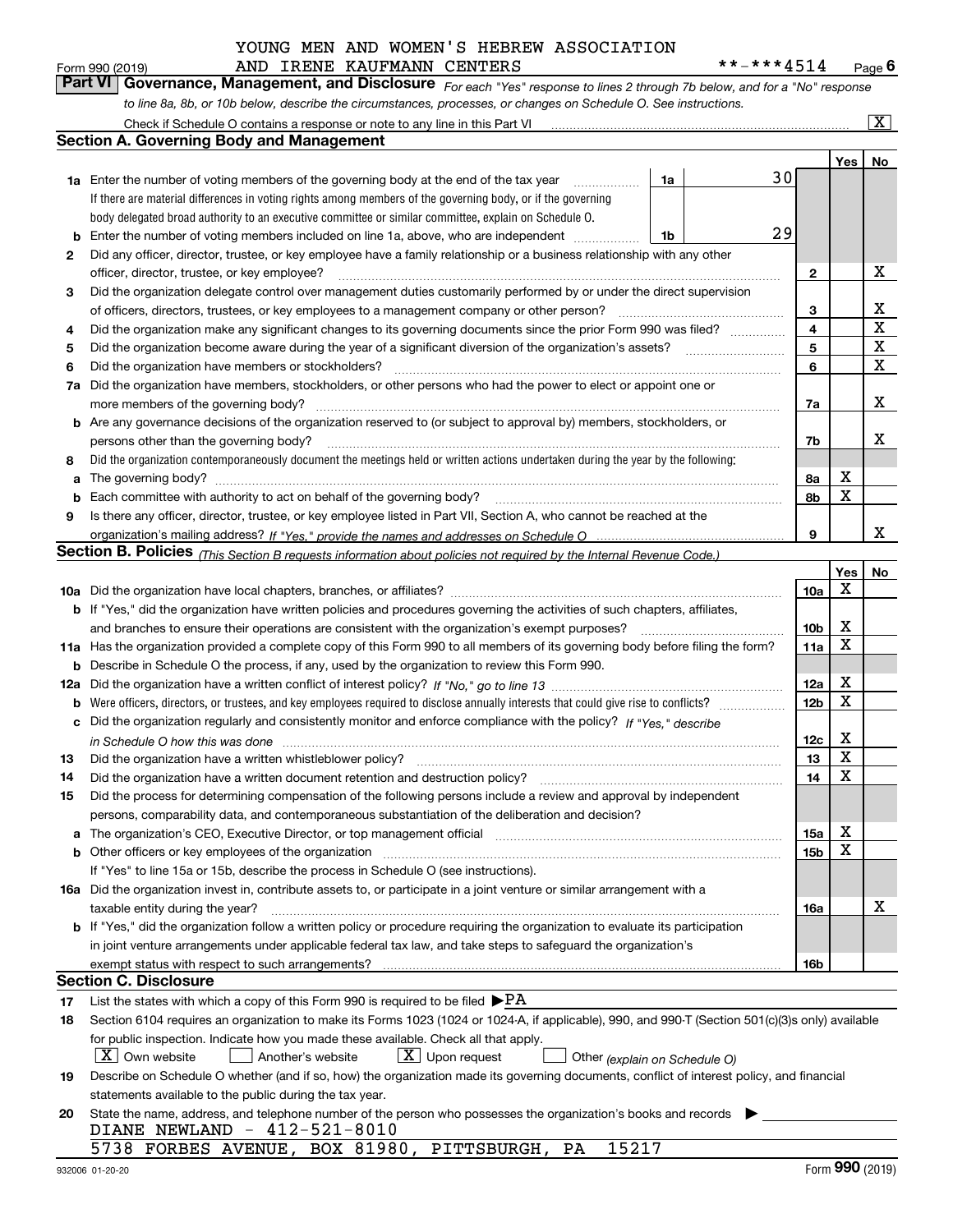## Form 990 (2019) AND IRENE KAUFMANN CENTERS \* \* - \* \* \* 4514 <sub>Page</sub> **Form 990 (2019) 1RENE KAUFMANN CENTERS** *\*\*-\*\*\*4514* **Page 7<br>Part VII** Compensation of Officers, Directors, Trustees, Key Employees, Highest Compensated **Employees, and Independent Contractors**

Check if Schedule O contains a response or note to any line in this Part VII

**Section A. Officers, Directors, Trustees, Key Employees, and Highest Compensated Employees**

**1a**  Complete this table for all persons required to be listed. Report compensation for the calendar year ending with or within the organization's tax year. **•** List all of the organization's current officers, directors, trustees (whether individuals or organizations), regardless of amount of compensation.

Enter -0- in columns (D), (E), and (F) if no compensation was paid.

 $\bullet$  List all of the organization's  $\,$ current key employees, if any. See instructions for definition of "key employee."

• List the organization's five current highest compensated employees (other than an officer, director, trustee, or key employee) who received report-■ List the organization's five current highest compensated employees (other than an officer, director, trustee, or key employee) who received report-<br>able compensation (Box 5 of Form W-2 and/or Box 7 of Form 1099-MISC) of

**•** List all of the organization's former officers, key employees, and highest compensated employees who received more than \$100,000 of reportable compensation from the organization and any related organizations.

**former directors or trustees**  ¥ List all of the organization's that received, in the capacity as a former director or trustee of the organization, more than \$10,000 of reportable compensation from the organization and any related organizations.

See instructions for the order in which to list the persons above.

Check this box if neither the organization nor any related organization compensated any current officer, director, or trustee.

| (A)                         | (B)                  |                                |                                                                  | (C)                     |              |                                   |        | (D)                        | (E)                        | (F)                    |
|-----------------------------|----------------------|--------------------------------|------------------------------------------------------------------|-------------------------|--------------|-----------------------------------|--------|----------------------------|----------------------------|------------------------|
| Name and title              | Average<br>hours per |                                | (do not check more than one                                      |                         | Position     |                                   |        | Reportable<br>compensation | Reportable<br>compensation | Estimated<br>amount of |
|                             | week                 |                                | box, unless person is both an<br>officer and a director/trustee) |                         |              |                                   |        | from                       | from related               | other                  |
|                             | (list any            |                                |                                                                  |                         |              |                                   |        | the                        | organizations              | compensation           |
|                             | hours for            |                                |                                                                  |                         |              |                                   |        | organization               | (W-2/1099-MISC)            | from the               |
|                             | related              |                                |                                                                  |                         |              |                                   |        | (W-2/1099-MISC)            |                            | organization           |
|                             | organizations        |                                |                                                                  |                         |              |                                   |        |                            |                            | and related            |
|                             | below<br>line)       | Individual trustee or director | In stitutional trustee                                           | Officer                 | Key employee | Highest compensated<br>  employee | Former |                            |                            | organizations          |
| JAMES S. RUTTENBERG<br>(1)  | 7.00                 |                                |                                                                  |                         |              |                                   |        |                            |                            |                        |
| IMMEDIATE PAST CHAIR        |                      | $\mathbf x$                    |                                                                  | $\rm X$                 |              |                                   |        | 0.                         | $\mathbf 0$ .              | 0.                     |
| BRIAN SCHREIBER<br>(2)      | 40.00                |                                |                                                                  |                         |              |                                   |        |                            |                            |                        |
| PRESIDENT/CEO               |                      | X                              |                                                                  | X                       |              |                                   |        | 377,210.                   | 0.                         | 46,171.                |
| LORI SHURE<br>(3)           | 1.00                 |                                |                                                                  |                         |              |                                   |        |                            |                            |                        |
| VICE CHAIR                  |                      | $\mathbf x$                    |                                                                  | $\overline{\textbf{X}}$ |              |                                   |        | $\mathbf 0$ .              | $\mathbf 0$ .              | $0_{.}$                |
| SAMUEL BRAVER<br>(4)        | 3.00                 |                                |                                                                  |                         |              |                                   |        |                            |                            |                        |
| VICE CHAIR                  |                      | X                              |                                                                  | $\overline{\textbf{X}}$ |              |                                   |        | 0.                         | 0.                         | $0_{.}$                |
| <b>JOSHUA FARBER</b><br>(5) | 0.50                 |                                |                                                                  |                         |              |                                   |        |                            |                            |                        |
| VICE CHAIR                  |                      | $\mathbf x$                    |                                                                  | $\overline{\textbf{X}}$ |              |                                   |        | 0.                         | $\mathbf 0$ .              | $\mathbf 0$ .          |
| WILLIAM GOODMAN<br>(6)      | 1.00                 |                                |                                                                  |                         |              |                                   |        |                            |                            |                        |
| CHAIR OF THE BOARD          |                      | X                              |                                                                  | $\overline{\textbf{X}}$ |              |                                   |        | 0.                         | $\mathbf 0$ .              | $\mathbf 0$ .          |
| CAROLE S. KATZ<br>(7)       | 3.00                 |                                |                                                                  |                         |              |                                   |        |                            |                            |                        |
| VICE CHAIR                  |                      | $\rm X$                        |                                                                  | $\overline{\textbf{X}}$ |              |                                   |        | $\mathbf 0$ .              | $\mathbf 0$ .              | $\mathbf 0$ .          |
| SCOTT SEEWALD<br>(8)        | 1.00                 |                                |                                                                  |                         |              |                                   |        |                            |                            |                        |
| ASSISTANT TREASURER         |                      | X                              |                                                                  | $\overline{\textbf{X}}$ |              |                                   |        | $\mathbf 0$ .              | 0.                         | $\mathbf 0$ .          |
| HILARY S. TYSON<br>(9)      | 4.00                 |                                |                                                                  |                         |              |                                   |        |                            |                            |                        |
| SECRETARY                   |                      | $\mathbf x$                    |                                                                  | $\rm X$                 |              |                                   |        | 0.                         | $\mathbf 0$ .              | $\mathbf 0$ .          |
| (10) NEIL DIBIASE           | 0.50                 |                                |                                                                  |                         |              |                                   |        |                            |                            |                        |
| <b>BOARD MEMBER</b>         |                      | X                              |                                                                  |                         |              |                                   |        | $\mathbf 0$ .              | $\mathbf 0$ .              | $\mathbf 0$ .          |
| (11) ELYSE EICHNER          | 0.50                 |                                |                                                                  |                         |              |                                   |        |                            |                            |                        |
| <b>BOARD MEMBER</b>         |                      | $\rm X$                        |                                                                  |                         |              |                                   |        | 0.                         | $\mathbf 0$ .              | $\mathbf 0$ .          |
| (12) JEFFREY GALAK          | 1.00                 |                                |                                                                  |                         |              |                                   |        |                            |                            |                        |
| ASSISTANT SECRETARY         |                      | X                              |                                                                  | $\overline{\mathbf{X}}$ |              |                                   |        | $\mathbf 0$ .              | $\mathbf 0$ .              | $\mathbf 0$ .          |
| (13) JAKE GOODMAN           | 0.50                 |                                |                                                                  |                         |              |                                   |        |                            |                            |                        |
| <b>BOARD MEMBER</b>         |                      | $\rm X$                        |                                                                  |                         |              |                                   |        | 0.                         | $\mathbf 0$ .              | $0$ .                  |
| (14) DEBORAH GRAVER         | 0.50                 |                                |                                                                  |                         |              |                                   |        |                            |                            |                        |
| BOARD MEMBER                |                      | X                              |                                                                  |                         |              |                                   |        | 0.                         | $\mathbf 0$ .              | $0$ .                  |
| (15) MERRIS GROFF           | 1.00                 |                                |                                                                  |                         |              |                                   |        |                            |                            |                        |
| <b>TREASURER</b>            |                      | $\mathbf x$                    |                                                                  | $\rm X$                 |              |                                   |        | $\mathbf 0$ .              | $\mathbf 0$ .              | $\mathbf 0$ .          |
| (16) INA GUMBERG            | 0.50                 |                                |                                                                  |                         |              |                                   |        |                            |                            |                        |
| BOARD MEMBER                |                      | $\overline{\textbf{X}}$        |                                                                  |                         |              |                                   |        | $\mathbf 0$ .              | $\mathbf 0$ .              | $\mathbf 0$ .          |
| (17) WILLIAM ISLER          | 0.50                 |                                |                                                                  |                         |              |                                   |        |                            |                            |                        |
| <b>BOARD MEMBER</b>         |                      | $\mathbf x$                    |                                                                  |                         |              |                                   |        | $\mathbf{0}$ .             | 0.                         | 0.                     |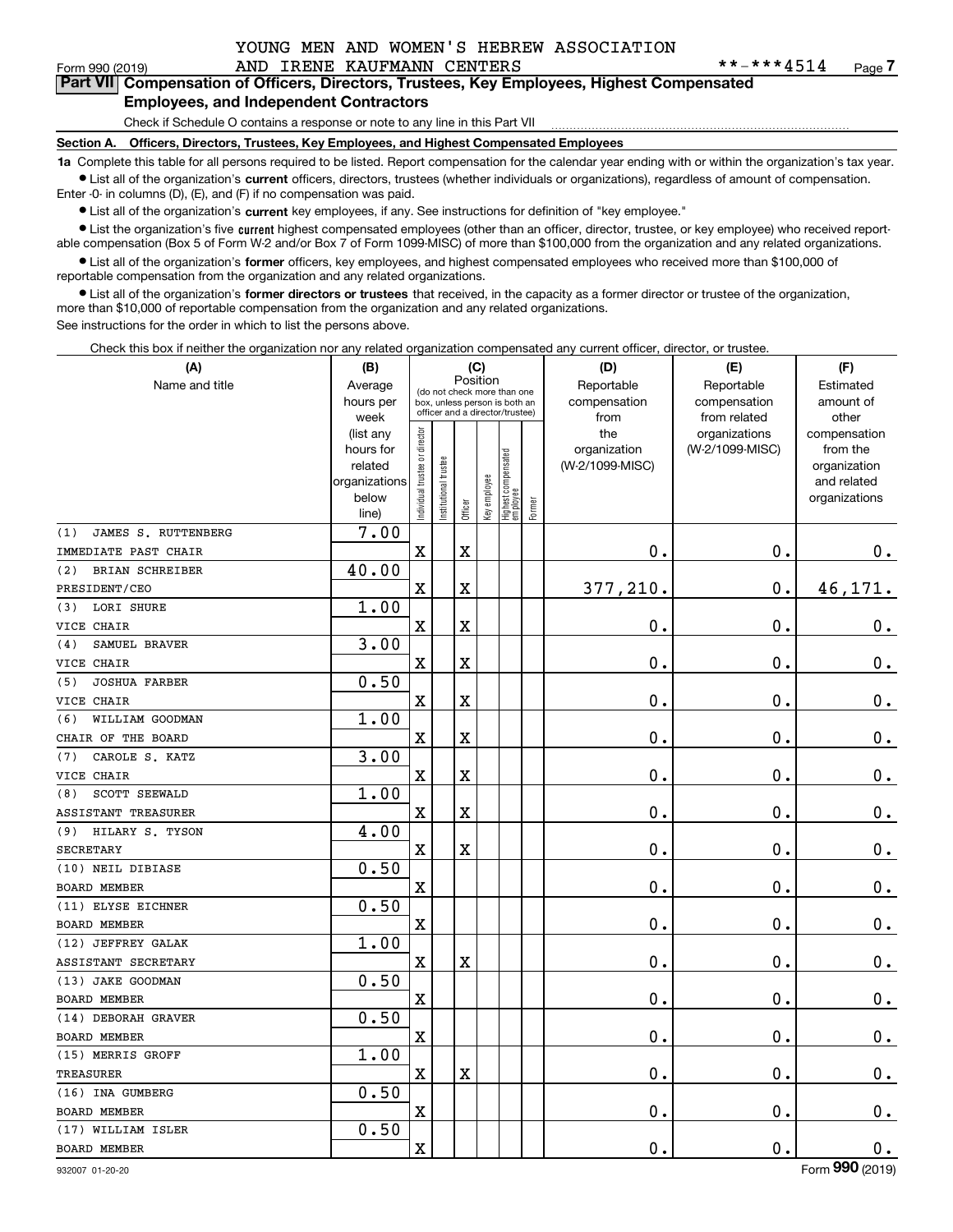|  |  |  | --         |
|--|--|--|------------|
|  |  |  | <b>A A</b> |

|  |  | **-***4514 | Page 8 |
|--|--|------------|--------|
|--|--|------------|--------|

| AND IRENE KAUFMANN CENTERS<br>Form 990 (2019)                                                                                                   |               |                               |                      |          |                         |                                                              |        |                         | **-***4514      |                  |               | Page 8     |
|-------------------------------------------------------------------------------------------------------------------------------------------------|---------------|-------------------------------|----------------------|----------|-------------------------|--------------------------------------------------------------|--------|-------------------------|-----------------|------------------|---------------|------------|
| <b>Part VII</b><br>Section A. Officers, Directors, Trustees, Key Employees, and Highest Compensated Employees (continued)                       |               |                               |                      |          |                         |                                                              |        |                         |                 |                  |               |            |
| (A)                                                                                                                                             | (B)           |                               |                      |          | (C)                     |                                                              |        | (D)                     | (E)             |                  | (F)           |            |
| Name and title                                                                                                                                  | Average       |                               |                      | Position |                         |                                                              |        | Reportable              | Reportable      |                  | Estimated     |            |
|                                                                                                                                                 | hours per     |                               |                      |          |                         | (do not check more than one<br>box, unless person is both an |        | compensation            | compensation    |                  | amount of     |            |
|                                                                                                                                                 | week          |                               |                      |          |                         | officer and a director/trustee)                              |        | from                    | from related    |                  | other         |            |
|                                                                                                                                                 | (list any     |                               |                      |          |                         |                                                              |        | the                     | organizations   |                  | compensation  |            |
|                                                                                                                                                 | hours for     |                               |                      |          |                         |                                                              |        | organization            | (W-2/1099-MISC) |                  | from the      |            |
|                                                                                                                                                 | related       |                               |                      |          |                         |                                                              |        | (W-2/1099-MISC)         |                 |                  | organization  |            |
|                                                                                                                                                 | organizations |                               |                      |          |                         |                                                              |        |                         |                 |                  | and related   |            |
|                                                                                                                                                 | below         | ndividual trustee or director | nstitutional trustee |          |                         |                                                              |        |                         |                 |                  | organizations |            |
|                                                                                                                                                 | line)         |                               |                      |          | Officer<br>Key employee | Highest compensated<br>employee                              | Former |                         |                 |                  |               |            |
| (18) SAMANTHA KLEIN                                                                                                                             | 0.50          |                               |                      |          |                         |                                                              |        |                         |                 |                  |               |            |
| <b>BOARD MEMBER</b>                                                                                                                             |               | $\mathbf X$                   |                      |          |                         |                                                              |        | 0.                      |                 | 0.               |               | 0.         |
| (19) DOUGLAS KRESS                                                                                                                              | 0.50          |                               |                      |          |                         |                                                              |        |                         |                 |                  |               |            |
| <b>BOARD MEMBER</b>                                                                                                                             |               | $\mathbf X$                   |                      |          |                         |                                                              |        | 0.                      |                 | 0.               |               | 0.         |
| (20) URIEL MARCOVITZ                                                                                                                            | 0.50          |                               |                      |          |                         |                                                              |        |                         |                 |                  |               |            |
| BOARD MEMBER                                                                                                                                    |               | $\mathbf X$                   |                      |          |                         |                                                              |        | 0.                      |                 | 0.               |               | 0.         |
| (21) TY MORSE                                                                                                                                   | 0.50          |                               |                      |          |                         |                                                              |        |                         |                 |                  |               |            |
| <b>BOARD MEMBER</b>                                                                                                                             |               | $\mathbf X$                   |                      |          |                         |                                                              |        | 0.                      |                 | 0.               |               | 0.         |
| (22) STEFANI PASHMAN                                                                                                                            | 0.50          |                               |                      |          |                         |                                                              |        |                         |                 |                  |               |            |
| <b>BOARD MEMBER</b>                                                                                                                             |               | $\mathbf X$                   |                      |          |                         |                                                              |        | 0.                      |                 | 0.               |               | 0.         |
| (23) LOUIS PLUNG                                                                                                                                | 0.50          |                               |                      |          |                         |                                                              |        |                         |                 |                  |               |            |
| <b>BOARD MEMBER</b>                                                                                                                             |               | $\mathbf X$                   |                      |          |                         |                                                              |        | 0.                      |                 | 0.               |               | 0.         |
| (24) RITA RABIN                                                                                                                                 | 0.50          |                               |                      |          |                         |                                                              |        |                         |                 |                  |               |            |
| <b>BOARD MEMBER</b>                                                                                                                             |               | $\mathbf X$                   |                      |          |                         |                                                              |        | 0.                      |                 | 0.               |               |            |
|                                                                                                                                                 |               |                               |                      |          |                         |                                                              |        |                         |                 |                  |               | 0.         |
| (25) TODD E. REIDBORD                                                                                                                           | 3.00          |                               |                      |          |                         |                                                              |        |                         |                 |                  |               |            |
| <b>BOARD MEMBER</b>                                                                                                                             |               | X                             |                      |          |                         |                                                              |        | 0.                      |                 | 0.               |               | 0.         |
| (26) JOHN P HALICKY                                                                                                                             | 0.50          |                               |                      |          |                         |                                                              |        |                         |                 |                  |               |            |
| <b>BOARD MEMBER</b>                                                                                                                             |               | $\mathbf x$                   |                      |          |                         |                                                              |        | 0.                      |                 | 0.               |               | 0.         |
| 1b Subtotal                                                                                                                                     |               |                               |                      |          |                         |                                                              |        | 377,210.                |                 | $\overline{0}$ . |               | 46,171.    |
| c Total from continuation sheets to Part VII, Section A <b>Constant Contact Part</b>                                                            |               |                               |                      |          |                         |                                                              |        | 872,671.                |                 | 0.               |               | 150, 163.  |
|                                                                                                                                                 |               |                               |                      |          |                         |                                                              |        | 1, 249, 881.            |                 | $\overline{0}$ . |               | 196,334.   |
| Total number of individuals (including but not limited to those listed above) who received more than \$100,000 of reportable<br>$\mathbf{2}$    |               |                               |                      |          |                         |                                                              |        |                         |                 |                  |               |            |
| compensation from the organization $\blacktriangleright$                                                                                        |               |                               |                      |          |                         |                                                              |        |                         |                 |                  |               |            |
|                                                                                                                                                 |               |                               |                      |          |                         |                                                              |        |                         |                 |                  | Yes           | No         |
| 3<br>Did the organization list any former officer, director, trustee, key employee, or highest compensated employee on                          |               |                               |                      |          |                         |                                                              |        |                         |                 |                  |               |            |
| line 1a? If "Yes," complete Schedule J for such individual manufactured contained and the 1a? If "Yes," complete Schedule J for such individual |               |                               |                      |          |                         |                                                              |        |                         |                 |                  | 3             | x          |
| For any individual listed on line 1a, is the sum of reportable compensation and other compensation from the organization                        |               |                               |                      |          |                         |                                                              |        |                         |                 |                  |               |            |
|                                                                                                                                                 |               |                               |                      |          |                         |                                                              |        |                         |                 |                  | х<br>4        |            |
| Did any person listed on line 1a receive or accrue compensation from any unrelated organization or individual for services<br>5                 |               |                               |                      |          |                         |                                                              |        |                         |                 |                  |               |            |
| rendered to the organization? If "Yes." complete Schedule J for such person                                                                     |               |                               |                      |          |                         |                                                              |        |                         |                 |                  | 5             | x          |
| <b>Section B. Independent Contractors</b>                                                                                                       |               |                               |                      |          |                         |                                                              |        |                         |                 |                  |               |            |
| Complete this table for your five highest compensated independent contractors that received more than \$100,000 of compensation from<br>1.      |               |                               |                      |          |                         |                                                              |        |                         |                 |                  |               |            |
| the organization. Report compensation for the calendar year ending with or within the organization's tax year.                                  |               |                               |                      |          |                         |                                                              |        |                         |                 |                  |               |            |
| (A)                                                                                                                                             |               |                               |                      |          |                         |                                                              |        | (B)                     |                 |                  | (C)           |            |
| Name and business address                                                                                                                       |               |                               |                      |          |                         |                                                              |        | Description of services |                 |                  | Compensation  |            |
| OXFORD DEVELOPMENT COMPANY, 1789 SOUTH                                                                                                          |               |                               |                      |          |                         |                                                              |        |                         |                 |                  |               |            |
| BRADDOCK AVENUE, PITTSBURGH, PA 15218                                                                                                           |               |                               |                      |          |                         |                                                              |        | FACILITY MANAGEMENT     |                 |                  |               | 2,308,788. |
| ALADDIN FOOD MANAGEMENT SERVICES, 16567                                                                                                         |               |                               |                      |          |                         |                                                              |        |                         |                 |                  |               |            |
|                                                                                                                                                 |               |                               |                      |          |                         |                                                              |        |                         |                 |                  |               |            |
| COLLECTIONS CENTER DRIVE, CHICAGO, IL                                                                                                           |               |                               |                      |          |                         |                                                              |        | FOOD                    |                 |                  |               | 821, 529.  |
| MBM CONTRACTING INC, 4999 OLD CLAIRTON                                                                                                          |               |                               |                      |          |                         |                                                              |        |                         |                 |                  |               |            |
| ROAD, PITTSBURGH, PA 15236                                                                                                                      |               |                               |                      |          |                         |                                                              |        | CONSTRUCTION            |                 |                  |               | 675,435.   |
| CEEVA, INC, 643 FIRST AVENUE, SUITE 300,                                                                                                        |               |                               |                      |          |                         |                                                              |        | INFORMATION             |                 |                  |               |            |
| PITTSBURGH, PA 15219                                                                                                                            |               |                               |                      |          |                         |                                                              |        | <b>TECHNOLOGY</b>       |                 |                  |               | 296,834.   |
| CHILDCARE CAREERS, 2000 SIERRA POINT                                                                                                            |               |                               |                      |          |                         |                                                              |        |                         |                 |                  |               |            |
| PARKWAY, SUITE 702, BRISBANE, CA 94005                                                                                                          |               |                               |                      |          |                         |                                                              |        | STAFF SUPPORT           |                 |                  |               | 213,718.   |

**2**Total number of independent contractors (including but not limited to those listed above) who received more than \$100,000 of compensation from the organization 20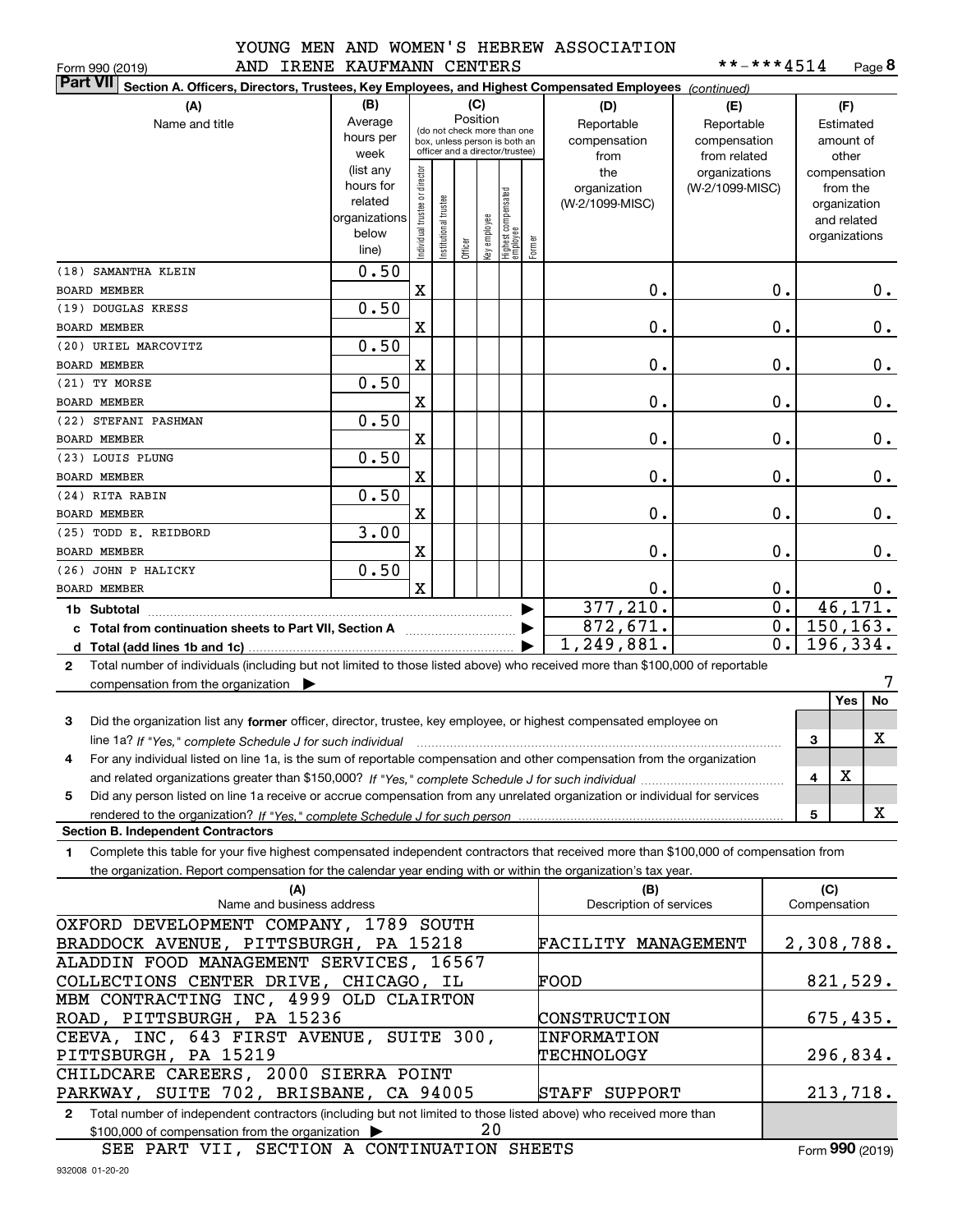## YOUNG MEN AND WOMEN'S HEBREW ASSOCIATION AND IRENE KAUFMANN CENTERS \*\*-\*\*\*4514

| **-***4514<br>AND IRENE KAUFMANN CENTERS<br>Form 990                                                                      |                          |                                |                       |             |              |                              |        |                 |                 |                              |  |  |
|---------------------------------------------------------------------------------------------------------------------------|--------------------------|--------------------------------|-----------------------|-------------|--------------|------------------------------|--------|-----------------|-----------------|------------------------------|--|--|
| <b>Part VII</b><br>Section A. Officers, Directors, Trustees, Key Employees, and Highest Compensated Employees (continued) |                          |                                |                       |             |              |                              |        |                 |                 |                              |  |  |
| (A)                                                                                                                       | (B)                      |                                |                       |             | (C)          |                              |        | (D)             | (E)             | (F)                          |  |  |
| Name and title                                                                                                            | Average                  |                                |                       |             | Position     |                              |        | Reportable      | Reportable      | Estimated                    |  |  |
|                                                                                                                           | hours                    |                                |                       |             |              | (check all that apply)       |        | compensation    | compensation    | amount of                    |  |  |
|                                                                                                                           | per                      |                                |                       |             |              |                              |        | from            | from related    | other                        |  |  |
|                                                                                                                           | week                     |                                |                       |             |              |                              |        | the             | organizations   | compensation                 |  |  |
|                                                                                                                           | (list any                |                                |                       |             |              |                              |        | organization    | (W-2/1099-MISC) | from the                     |  |  |
|                                                                                                                           | hours for                |                                |                       |             |              |                              |        | (W-2/1099-MISC) |                 | organization                 |  |  |
|                                                                                                                           | related<br>organizations |                                |                       |             |              |                              |        |                 |                 | and related<br>organizations |  |  |
|                                                                                                                           | below                    | Individual trustee or director | Institutional trustee |             | Key employee |                              |        |                 |                 |                              |  |  |
|                                                                                                                           | line)                    |                                |                       | Officer     |              | Highest compensated employee | Former |                 |                 |                              |  |  |
| (27) DAVID KNOLL                                                                                                          | 0.50                     |                                |                       |             |              |                              |        |                 |                 |                              |  |  |
| <b>BOARD MEMBER</b>                                                                                                       |                          | $\mathbf X$                    |                       |             |              |                              |        | 0.              | $\mathbf 0$ .   | 0.                           |  |  |
| (28) STEVEN RECHT                                                                                                         | 0.50                     |                                |                       |             |              |                              |        |                 |                 |                              |  |  |
| BOARD MEMBER                                                                                                              |                          | $\mathbf X$                    |                       |             |              |                              |        | 0.              | $\mathbf 0$ .   | $\mathbf 0$ .                |  |  |
| (29) SHARON WERNER                                                                                                        | 0.50                     |                                |                       |             |              |                              |        |                 |                 |                              |  |  |
| <b>BOARD MEMBER</b>                                                                                                       |                          | $\mathbf X$                    |                       |             |              |                              |        | 0.              | $\mathbf 0$ .   | $\mathbf 0$ .                |  |  |
| (30) DERRICK WILSON                                                                                                       | 0.50                     |                                |                       |             |              |                              |        |                 |                 |                              |  |  |
| BOARD MEMBER                                                                                                              |                          | $\mathbf X$                    |                       |             |              |                              |        | 0.              | $\mathbf 0$ .   | 0.                           |  |  |
| (31) DIANE NEWLAND                                                                                                        | 40.00                    |                                |                       |             |              |                              |        |                 |                 |                              |  |  |
| CHIEF FINANCIAL OFFICER                                                                                                   |                          |                                |                       | $\mathbf X$ |              |                              |        | 144,282.        | $\mathbf 0$ .   | 25, 226.                     |  |  |
| (32) JASON KUNZMAN                                                                                                        | 40.00                    |                                |                       |             |              |                              |        |                 |                 |                              |  |  |
| CHIEF PROGRAM OFFICER                                                                                                     |                          |                                |                       | $\mathbf X$ |              |                              |        | 179,930.        | $\mathbf 0$ .   | 31,410.                      |  |  |
| (33) ALEXIS MANCUSO                                                                                                       | 40.00                    |                                |                       |             |              |                              |        |                 |                 |                              |  |  |
| ASSISTANT EXECUTIVE DIRECTOR                                                                                              |                          |                                |                       |             |              | X                            |        | 152,513.        | $\mathbf 0$ .   | 8,318.                       |  |  |
| (34) CATHY SAMUELS                                                                                                        | 40.00                    |                                |                       |             |              |                              |        |                 |                 |                              |  |  |
| DIRECTOR OF MARKETING & DEVELOPMENT                                                                                       |                          |                                |                       |             |              | X                            |        | 138,978.        | $\mathbf 0$ .   | 28,909.                      |  |  |
| (35) RON SYMONS                                                                                                           | 40.00                    |                                |                       |             |              |                              |        |                 |                 |                              |  |  |
| SENIOR DIRECTOR OF JEWISH LIFE                                                                                            |                          |                                |                       |             |              | X                            |        | 130,415.        | $\mathbf 0$ .   | <u>28,115.</u>               |  |  |
| (36) SHERREE HALL                                                                                                         | 40.00                    |                                |                       |             |              |                              |        |                 |                 |                              |  |  |
| SENIOR DIRECTOR OF FACILITIES WELLNE                                                                                      |                          |                                |                       |             |              | X                            |        | 126,553.        | $0\cdot$        | 28,185.                      |  |  |
|                                                                                                                           |                          |                                |                       |             |              |                              |        |                 |                 |                              |  |  |
|                                                                                                                           |                          |                                |                       |             |              |                              |        |                 |                 |                              |  |  |
|                                                                                                                           |                          |                                |                       |             |              |                              |        |                 |                 |                              |  |  |
|                                                                                                                           |                          |                                |                       |             |              |                              |        |                 |                 |                              |  |  |
|                                                                                                                           |                          |                                |                       |             |              |                              |        |                 |                 |                              |  |  |
|                                                                                                                           |                          |                                |                       |             |              |                              |        |                 |                 |                              |  |  |
|                                                                                                                           |                          |                                |                       |             |              |                              |        |                 |                 |                              |  |  |
|                                                                                                                           |                          |                                |                       |             |              |                              |        |                 |                 |                              |  |  |
|                                                                                                                           |                          |                                |                       |             |              |                              |        |                 |                 |                              |  |  |
|                                                                                                                           |                          |                                |                       |             |              |                              |        |                 |                 |                              |  |  |
|                                                                                                                           |                          |                                |                       |             |              |                              |        |                 |                 |                              |  |  |
|                                                                                                                           |                          |                                |                       |             |              |                              |        |                 |                 |                              |  |  |
|                                                                                                                           |                          |                                |                       |             |              |                              |        |                 |                 |                              |  |  |
|                                                                                                                           |                          |                                |                       |             |              |                              |        |                 |                 |                              |  |  |
|                                                                                                                           |                          |                                |                       |             |              |                              |        |                 |                 |                              |  |  |
|                                                                                                                           |                          |                                |                       |             |              |                              |        |                 |                 |                              |  |  |
|                                                                                                                           |                          |                                |                       |             |              |                              |        |                 |                 |                              |  |  |
|                                                                                                                           |                          |                                |                       |             |              |                              |        |                 |                 |                              |  |  |
|                                                                                                                           |                          |                                |                       |             |              |                              |        |                 |                 |                              |  |  |
|                                                                                                                           |                          |                                |                       |             |              |                              |        |                 |                 |                              |  |  |
| Total to Part VII, Section A, line 1c                                                                                     |                          |                                |                       |             |              |                              |        | 872,671.        |                 | 150,163.                     |  |  |
|                                                                                                                           |                          |                                |                       |             |              |                              |        |                 |                 |                              |  |  |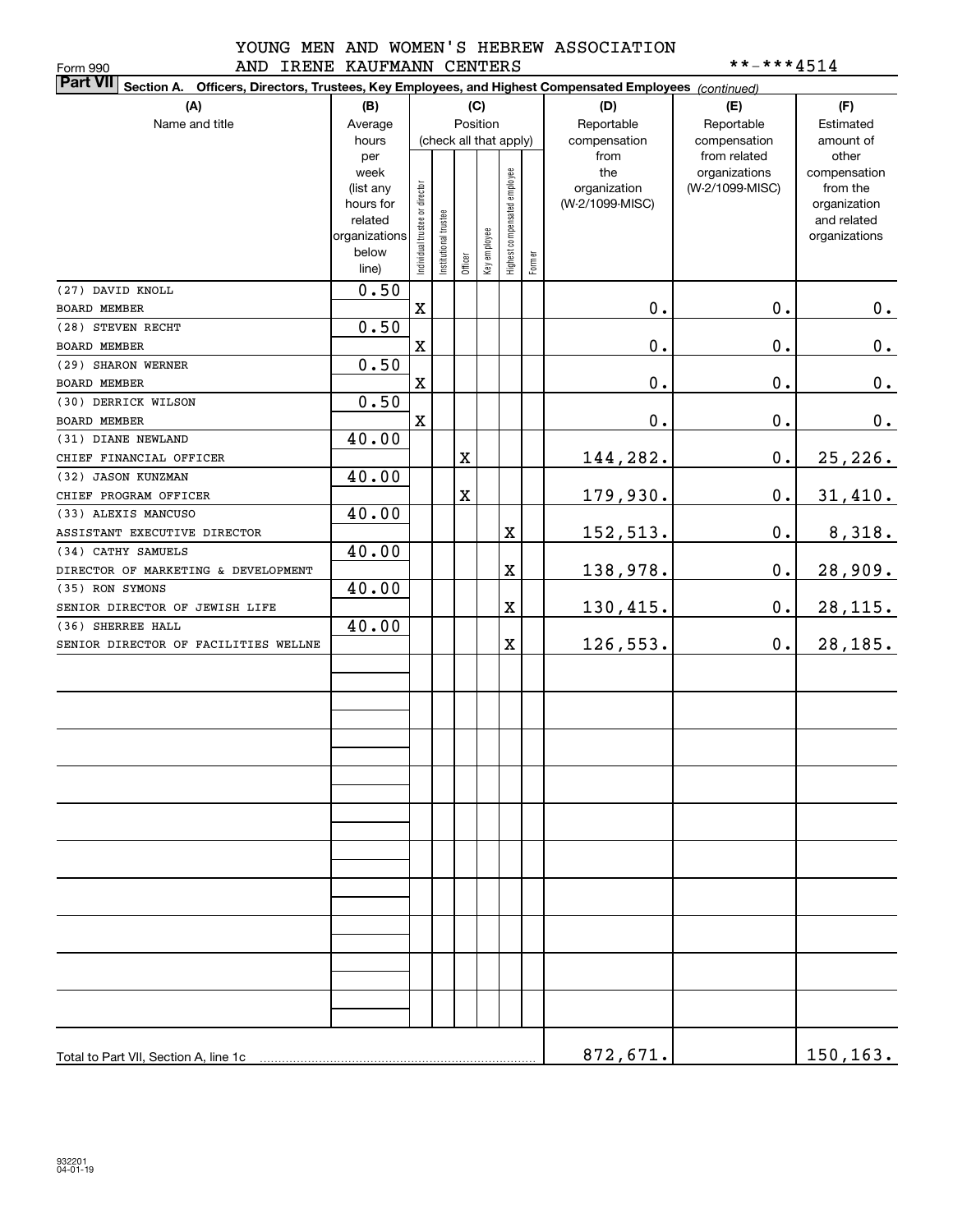| $\sim$ $(0.01)$ |  |  |
|-----------------|--|--|
|                 |  |  |
|                 |  |  |
|                 |  |  |
|                 |  |  |
|                 |  |  |

## AND IRENE KAUFMANN CENTERS YOUNG MEN AND WOMEN'S HEBREW ASSOCIATION

|                                               | <b>Part VIII</b> |   | <b>Statement of Revenue</b>                                                                                          |                      |                      |                                              |                                                 |                                                                 |
|-----------------------------------------------|------------------|---|----------------------------------------------------------------------------------------------------------------------|----------------------|----------------------|----------------------------------------------|-------------------------------------------------|-----------------------------------------------------------------|
|                                               |                  |   | Check if Schedule O contains a response or note to any line in this Part VIII                                        |                      |                      |                                              |                                                 |                                                                 |
|                                               |                  |   |                                                                                                                      |                      | (A)<br>Total revenue | (B)<br>Related or exempt<br>function revenue | $\overline{C}$<br>Unrelated<br>business revenue | (D)<br>Revenue excluded<br>from tax under<br>sections 512 - 514 |
|                                               |                  |   | 1 a Federated campaigns<br>1a                                                                                        | 434,993.             |                      |                                              |                                                 |                                                                 |
| , Grants<br>Imounts                           |                  |   | 1 <sub>b</sub><br><b>b</b> Membership dues<br>$\ldots \ldots \ldots \ldots \ldots$                                   |                      |                      |                                              |                                                 |                                                                 |
|                                               |                  |   | 1c<br>c Fundraising events                                                                                           | 468,446.             |                      |                                              |                                                 |                                                                 |
| Contributions, Gifts,<br>and Other Similar Ar |                  |   | 1 <sub>d</sub><br>d Related organizations<br>$\overline{\phantom{a}}$                                                |                      |                      |                                              |                                                 |                                                                 |
|                                               |                  |   | e Government grants (contributions)<br>1e                                                                            | 1,374,360.           |                      |                                              |                                                 |                                                                 |
|                                               |                  |   | f All other contributions, gifts, grants, and                                                                        |                      |                      |                                              |                                                 |                                                                 |
|                                               |                  |   | similar amounts not included above<br>1f                                                                             | 5,661,619.           |                      |                                              |                                                 |                                                                 |
|                                               |                  |   | $1g$ $\frac{1}{3}$<br>Noncash contributions included in lines 1a-1f                                                  |                      |                      |                                              |                                                 |                                                                 |
|                                               |                  |   |                                                                                                                      |                      | 7,939,418.           |                                              |                                                 |                                                                 |
|                                               |                  |   |                                                                                                                      | <b>Business Code</b> |                      |                                              |                                                 |                                                                 |
|                                               | 2а               |   | CLASSES / CLUBS / CAMPS                                                                                              | 624410               | 5, 214, 538.         | 5, 214, 538.                                 |                                                 |                                                                 |
|                                               |                  |   | <b>b</b> MEMBERSHIP DUES                                                                                             | 624100               | 4,487,169.           | 4,487,169.                                   |                                                 |                                                                 |
|                                               |                  | с |                                                                                                                      |                      |                      |                                              |                                                 |                                                                 |
|                                               |                  | d |                                                                                                                      |                      |                      |                                              |                                                 |                                                                 |
| Program Service<br>Revenue                    |                  | е |                                                                                                                      |                      |                      |                                              |                                                 |                                                                 |
|                                               |                  |   | f All other program service revenue                                                                                  |                      |                      |                                              |                                                 |                                                                 |
|                                               |                  | a |                                                                                                                      |                      | 9,701,707.           |                                              |                                                 |                                                                 |
|                                               | З                |   | Investment income (including dividends, interest, and                                                                |                      | 213,549.             |                                              |                                                 | 213,549.                                                        |
|                                               | 4                |   | Income from investment of tax-exempt bond proceeds                                                                   |                      |                      |                                              |                                                 |                                                                 |
|                                               | 5                |   |                                                                                                                      |                      |                      |                                              |                                                 |                                                                 |
|                                               |                  |   | (i) Real                                                                                                             | (ii) Personal        |                      |                                              |                                                 |                                                                 |
|                                               |                  |   | <b>6 a</b> Gross rents<br>6a<br>.                                                                                    |                      |                      |                                              |                                                 |                                                                 |
|                                               |                  |   | <b>b</b> Less: rental expenses<br>6b                                                                                 |                      |                      |                                              |                                                 |                                                                 |
|                                               |                  |   | c Rental income or (loss)<br>6c                                                                                      |                      |                      |                                              |                                                 |                                                                 |
|                                               |                  |   | d Net rental income or (loss)                                                                                        |                      |                      |                                              |                                                 |                                                                 |
|                                               |                  |   | (i) Securities<br>7 a Gross amount from sales of                                                                     | (ii) Other           |                      |                                              |                                                 |                                                                 |
|                                               |                  |   | 781,896.<br>assets other than inventory<br>7a                                                                        |                      |                      |                                              |                                                 |                                                                 |
|                                               |                  |   | <b>b</b> Less: cost or other basis                                                                                   |                      |                      |                                              |                                                 |                                                                 |
|                                               |                  |   | 96,732.<br>7b<br>and sales expenses                                                                                  |                      |                      |                                              |                                                 |                                                                 |
| Revenue                                       |                  |   | 685,164.<br>7c<br>c Gain or (loss)                                                                                   |                      |                      |                                              |                                                 |                                                                 |
|                                               |                  |   |                                                                                                                      | ▶                    | 685,164.             |                                              |                                                 | 685,164.                                                        |
| <b>Othe</b>                                   |                  |   | 8 a Gross income from fundraising events (not<br>$468, 446.$ of<br>including $$$                                     |                      |                      |                                              |                                                 |                                                                 |
|                                               |                  |   | contributions reported on line 1c). See                                                                              |                      |                      |                                              |                                                 |                                                                 |
|                                               |                  |   | 8a<br>8b                                                                                                             | 174,587.<br>213,598. |                      |                                              |                                                 |                                                                 |
|                                               |                  |   | c Net income or (loss) from fundraising events                                                                       | ▶                    | $-39,011.$           |                                              |                                                 | $-39,011.$                                                      |
|                                               |                  |   | 9 a Gross income from gaming activities. See                                                                         |                      |                      |                                              |                                                 |                                                                 |
|                                               |                  |   | 9a                                                                                                                   |                      |                      |                                              |                                                 |                                                                 |
|                                               |                  |   | 9 <sub>b</sub><br><b>b</b> Less: direct expenses <b>manually</b>                                                     |                      |                      |                                              |                                                 |                                                                 |
|                                               |                  |   | c Net income or (loss) from gaming activities                                                                        | .                    |                      |                                              |                                                 |                                                                 |
|                                               |                  |   | 10 a Gross sales of inventory, less returns                                                                          |                      |                      |                                              |                                                 |                                                                 |
|                                               |                  |   | 10a                                                                                                                  |                      |                      |                                              |                                                 |                                                                 |
|                                               |                  |   | 10b<br><b>b</b> Less: cost of goods sold                                                                             |                      |                      |                                              |                                                 |                                                                 |
|                                               |                  |   | c Net income or (loss) from sales of inventory                                                                       |                      |                      |                                              |                                                 |                                                                 |
|                                               |                  |   |                                                                                                                      | <b>Business Code</b> |                      |                                              |                                                 |                                                                 |
|                                               | 11 a             |   | <u> 1989 - Johann Harry Barn, mars ar breist fan de Amerikaansk kommunent fan de Amerikaanske kommunent fan de A</u> |                      |                      |                                              |                                                 |                                                                 |
| Miscellaneous<br>Revenue                      |                  | b |                                                                                                                      |                      |                      |                                              |                                                 |                                                                 |
|                                               |                  | c | the contract of the contract of the contract of the contract of the contract of                                      |                      |                      |                                              |                                                 |                                                                 |
|                                               |                  |   |                                                                                                                      |                      |                      |                                              |                                                 |                                                                 |
|                                               |                  |   |                                                                                                                      | ▶                    |                      |                                              |                                                 |                                                                 |
|                                               | 12               |   |                                                                                                                      |                      | 18,500,827.          | 9,701,707.                                   | 0.                                              | 859,702.                                                        |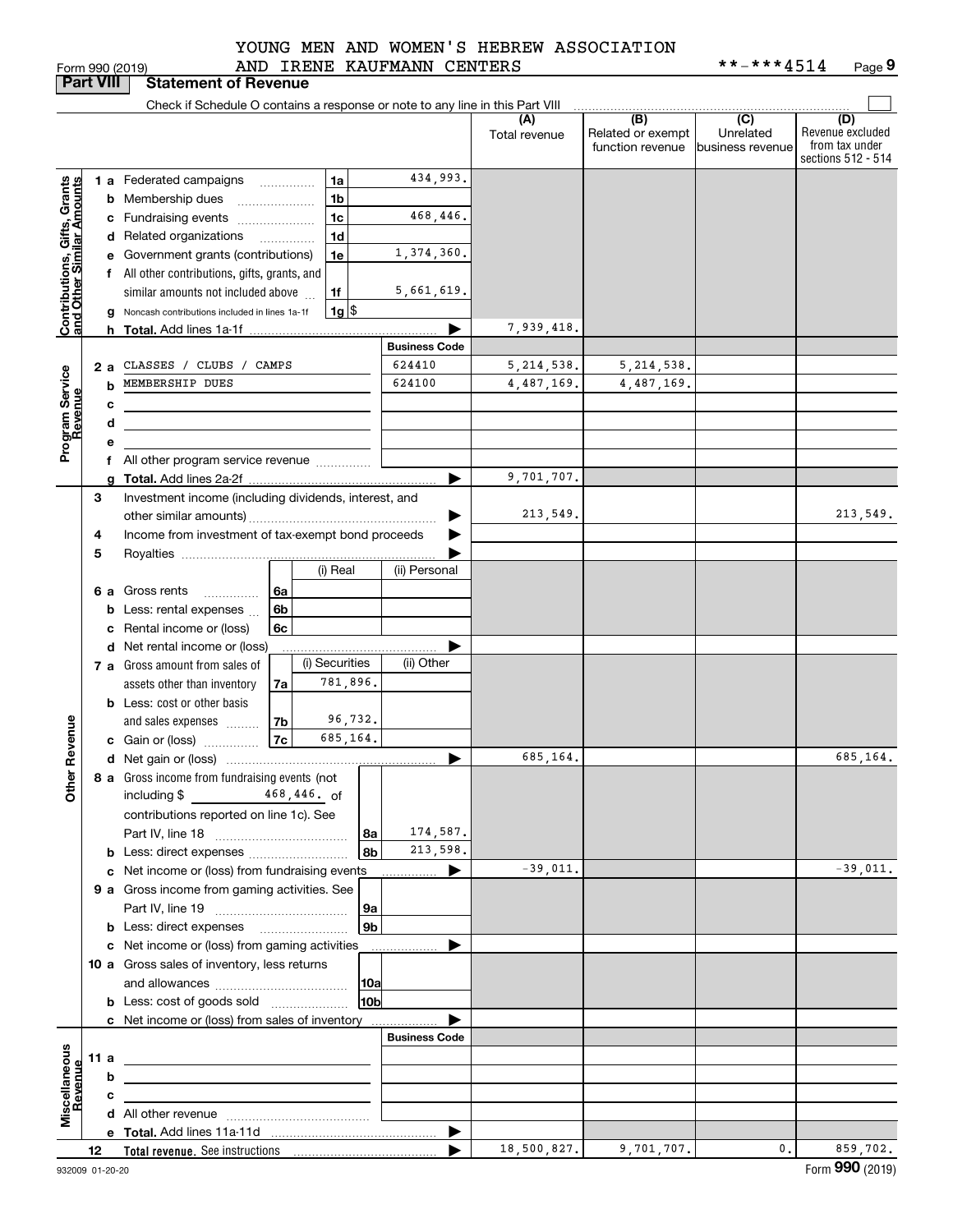## Form 990 (2019) Page **Part IX Statement of Functional Expenses** AND IRENE KAUFMANN CENTERS \*\*-\*\*\*4514 YOUNG MEN AND WOMEN'S HEBREW ASSOCIATION

**10**

|              | Section 501(c)(3) and 501(c)(4) organizations must complete all columns. All other organizations must complete column (A).                               |                       |                                    |                                           |                         |
|--------------|----------------------------------------------------------------------------------------------------------------------------------------------------------|-----------------------|------------------------------------|-------------------------------------------|-------------------------|
|              | Check if Schedule O contains a response or note to any line in this Part IX                                                                              |                       |                                    |                                           | $\overline{\mathbf{x}}$ |
|              | Do not include amounts reported on lines 6b,<br>7b, 8b, 9b, and 10b of Part VIII.                                                                        | (A)<br>Total expenses | (B)<br>Program service<br>expenses | (C)<br>Management and<br>general expenses | Fundraising<br>expenses |
| $\mathbf{1}$ | Grants and other assistance to domestic organizations                                                                                                    |                       |                                    |                                           |                         |
|              | and domestic governments. See Part IV, line 21                                                                                                           |                       |                                    |                                           |                         |
| $\mathbf{2}$ | Grants and other assistance to domestic                                                                                                                  |                       |                                    |                                           |                         |
|              | individuals. See Part IV, line 22                                                                                                                        |                       |                                    |                                           |                         |
| 3            | Grants and other assistance to foreign                                                                                                                   |                       |                                    |                                           |                         |
|              | organizations, foreign governments, and foreign                                                                                                          |                       |                                    |                                           |                         |
|              | individuals. See Part IV, lines 15 and 16                                                                                                                |                       |                                    |                                           |                         |
| 4            | Benefits paid to or for members                                                                                                                          |                       |                                    |                                           |                         |
| 5            | Compensation of current officers, directors,                                                                                                             |                       |                                    |                                           |                         |
|              | trustees, and key employees                                                                                                                              | 815,182.              | 748,734.                           | 44,835.                                   | 21,613.                 |
| 6            | Compensation not included above to disqualified                                                                                                          |                       |                                    |                                           |                         |
|              | persons (as defined under section 4958(f)(1)) and                                                                                                        |                       |                                    |                                           |                         |
|              | persons described in section 4958(c)(3)(B)                                                                                                               |                       |                                    |                                           |                         |
| 7            |                                                                                                                                                          | 7,613,210.            | 7,165,496.                         | 244,204.                                  | 203,510.                |
| 8            | Pension plan accruals and contributions (include                                                                                                         |                       |                                    |                                           |                         |
|              | section 401(k) and 403(b) employer contributions)                                                                                                        | 14, 143.              | 13,283.                            | 482.                                      | $\frac{378}{30,268}$    |
| 9            |                                                                                                                                                          | 1, 132, 423.          | 1,065,526.                         | 36,629.                                   |                         |
| 10           |                                                                                                                                                          | 908,619.              | 853,398.                           | 30,950.                                   | 24, 271.                |
| 11           | Fees for services (nonemployees):                                                                                                                        |                       |                                    |                                           |                         |
|              |                                                                                                                                                          |                       |                                    |                                           |                         |
| b            |                                                                                                                                                          | 450.                  | 420.                               | 10.                                       | 20.                     |
|              |                                                                                                                                                          | 61,450.               | 57,238.                            | 1,421.                                    | $\overline{2,791.}$     |
| d            |                                                                                                                                                          |                       |                                    |                                           |                         |
| е            | Professional fundraising services. See Part IV, line 17                                                                                                  |                       |                                    |                                           |                         |
| f            | Investment management fees                                                                                                                               |                       |                                    |                                           |                         |
|              | g Other. (If line 11g amount exceeds 10% of line 25,                                                                                                     |                       |                                    |                                           |                         |
|              | column (A) amount, list line 11g expenses on Sch O.)                                                                                                     | 2,058,551.            | 2,008,680.                         | 49,871.                                   |                         |
| 12           |                                                                                                                                                          | 222,822.              | 216,923.                           | 3,704.                                    | 2,195.                  |
| 13           |                                                                                                                                                          | 321,361.              | 316, 136.                          | $\overline{4}$ , 241.                     | 984.                    |
| 14           |                                                                                                                                                          |                       |                                    |                                           |                         |
| 15           |                                                                                                                                                          |                       |                                    |                                           |                         |
| 16           |                                                                                                                                                          | 3,398,522.            | 2,994,312.                         | 403, 363.<br>3,645.                       | 847.<br>6,132.          |
| 17           |                                                                                                                                                          | 87,358.               | 77,581.                            |                                           |                         |
| 18           | Payments of travel or entertainment expenses                                                                                                             |                       |                                    |                                           |                         |
|              | for any federal, state, or local public officials                                                                                                        |                       |                                    |                                           |                         |
| 19           | Conferences, conventions, and meetings                                                                                                                   | 17,925.               | 15, 236.                           | 2,689.                                    |                         |
| 20           | Interest                                                                                                                                                 |                       |                                    |                                           |                         |
| 21<br>22     | Depreciation, depletion, and amortization                                                                                                                | 2, 241, 780.          | 2,017,602.                         | 224,178.                                  |                         |
| 23           | Insurance                                                                                                                                                |                       |                                    |                                           |                         |
| 24           | Other expenses. Itemize expenses not covered<br>above (List miscellaneous expenses on line 24e. If<br>line 24e amount exceeds 10% of line 25, column (A) |                       |                                    |                                           |                         |
| a            | amount, list line 24e expenses on Schedule O.)<br><b>BAD DEBTS</b>                                                                                       | 32,872.               | 29,504.                            | 2,500.                                    | 868.                    |
| b            | <u> 1989 - Johann Stein, mars an de Brazilian (b. 1989)</u>                                                                                              |                       |                                    |                                           |                         |
| с            |                                                                                                                                                          |                       |                                    |                                           |                         |
| d            |                                                                                                                                                          |                       |                                    |                                           |                         |
|              | e All other expenses                                                                                                                                     |                       |                                    |                                           |                         |
| 25           | Total functional expenses. Add lines 1 through 24e                                                                                                       | 18,926,668.           | 17,580,069.                        | 1,052,722.                                | 293,877.                |
| 26           | Joint costs. Complete this line only if the organization                                                                                                 |                       |                                    |                                           |                         |
|              | reported in column (B) joint costs from a combined                                                                                                       |                       |                                    |                                           |                         |
|              | educational campaign and fundraising solicitation.                                                                                                       |                       |                                    |                                           |                         |
|              | Check here $\blacktriangleright$<br>if following SOP 98-2 (ASC 958-720)                                                                                  |                       |                                    |                                           |                         |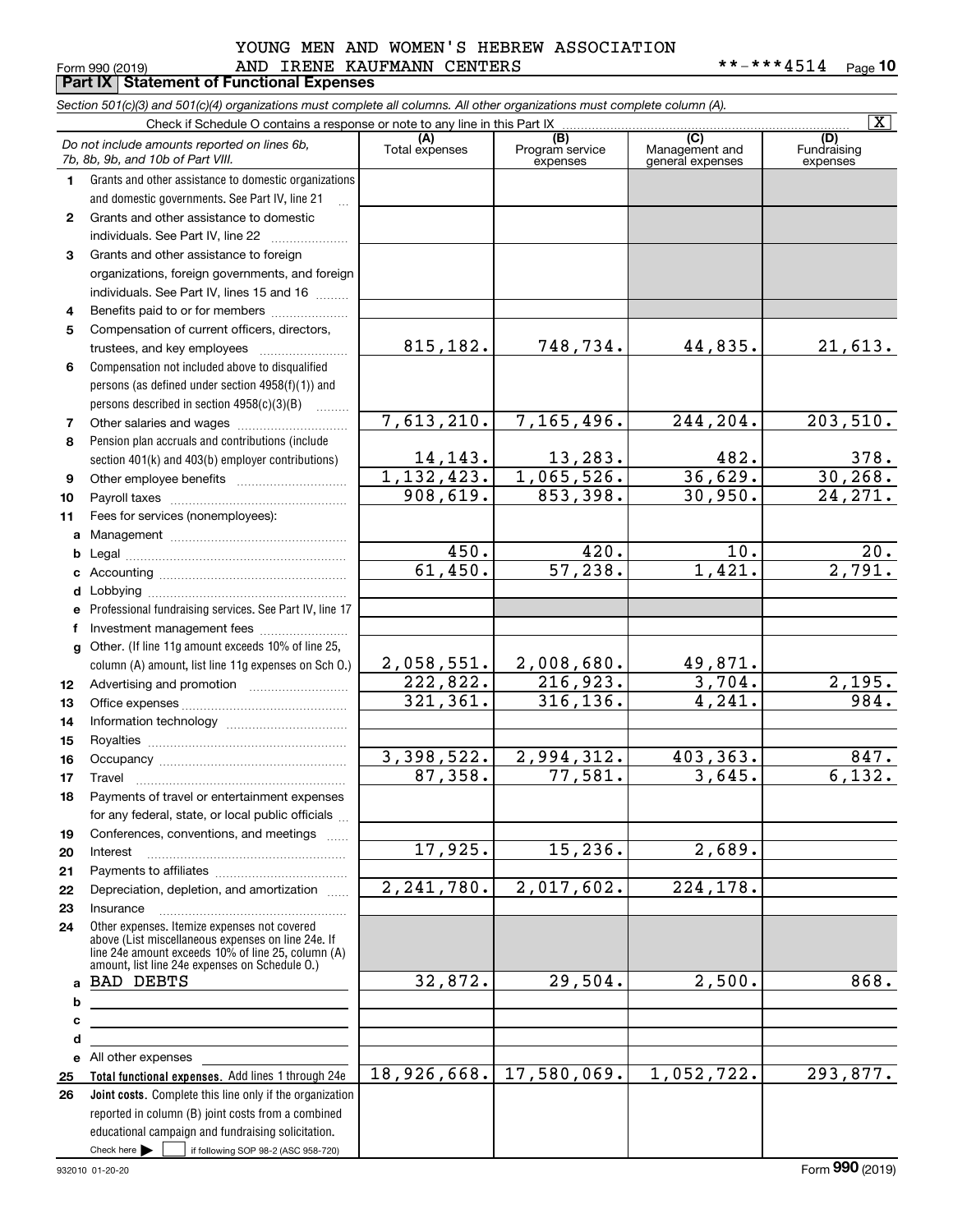|                            |  | YOUNG MEN AND WOMEN'S HEBREW ASSOCIATION |
|----------------------------|--|------------------------------------------|
| AND TDENE VAIIEMANN CENTEC |  |                                          |

|                                        |     |                        | 100110 MMD NOMMN D MONDRON MODOCTMITON |                     |      |
|----------------------------------------|-----|------------------------|----------------------------------------|---------------------|------|
| Form 990 (2019)                        | AND | IRENE KAUFMANN CENTERS |                                        | $***$ $***$ $4$ 514 | Page |
| $P_1: Y_2 \cup P_2: Z_3 \cup P_3: Z_4$ |     |                        |                                        |                     |      |

|                             |    | Check if Schedule O contains a response or note to any line in this Part X                                                                                                                                                    |                          |                          |                           |                         |                    |
|-----------------------------|----|-------------------------------------------------------------------------------------------------------------------------------------------------------------------------------------------------------------------------------|--------------------------|--------------------------|---------------------------|-------------------------|--------------------|
|                             |    |                                                                                                                                                                                                                               |                          |                          | (A)<br>Beginning of year  |                         | (B)<br>End of year |
|                             | 1  |                                                                                                                                                                                                                               |                          |                          | 3, 204, 463.              | $\mathbf{1}$            | 5,234,640.         |
|                             | 2  |                                                                                                                                                                                                                               |                          |                          |                           | $\mathbf{2}$            |                    |
|                             | 3  |                                                                                                                                                                                                                               |                          |                          | 4,981,981.                | $\overline{\mathbf{3}}$ | 5,097,291.         |
|                             | 4  |                                                                                                                                                                                                                               |                          |                          | 3,220,189.                | $\overline{\mathbf{4}}$ | $-314,939.$        |
|                             | 5  | Loans and other receivables from any current or former officer, director,                                                                                                                                                     |                          |                          |                           |                         |                    |
|                             |    | trustee, key employee, creator or founder, substantial contributor, or 35%                                                                                                                                                    |                          |                          |                           |                         |                    |
|                             |    | controlled entity or family member of any of these persons                                                                                                                                                                    |                          |                          |                           | 5                       |                    |
|                             | 6  | Loans and other receivables from other disqualified persons (as defined                                                                                                                                                       |                          |                          |                           |                         |                    |
|                             |    | under section $4958(f)(1)$ , and persons described in section $4958(c)(3)(B)$                                                                                                                                                 |                          | 1.1.1.1                  |                           | 6                       |                    |
|                             | 7  |                                                                                                                                                                                                                               |                          |                          |                           | $\overline{7}$          |                    |
| Assets                      | 8  |                                                                                                                                                                                                                               |                          |                          |                           | 8                       |                    |
|                             | 9  | Prepaid expenses and deferred charges                                                                                                                                                                                         | 446, 838.                | $\boldsymbol{9}$         | 312,605.                  |                         |                    |
|                             |    | 10a Land, buildings, and equipment: cost or other                                                                                                                                                                             |                          |                          |                           |                         |                    |
|                             |    | basis. Complete Part VI of Schedule D    10a   54,629,397.                                                                                                                                                                    |                          |                          |                           |                         |                    |
|                             |    | $\frac{10b}{10b}$<br><b>b</b> Less: accumulated depreciation                                                                                                                                                                  |                          | 31,622,815.              | 23,640,884.               | 10 <sub>c</sub>         | 23,006,582.        |
|                             | 11 |                                                                                                                                                                                                                               |                          | 18, 147, 472.            | 11                        | 18, 573, 723.           |                    |
|                             | 12 |                                                                                                                                                                                                                               |                          | 12                       |                           |                         |                    |
|                             | 13 |                                                                                                                                                                                                                               |                          | 13                       |                           |                         |                    |
|                             | 14 |                                                                                                                                                                                                                               |                          | 14                       |                           |                         |                    |
|                             | 15 |                                                                                                                                                                                                                               | 141,736.                 | 15                       | $0$ .                     |                         |                    |
|                             | 16 |                                                                                                                                                                                                                               | $\overline{53,783,563.}$ | 16                       | 51,909,902.               |                         |                    |
|                             | 17 |                                                                                                                                                                                                                               |                          |                          | 3,060,178.                | 17                      | 2,566,946.         |
|                             | 18 |                                                                                                                                                                                                                               |                          | 18                       |                           |                         |                    |
|                             | 19 | Deferred revenue manual contracts and contracts and contracts are contracted and contracts are contracted and contract are contracted and contract are contracted and contract are contracted and contract are contracted and |                          | 4,536,606.               | 19                        | 1,308,962.              |                    |
|                             | 20 |                                                                                                                                                                                                                               |                          |                          |                           | 20                      |                    |
|                             | 21 | Escrow or custodial account liability. Complete Part IV of Schedule D                                                                                                                                                         |                          | $\overline{\phantom{a}}$ |                           | 21                      |                    |
|                             | 22 | Loans and other payables to any current or former officer, director,                                                                                                                                                          |                          |                          |                           |                         |                    |
| Liabilities                 |    | trustee, key employee, creator or founder, substantial contributor, or 35%                                                                                                                                                    |                          |                          |                           |                         |                    |
|                             |    | controlled entity or family member of any of these persons                                                                                                                                                                    |                          |                          |                           | 22                      |                    |
|                             | 23 | Secured mortgages and notes payable to unrelated third parties                                                                                                                                                                |                          |                          | 684, 623.                 | 23                      | 2,957,679.         |
|                             | 24 | Unsecured notes and loans payable to unrelated third parties                                                                                                                                                                  |                          |                          |                           | 24                      |                    |
|                             | 25 | Other liabilities (including federal income tax, payables to related third                                                                                                                                                    |                          |                          |                           |                         |                    |
|                             |    | parties, and other liabilities not included on lines 17-24). Complete Part X                                                                                                                                                  |                          |                          |                           |                         |                    |
|                             |    | of Schedule D                                                                                                                                                                                                                 |                          |                          |                           | 25                      |                    |
|                             | 26 | Total liabilities. Add lines 17 through 25                                                                                                                                                                                    |                          |                          | $8,281,407.$ 26           |                         | 6,833,587.         |
|                             |    | Organizations that follow FASB ASC 958, check here $\blacktriangleright \boxed{X}$                                                                                                                                            |                          |                          |                           |                         |                    |
|                             |    | and complete lines 27, 28, 32, and 33.                                                                                                                                                                                        |                          |                          |                           |                         |                    |
|                             | 27 | Net assets without donor restrictions                                                                                                                                                                                         | 25, 126, 994.            | 27                       | 25, 113, 345.             |                         |                    |
|                             | 28 |                                                                                                                                                                                                                               |                          |                          | 20, 375, 162.             | 28                      | 19,962,970.        |
|                             |    | Organizations that do not follow FASB ASC 958, check here $\blacktriangleright$                                                                                                                                               |                          |                          |                           |                         |                    |
| Net Assets or Fund Balances |    | and complete lines 29 through 33.                                                                                                                                                                                             |                          |                          |                           |                         |                    |
|                             | 29 |                                                                                                                                                                                                                               |                          |                          |                           | 29                      |                    |
|                             | 30 | Paid-in or capital surplus, or land, building, or equipment fund                                                                                                                                                              |                          |                          |                           | 30                      |                    |
|                             | 31 | Retained earnings, endowment, accumulated income, or other funds                                                                                                                                                              |                          |                          |                           | 31                      |                    |
|                             | 32 |                                                                                                                                                                                                                               |                          |                          | $\overline{45,502,156}$ . | 32                      | 45,076,315.        |
|                             | 33 |                                                                                                                                                                                                                               |                          |                          | 53,783,563.               | 33                      | 51,909,902.        |

Form (2019) **990**

# **Part X Balance Sheet**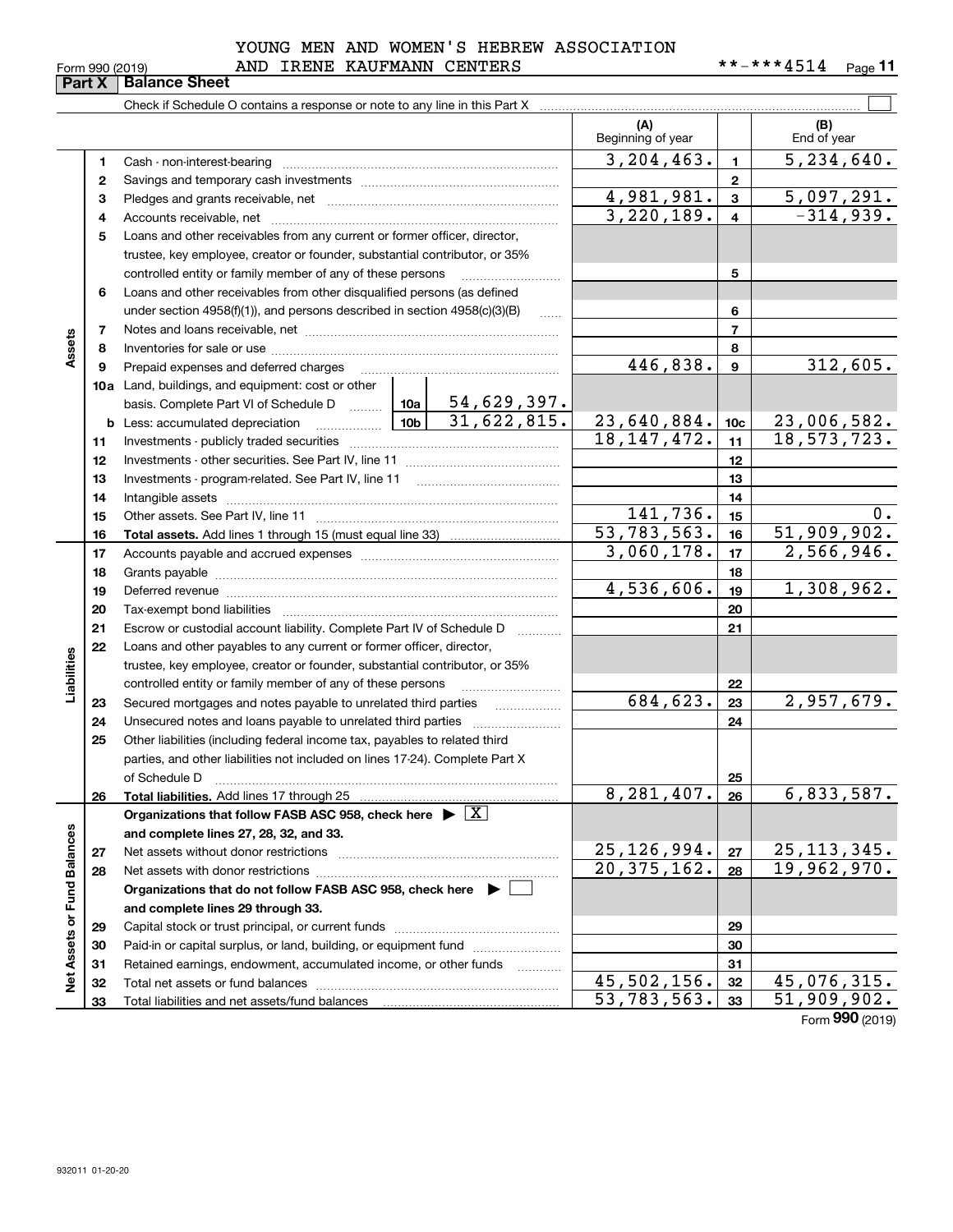| YOUNG MEN AND WOMEN'S HEBREW ASSOCIATION |                                                                                                                                                                                                                                                                                                                                                                                                                                                              |                |                |             |                         |  |  |  |  |  |
|------------------------------------------|--------------------------------------------------------------------------------------------------------------------------------------------------------------------------------------------------------------------------------------------------------------------------------------------------------------------------------------------------------------------------------------------------------------------------------------------------------------|----------------|----------------|-------------|-------------------------|--|--|--|--|--|
|                                          | AND IRENE KAUFMANN CENTERS<br>Form 990 (2019)                                                                                                                                                                                                                                                                                                                                                                                                                |                | **-***4514     |             | Page $12$               |  |  |  |  |  |
|                                          | <b>Part XI Reconciliation of Net Assets</b>                                                                                                                                                                                                                                                                                                                                                                                                                  |                |                |             |                         |  |  |  |  |  |
|                                          |                                                                                                                                                                                                                                                                                                                                                                                                                                                              |                |                |             |                         |  |  |  |  |  |
|                                          |                                                                                                                                                                                                                                                                                                                                                                                                                                                              |                |                |             |                         |  |  |  |  |  |
| 1                                        | Total revenue (must equal Part VIII, column (A), line 12)                                                                                                                                                                                                                                                                                                                                                                                                    | $\mathbf{1}$   | 18,500,827.    |             |                         |  |  |  |  |  |
| 2                                        |                                                                                                                                                                                                                                                                                                                                                                                                                                                              | $\overline{2}$ | 18,926,668.    |             |                         |  |  |  |  |  |
| З                                        | Revenue less expenses. Subtract line 2 from line 1                                                                                                                                                                                                                                                                                                                                                                                                           | $\mathbf{3}$   | $-425,841.$    |             |                         |  |  |  |  |  |
| 4                                        | 45,502,156.<br>$\overline{\mathbf{4}}$                                                                                                                                                                                                                                                                                                                                                                                                                       |                |                |             |                         |  |  |  |  |  |
| 5                                        |                                                                                                                                                                                                                                                                                                                                                                                                                                                              | 5              |                |             |                         |  |  |  |  |  |
| 6                                        |                                                                                                                                                                                                                                                                                                                                                                                                                                                              | 6              |                |             |                         |  |  |  |  |  |
| 7                                        | Investment expenses www.communication.com/www.communication.com/www.communication.com/www.communication.com/ww                                                                                                                                                                                                                                                                                                                                               | $\overline{7}$ |                |             |                         |  |  |  |  |  |
| 8                                        | Prior period adjustments                                                                                                                                                                                                                                                                                                                                                                                                                                     | 8              |                |             | 0.                      |  |  |  |  |  |
| 9                                        | 9<br>Other changes in net assets or fund balances (explain on Schedule O)                                                                                                                                                                                                                                                                                                                                                                                    |                |                |             |                         |  |  |  |  |  |
| 10                                       | Net assets or fund balances at end of year. Combine lines 3 through 9 (must equal Part X, line 32,                                                                                                                                                                                                                                                                                                                                                           |                |                |             |                         |  |  |  |  |  |
|                                          | column (B))                                                                                                                                                                                                                                                                                                                                                                                                                                                  | 10             | 45,076,315.    |             |                         |  |  |  |  |  |
|                                          | <b>Part XII</b> Financial Statements and Reporting                                                                                                                                                                                                                                                                                                                                                                                                           |                |                |             |                         |  |  |  |  |  |
|                                          |                                                                                                                                                                                                                                                                                                                                                                                                                                                              |                |                |             | $\overline{\mathbf{x}}$ |  |  |  |  |  |
|                                          |                                                                                                                                                                                                                                                                                                                                                                                                                                                              |                |                | Yes         | <b>No</b>               |  |  |  |  |  |
| 1                                        | $\boxed{\mathbf{X}}$ Accrual<br>Accounting method used to prepare the Form 990: <u>June</u> Cash<br>Other                                                                                                                                                                                                                                                                                                                                                    |                |                |             |                         |  |  |  |  |  |
|                                          | If the organization changed its method of accounting from a prior year or checked "Other," explain in Schedule O.                                                                                                                                                                                                                                                                                                                                            |                |                |             |                         |  |  |  |  |  |
| 2a                                       | Were the organization's financial statements compiled or reviewed by an independent accountant?                                                                                                                                                                                                                                                                                                                                                              |                | 2a             |             | x                       |  |  |  |  |  |
|                                          | If "Yes," check a box below to indicate whether the financial statements for the year were compiled or reviewed on a                                                                                                                                                                                                                                                                                                                                         |                |                |             |                         |  |  |  |  |  |
|                                          | separate basis, consolidated basis, or both:                                                                                                                                                                                                                                                                                                                                                                                                                 |                |                |             |                         |  |  |  |  |  |
|                                          | Separate basis<br>Consolidated basis<br>Both consolidated and separate basis                                                                                                                                                                                                                                                                                                                                                                                 |                |                |             |                         |  |  |  |  |  |
|                                          | <b>b</b> Were the organization's financial statements audited by an independent accountant?<br>$\mathcal{L} = \{1, 2, \ldots, 2, \ldots, 2, \ldots, 2, \ldots, 2, \ldots, 2, \ldots, 2, \ldots, 2, \ldots, 2, \ldots, 2, \ldots, 2, \ldots, 2, \ldots, 2, \ldots, 2, \ldots, 2, \ldots, 2, \ldots, 2, \ldots, 2, \ldots, 2, \ldots, 2, \ldots, 2, \ldots, 2, \ldots, 2, \ldots, 2, \ldots, 2, \ldots, 2, \ldots, 2, \ldots, 2, \ldots, 2, \ldots, 2, \ldots$ |                | 2 <sub>b</sub> | х           |                         |  |  |  |  |  |
|                                          | If "Yes," check a box below to indicate whether the financial statements for the year were audited on a separate basis,                                                                                                                                                                                                                                                                                                                                      |                |                |             |                         |  |  |  |  |  |
|                                          | consolidated basis, or both:                                                                                                                                                                                                                                                                                                                                                                                                                                 |                |                |             |                         |  |  |  |  |  |
|                                          | $X$ Separate basis<br><b>Consolidated basis</b><br>Both consolidated and separate basis                                                                                                                                                                                                                                                                                                                                                                      |                |                |             |                         |  |  |  |  |  |
| c                                        | If "Yes" to line 2a or 2b, does the organization have a committee that assumes responsibility for oversight of the audit,                                                                                                                                                                                                                                                                                                                                    |                |                |             |                         |  |  |  |  |  |
|                                          |                                                                                                                                                                                                                                                                                                                                                                                                                                                              |                | 2c             | $\mathbf X$ |                         |  |  |  |  |  |
|                                          | If the organization changed either its oversight process or selection process during the tax year, explain on Schedule O.                                                                                                                                                                                                                                                                                                                                    |                |                |             |                         |  |  |  |  |  |
|                                          | 3a As a result of a federal award, was the organization required to undergo an audit or audits as set forth in the Single Audit                                                                                                                                                                                                                                                                                                                              |                |                |             |                         |  |  |  |  |  |
|                                          |                                                                                                                                                                                                                                                                                                                                                                                                                                                              |                | 3a             |             | Χ                       |  |  |  |  |  |
|                                          | b If "Yes," did the organization undergo the required audit or audits? If the organization did not undergo the required audit                                                                                                                                                                                                                                                                                                                                |                |                |             |                         |  |  |  |  |  |
|                                          |                                                                                                                                                                                                                                                                                                                                                                                                                                                              |                | 3 <sub>b</sub> |             |                         |  |  |  |  |  |

Form (2019) **990**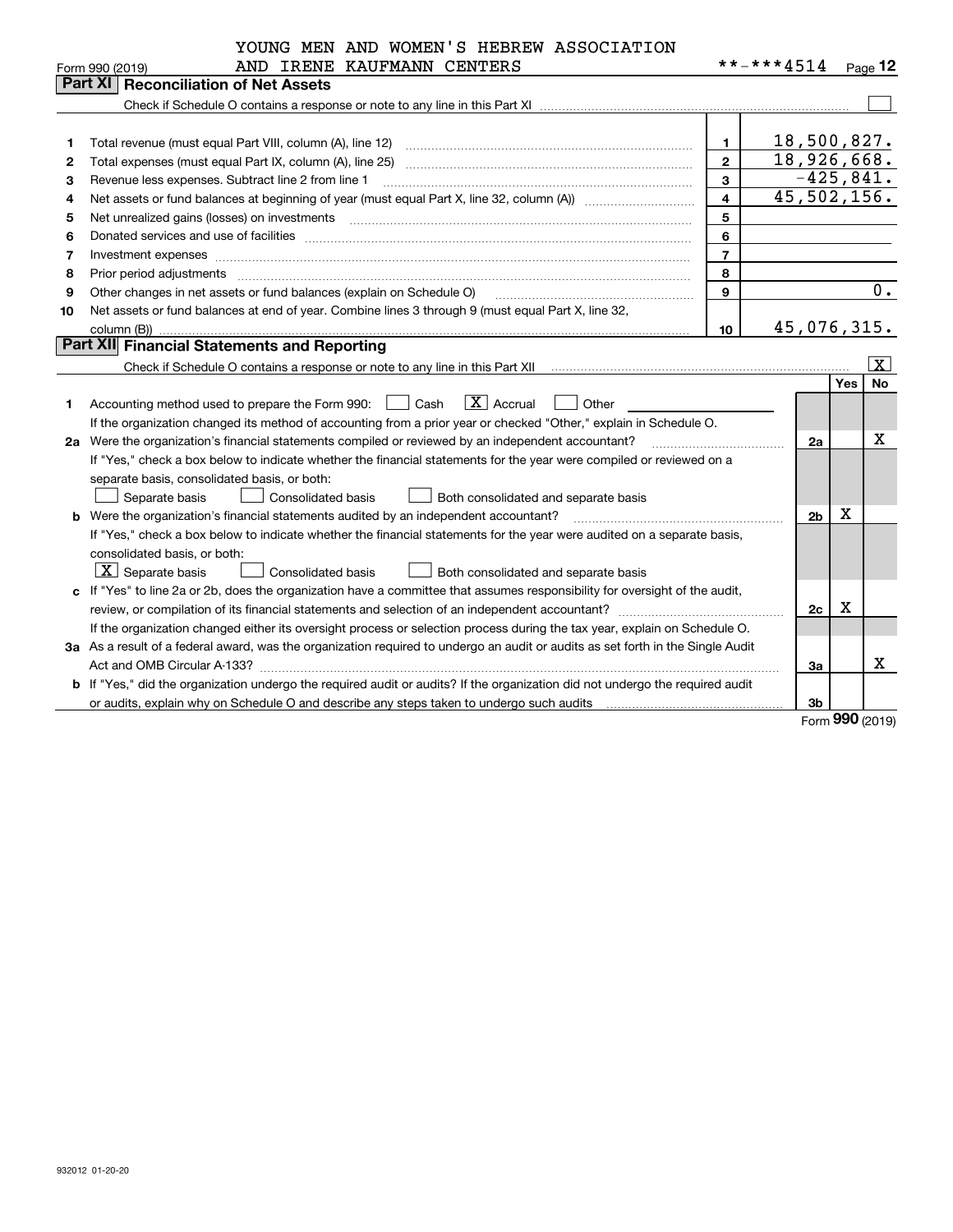|        |                     | <b>SCHEDULE A</b>                                      |                                                                               | <b>Public Charity Status and Public Support</b>                                                                                                                                                                                                                |                                 |                            |                            |  | OMB No. 1545-0047                     |
|--------|---------------------|--------------------------------------------------------|-------------------------------------------------------------------------------|----------------------------------------------------------------------------------------------------------------------------------------------------------------------------------------------------------------------------------------------------------------|---------------------------------|----------------------------|----------------------------|--|---------------------------------------|
|        |                     | (Form 990 or 990-EZ)                                   | Complete if the organization is a section 501(c)(3) organization or a section |                                                                                                                                                                                                                                                                |                                 |                            |                            |  |                                       |
|        |                     |                                                        |                                                                               | 4947(a)(1) nonexempt charitable trust.                                                                                                                                                                                                                         |                                 |                            |                            |  |                                       |
|        |                     | Department of the Treasury<br>Internal Revenue Service |                                                                               | Attach to Form 990 or Form 990-EZ.                                                                                                                                                                                                                             |                                 |                            |                            |  | <b>Open to Public</b><br>Inspection   |
|        |                     | Name of the organization                               |                                                                               | Go to www.irs.gov/Form990 for instructions and the latest information.<br>YOUNG MEN AND WOMEN'S HEBREW ASSOCIATION                                                                                                                                             |                                 |                            |                            |  | <b>Employer identification number</b> |
|        |                     |                                                        |                                                                               | AND IRENE KAUFMANN CENTERS                                                                                                                                                                                                                                     |                                 |                            |                            |  | **-***4514                            |
| Part I |                     |                                                        |                                                                               | Reason for Public Charity Status (All organizations must complete this part.) See instructions.                                                                                                                                                                |                                 |                            |                            |  |                                       |
|        |                     |                                                        |                                                                               | The organization is not a private foundation because it is: (For lines 1 through 12, check only one box.)                                                                                                                                                      |                                 |                            |                            |  |                                       |
| 1      |                     |                                                        |                                                                               | A church, convention of churches, or association of churches described in section 170(b)(1)(A)(i).                                                                                                                                                             |                                 |                            |                            |  |                                       |
| 2      |                     |                                                        |                                                                               | A school described in section 170(b)(1)(A)(ii). (Attach Schedule E (Form 990 or 990-EZ).)                                                                                                                                                                      |                                 |                            |                            |  |                                       |
| 3      |                     |                                                        |                                                                               | A hospital or a cooperative hospital service organization described in section 170(b)(1)(A)(iii).                                                                                                                                                              |                                 |                            |                            |  |                                       |
| 4      |                     |                                                        |                                                                               | A medical research organization operated in conjunction with a hospital described in section 170(b)(1)(A)(iii). Enter the hospital's name,                                                                                                                     |                                 |                            |                            |  |                                       |
|        |                     | city, and state:                                       |                                                                               |                                                                                                                                                                                                                                                                |                                 |                            |                            |  |                                       |
| 5      |                     |                                                        |                                                                               | An organization operated for the benefit of a college or university owned or operated by a governmental unit described in                                                                                                                                      |                                 |                            |                            |  |                                       |
|        |                     |                                                        | section 170(b)(1)(A)(iv). (Complete Part II.)                                 |                                                                                                                                                                                                                                                                |                                 |                            |                            |  |                                       |
| 6      |                     |                                                        |                                                                               | A federal, state, or local government or governmental unit described in section 170(b)(1)(A)(v).                                                                                                                                                               |                                 |                            |                            |  |                                       |
| 7      |                     |                                                        |                                                                               | An organization that normally receives a substantial part of its support from a governmental unit or from the general public described in                                                                                                                      |                                 |                            |                            |  |                                       |
| 8      |                     |                                                        | section 170(b)(1)(A)(vi). (Complete Part II.)                                 | A community trust described in section 170(b)(1)(A)(vi). (Complete Part II.)                                                                                                                                                                                   |                                 |                            |                            |  |                                       |
| 9      |                     |                                                        |                                                                               | An agricultural research organization described in section 170(b)(1)(A)(ix) operated in conjunction with a land-grant college                                                                                                                                  |                                 |                            |                            |  |                                       |
|        |                     |                                                        |                                                                               | or university or a non-land-grant college of agriculture (see instructions). Enter the name, city, and state of the college or                                                                                                                                 |                                 |                            |                            |  |                                       |
|        |                     | university:                                            |                                                                               |                                                                                                                                                                                                                                                                |                                 |                            |                            |  |                                       |
| 10     | $\lfloor x \rfloor$ |                                                        |                                                                               | An organization that normally receives: (1) more than 33 1/3% of its support from contributions, membership fees, and gross receipts from                                                                                                                      |                                 |                            |                            |  |                                       |
|        |                     |                                                        |                                                                               | activities related to its exempt functions - subject to certain exceptions, and (2) no more than 33 1/3% of its support from gross investment                                                                                                                  |                                 |                            |                            |  |                                       |
|        |                     |                                                        |                                                                               | income and unrelated business taxable income (less section 511 tax) from businesses acquired by the organization after June 30, 1975.                                                                                                                          |                                 |                            |                            |  |                                       |
|        |                     |                                                        | See section 509(a)(2). (Complete Part III.)                                   |                                                                                                                                                                                                                                                                |                                 |                            |                            |  |                                       |
| 11     |                     |                                                        |                                                                               | An organization organized and operated exclusively to test for public safety. See section 509(a)(4).                                                                                                                                                           |                                 |                            |                            |  |                                       |
| 12     |                     |                                                        |                                                                               | An organization organized and operated exclusively for the benefit of, to perform the functions of, or to carry out the purposes of one or                                                                                                                     |                                 |                            |                            |  |                                       |
|        |                     |                                                        |                                                                               | more publicly supported organizations described in section 509(a)(1) or section 509(a)(2). See section 509(a)(3). Check the box in                                                                                                                             |                                 |                            |                            |  |                                       |
|        |                     |                                                        |                                                                               | lines 12a through 12d that describes the type of supporting organization and complete lines 12e, 12f, and 12g.                                                                                                                                                 |                                 |                            |                            |  |                                       |
| a      |                     |                                                        |                                                                               | Type I. A supporting organization operated, supervised, or controlled by its supported organization(s), typically by giving<br>the supported organization(s) the power to regularly appoint or elect a majority of the directors or trustees of the supporting |                                 |                            |                            |  |                                       |
|        |                     |                                                        | organization. You must complete Part IV, Sections A and B.                    |                                                                                                                                                                                                                                                                |                                 |                            |                            |  |                                       |
| b      |                     |                                                        |                                                                               | Type II. A supporting organization supervised or controlled in connection with its supported organization(s), by having                                                                                                                                        |                                 |                            |                            |  |                                       |
|        |                     |                                                        |                                                                               | control or management of the supporting organization vested in the same persons that control or manage the supported                                                                                                                                           |                                 |                            |                            |  |                                       |
|        |                     |                                                        | organization(s). You must complete Part IV, Sections A and C.                 |                                                                                                                                                                                                                                                                |                                 |                            |                            |  |                                       |
| с      |                     |                                                        |                                                                               | Type III functionally integrated. A supporting organization operated in connection with, and functionally integrated with,                                                                                                                                     |                                 |                            |                            |  |                                       |
|        |                     |                                                        |                                                                               | its supported organization(s) (see instructions). You must complete Part IV, Sections A, D, and E.                                                                                                                                                             |                                 |                            |                            |  |                                       |
| d      |                     |                                                        |                                                                               | Type III non-functionally integrated. A supporting organization operated in connection with its supported organization(s)                                                                                                                                      |                                 |                            |                            |  |                                       |
|        |                     |                                                        |                                                                               | that is not functionally integrated. The organization generally must satisfy a distribution requirement and an attentiveness                                                                                                                                   |                                 |                            |                            |  |                                       |
|        |                     |                                                        |                                                                               | requirement (see instructions). You must complete Part IV, Sections A and D, and Part V.<br>Check this box if the organization received a written determination from the IRS that it is a Type I, Type II, Type III                                            |                                 |                            |                            |  |                                       |
| е      |                     |                                                        |                                                                               | functionally integrated, or Type III non-functionally integrated supporting organization.                                                                                                                                                                      |                                 |                            |                            |  |                                       |
|        |                     |                                                        |                                                                               | f Enter the number of supported organizations [11] manufactured materials and the number of supported organizations [11] manufactured materials and the number of supported organizations [11] manufactured materials and the                                  |                                 |                            |                            |  |                                       |
|        |                     |                                                        | Provide the following information about the supported organization(s).        |                                                                                                                                                                                                                                                                |                                 |                            |                            |  |                                       |
|        |                     | (i) Name of supported                                  | (ii) EIN                                                                      | (iii) Type of organization<br>(described on lines 1-10                                                                                                                                                                                                         | (iv) Is the organization listed | n your governing document? | (v) Amount of monetary     |  | (vi) Amount of other                  |
|        |                     | organization                                           |                                                                               | above (see instructions))                                                                                                                                                                                                                                      | Yes                             | No                         | support (see instructions) |  | support (see instructions)            |
|        |                     |                                                        |                                                                               |                                                                                                                                                                                                                                                                |                                 |                            |                            |  |                                       |
|        |                     |                                                        |                                                                               |                                                                                                                                                                                                                                                                |                                 |                            |                            |  |                                       |
|        |                     |                                                        |                                                                               |                                                                                                                                                                                                                                                                |                                 |                            |                            |  |                                       |
|        |                     |                                                        |                                                                               |                                                                                                                                                                                                                                                                |                                 |                            |                            |  |                                       |
|        |                     |                                                        |                                                                               |                                                                                                                                                                                                                                                                |                                 |                            |                            |  |                                       |
|        |                     |                                                        |                                                                               |                                                                                                                                                                                                                                                                |                                 |                            |                            |  |                                       |
|        |                     |                                                        |                                                                               |                                                                                                                                                                                                                                                                |                                 |                            |                            |  |                                       |
|        |                     |                                                        |                                                                               |                                                                                                                                                                                                                                                                |                                 |                            |                            |  |                                       |
|        |                     |                                                        |                                                                               |                                                                                                                                                                                                                                                                |                                 |                            |                            |  |                                       |
| Total  |                     |                                                        |                                                                               |                                                                                                                                                                                                                                                                |                                 |                            |                            |  |                                       |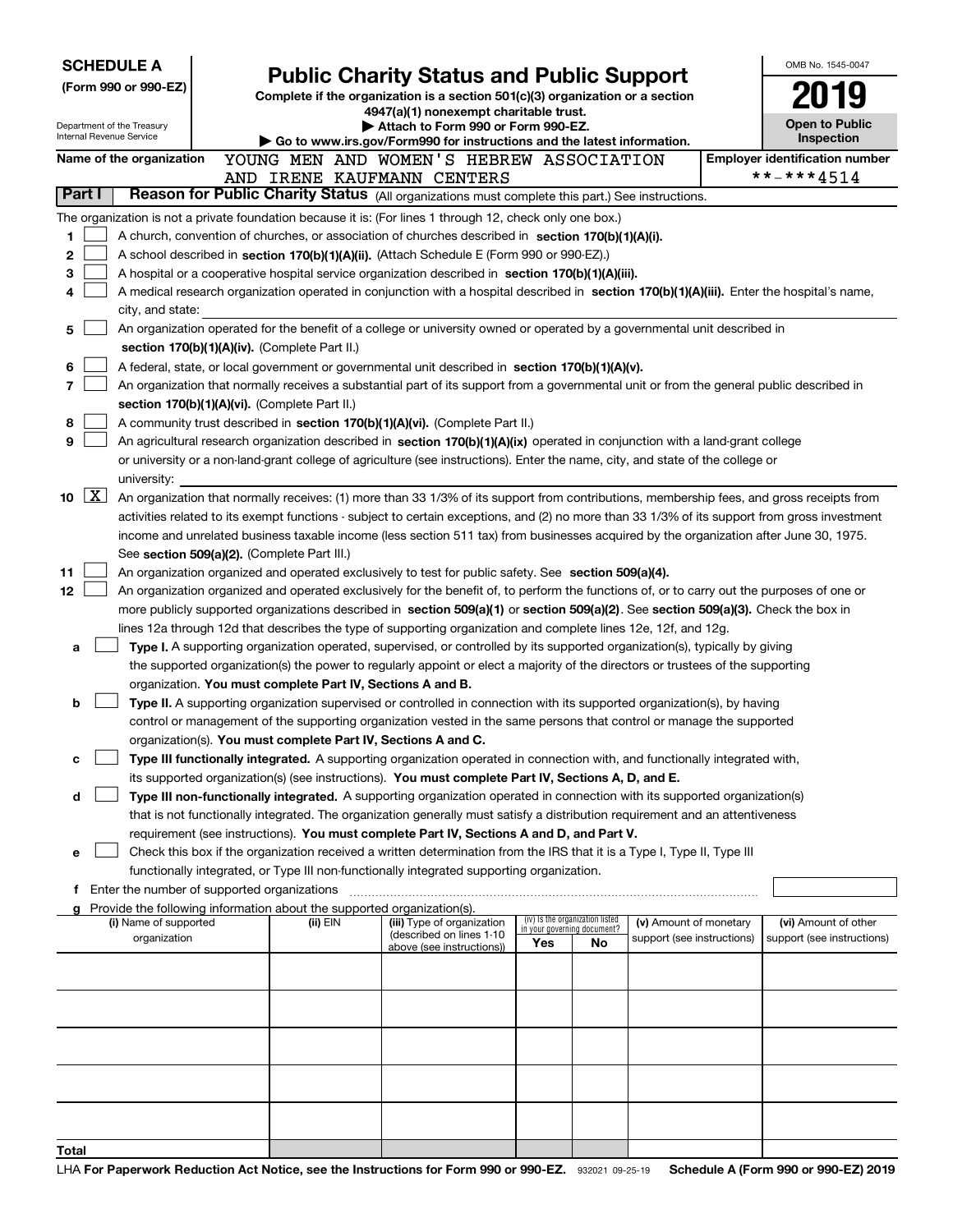## KAUFMANN CENTERS

**2**

| Schedule A (Form 990 or 990-EZ) 2019 AND IRENE KAUFMANN CENTERS |  |  | **-***4514 p                                                                                                                                    |  |
|-----------------------------------------------------------------|--|--|-------------------------------------------------------------------------------------------------------------------------------------------------|--|
|                                                                 |  |  | <b>Part II</b> Support Schedule for Organizations Described in Sections 170(b)(1)(A)(iv) and 170(b)(1)(A)(vi)                                   |  |
|                                                                 |  |  | (Complete only if you checked the box on line 5, 7, or 8 of Part I or if the organization failed to qualify under Part III. If the organization |  |

fails to qualify under the tests listed below, please complete Part III.)

|    | <b>Section A. Public Support</b>                                                                                                               |          |            |            |            |          |           |
|----|------------------------------------------------------------------------------------------------------------------------------------------------|----------|------------|------------|------------|----------|-----------|
|    | Calendar year (or fiscal year beginning in) $\blacktriangleright$                                                                              | (a) 2015 | (b) 2016   | $(c)$ 2017 | $(d)$ 2018 | (e) 2019 | (f) Total |
|    | <b>1</b> Gifts, grants, contributions, and                                                                                                     |          |            |            |            |          |           |
|    | membership fees received. (Do not                                                                                                              |          |            |            |            |          |           |
|    | include any "unusual grants.")                                                                                                                 |          |            |            |            |          |           |
|    | 2 Tax revenues levied for the organ-                                                                                                           |          |            |            |            |          |           |
|    | ization's benefit and either paid to                                                                                                           |          |            |            |            |          |           |
|    | or expended on its behalf                                                                                                                      |          |            |            |            |          |           |
|    | 3 The value of services or facilities                                                                                                          |          |            |            |            |          |           |
|    | furnished by a governmental unit to                                                                                                            |          |            |            |            |          |           |
|    | the organization without charge                                                                                                                |          |            |            |            |          |           |
|    | <b>Total.</b> Add lines 1 through 3                                                                                                            |          |            |            |            |          |           |
| 5  | The portion of total contributions                                                                                                             |          |            |            |            |          |           |
|    | by each person (other than a                                                                                                                   |          |            |            |            |          |           |
|    | governmental unit or publicly                                                                                                                  |          |            |            |            |          |           |
|    | supported organization) included                                                                                                               |          |            |            |            |          |           |
|    | on line 1 that exceeds 2% of the                                                                                                               |          |            |            |            |          |           |
|    | amount shown on line 11,                                                                                                                       |          |            |            |            |          |           |
|    | column (f)                                                                                                                                     |          |            |            |            |          |           |
|    | 6 Public support. Subtract line 5 from line 4.                                                                                                 |          |            |            |            |          |           |
|    | <b>Section B. Total Support</b>                                                                                                                |          |            |            |            |          |           |
|    | Calendar year (or fiscal year beginning in) $\blacktriangleright$                                                                              | (a) 2015 | $(b)$ 2016 | $(c)$ 2017 | $(d)$ 2018 | (e) 2019 | (f) Total |
|    | <b>7</b> Amounts from line 4                                                                                                                   |          |            |            |            |          |           |
|    | Gross income from interest,                                                                                                                    |          |            |            |            |          |           |
|    | dividends, payments received on                                                                                                                |          |            |            |            |          |           |
|    | securities loans, rents, royalties,                                                                                                            |          |            |            |            |          |           |
|    | and income from similar sources                                                                                                                |          |            |            |            |          |           |
| 9  | Net income from unrelated business                                                                                                             |          |            |            |            |          |           |
|    | activities, whether or not the                                                                                                                 |          |            |            |            |          |           |
|    | business is regularly carried on                                                                                                               |          |            |            |            |          |           |
|    | 10 Other income. Do not include gain                                                                                                           |          |            |            |            |          |           |
|    | or loss from the sale of capital                                                                                                               |          |            |            |            |          |           |
|    | assets (Explain in Part VI.)                                                                                                                   |          |            |            |            |          |           |
|    | <b>11 Total support.</b> Add lines 7 through 10                                                                                                |          |            |            |            |          |           |
|    | <b>12</b> Gross receipts from related activities, etc. (see instructions)                                                                      |          |            |            |            | 12       |           |
|    | 13 First five years. If the Form 990 is for the organization's first, second, third, fourth, or fifth tax year as a section 501(c)(3)          |          |            |            |            |          |           |
|    | organization, check this box and stop here                                                                                                     |          |            |            |            |          |           |
|    | Section C. Computation of Public Support Percentage                                                                                            |          |            |            |            |          |           |
|    | 14 Public support percentage for 2019 (line 6, column (f) divided by line 11, column (f) <i>manumeronominimi</i> ng                            |          |            |            |            | 14       | %         |
|    | 15 Public support percentage from 2018 Schedule A, Part II, line 14                                                                            |          |            |            |            | 15       | %         |
|    | 16a 33 1/3% support test - 2019. If the organization did not check the box on line 13, and line 14 is 33 1/3% or more, check this box and      |          |            |            |            |          |           |
|    | stop here. The organization qualifies as a publicly supported organization                                                                     |          |            |            |            |          |           |
|    | b 33 1/3% support test - 2018. If the organization did not check a box on line 13 or 16a, and line 15 is 33 1/3% or more, check this box       |          |            |            |            |          |           |
|    | and stop here. The organization qualifies as a publicly supported organization                                                                 |          |            |            |            |          |           |
|    | 17a 10% -facts-and-circumstances test - 2019. If the organization did not check a box on line 13, 16a, or 16b, and line 14 is 10% or more,     |          |            |            |            |          |           |
|    | and if the organization meets the "facts-and-circumstances" test, check this box and stop here. Explain in Part VI how the organization        |          |            |            |            |          |           |
|    | meets the "facts-and-circumstances" test. The organization qualifies as a publicly supported organization                                      |          |            |            |            |          |           |
|    | <b>b 10% -facts-and-circumstances test - 2018.</b> If the organization did not check a box on line 13, 16a, 16b, or 17a, and line 15 is 10% or |          |            |            |            |          |           |
|    | more, and if the organization meets the "facts-and-circumstances" test, check this box and stop here. Explain in Part VI how the               |          |            |            |            |          |           |
|    | organization meets the "facts-and-circumstances" test. The organization qualifies as a publicly supported organization                         |          |            |            |            |          |           |
| 18 | Private foundation. If the organization did not check a box on line 13, 16a, 16b, 17a, or 17b, check this box and see instructions             |          |            |            |            |          |           |
|    |                                                                                                                                                |          |            |            |            |          |           |

**Schedule A (Form 990 or 990-EZ) 2019**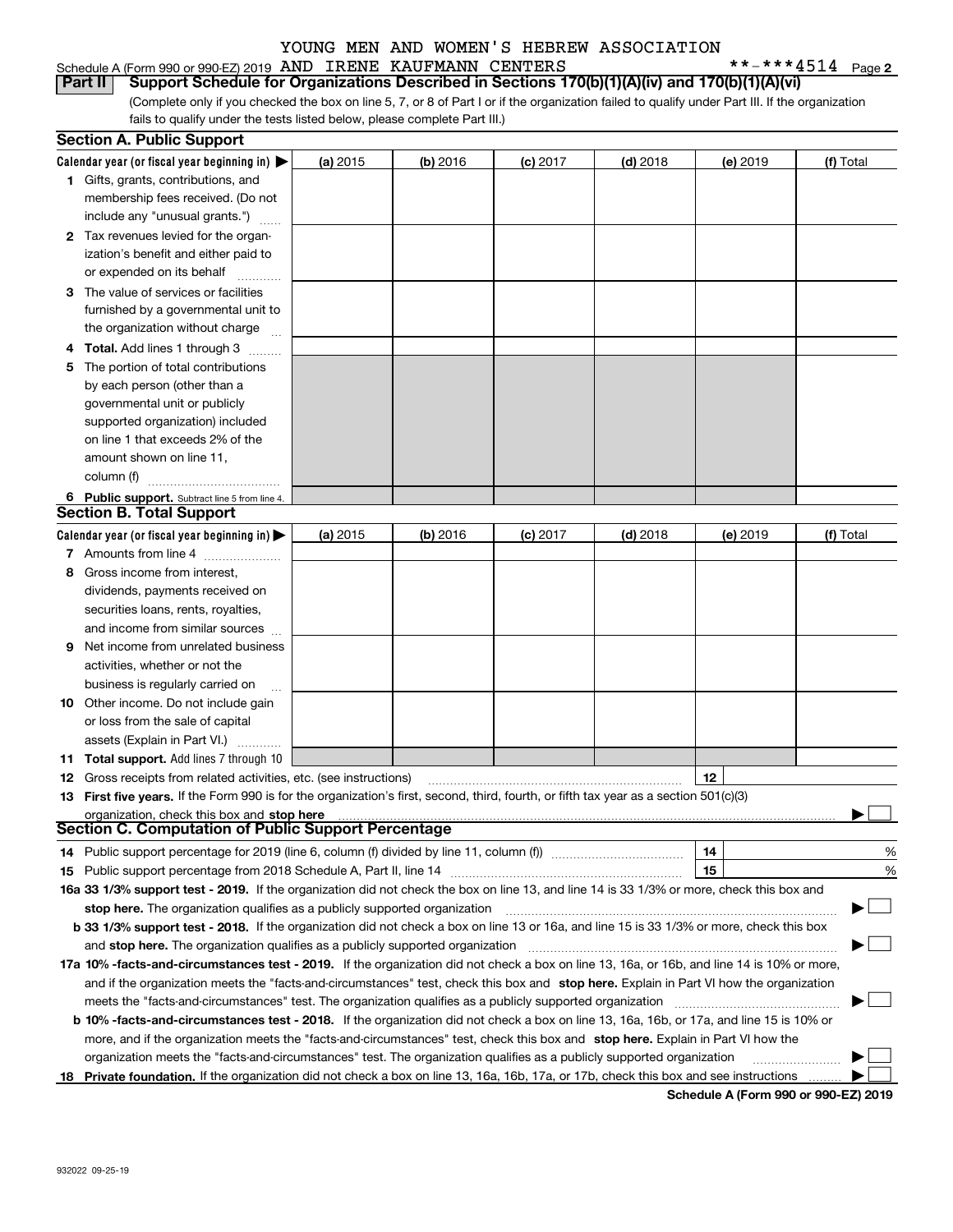## Schedule A (Form 990 or 990-EZ) 2019 Page AND IRENE KAUFMANN CENTERS \*\*-\*\*\*4514 **Part III** | Support Schedule for Organizations Described in Section 509(a)(2)

(Complete only if you checked the box on line 10 of Part I or if the organization failed to qualify under Part II. If the organization fails to qualify under the tests listed below, please complete Part II.)

| <b>Section A. Public Support</b>                                                                                                                                                         |                                                        |            |                                              |                      |          |                                             |
|------------------------------------------------------------------------------------------------------------------------------------------------------------------------------------------|--------------------------------------------------------|------------|----------------------------------------------|----------------------|----------|---------------------------------------------|
| Calendar year (or fiscal year beginning in)                                                                                                                                              | (a) 2015                                               | $(b)$ 2016 | $(c)$ 2017                                   | $(d)$ 2018           | (e) 2019 | (f) Total                                   |
| 1 Gifts, grants, contributions, and                                                                                                                                                      |                                                        |            |                                              |                      |          |                                             |
| membership fees received. (Do not                                                                                                                                                        |                                                        |            |                                              |                      |          |                                             |
| include any "unusual grants.")                                                                                                                                                           | 8173442.                                               |            | 5068213.10579079.11161203.12426588.47408525. |                      |          |                                             |
| 2 Gross receipts from admissions,<br>merchandise sold or services per-<br>formed, or facilities furnished in<br>any activity that is related to the<br>organization's tax-exempt purpose | 11428261.11372502.11788156.11112027.                   |            |                                              |                      |          | 5214538.50915484.                           |
| 3 Gross receipts from activities that                                                                                                                                                    |                                                        |            |                                              |                      |          |                                             |
| are not an unrelated trade or bus-<br>iness under section 513                                                                                                                            |                                                        |            |                                              |                      |          |                                             |
| 4 Tax revenues levied for the organ-                                                                                                                                                     |                                                        |            |                                              |                      |          |                                             |
| ization's benefit and either paid to                                                                                                                                                     |                                                        |            |                                              |                      |          |                                             |
| or expended on its behalf                                                                                                                                                                |                                                        |            |                                              |                      |          |                                             |
| 5 The value of services or facilities                                                                                                                                                    |                                                        |            |                                              |                      |          |                                             |
| furnished by a governmental unit to<br>the organization without charge                                                                                                                   |                                                        |            |                                              |                      |          |                                             |
| 6 Total. Add lines 1 through 5                                                                                                                                                           | 19601703.16440715.22367235.22273230.17641126.98324009. |            |                                              |                      |          |                                             |
| 7a Amounts included on lines 1, 2, and                                                                                                                                                   |                                                        |            |                                              |                      |          |                                             |
| 3 received from disqualified persons                                                                                                                                                     | 119,529.                                               | 227,060.   | 710,275.                                     | 94, 431.             | 155,674. | 1306969.                                    |
| <b>b</b> Amounts included on lines 2 and 3 received<br>from other than disqualified persons that<br>exceed the greater of \$5,000 or 1% of the<br>amount on line 13 for the year         |                                                        |            |                                              |                      |          | $0$ .                                       |
| c Add lines 7a and 7b                                                                                                                                                                    | 119,529.                                               | 227,060.   | 710, 275.                                    | 94,431.              | 155,674. | 1306969.                                    |
| 8 Public support. (Subtract line 7c from line 6.)                                                                                                                                        |                                                        |            |                                              |                      |          | 97017040.                                   |
| <b>Section B. Total Support</b>                                                                                                                                                          |                                                        |            |                                              |                      |          |                                             |
| Calendar year (or fiscal year beginning in)                                                                                                                                              | (a) 2015                                               | (b) 2016   | $(c)$ 2017                                   | $(d)$ 2018           | (e) 2019 | (f) Total                                   |
| <b>9</b> Amounts from line 6                                                                                                                                                             | 19601703.16440715.22367235.22273230.17641126.98324009. |            |                                              |                      |          |                                             |
| 10a Gross income from interest,<br>dividends, payments received on<br>securities loans, rents, royalties,<br>and income from similar sources                                             | 312,095.                                               | 744, 769.  |                                              | $239,042.$ 402, 910. | 213,549. | 1912365.                                    |
| <b>b</b> Unrelated business taxable income                                                                                                                                               |                                                        |            |                                              |                      |          |                                             |
| (less section 511 taxes) from businesses                                                                                                                                                 |                                                        |            |                                              |                      |          |                                             |
| acquired after June 30, 1975                                                                                                                                                             |                                                        |            |                                              |                      |          |                                             |
| c Add lines 10a and 10b                                                                                                                                                                  | 312,095.                                               | 744,769.   | 239,042.                                     | 402,910.             | 213,549. | 1912365.                                    |
| 11 Net income from unrelated business<br>activities not included in line 10b,<br>whether or not the business is<br>regularly carried on                                                  |                                                        |            |                                              |                      |          |                                             |
| <b>12</b> Other income. Do not include gain<br>or loss from the sale of capital                                                                                                          |                                                        |            |                                              |                      |          |                                             |
| assets (Explain in Part VI.)<br>13 Total support. (Add lines 9, 10c, 11, and 12.) [19913798. [17185484. 22606277. 22676140. [17854675. [100236374                                        |                                                        |            |                                              |                      |          |                                             |
| 14 First five years. If the Form 990 is for the organization's first, second, third, fourth, or fifth tax year as a section 501(c)(3) organization,                                      |                                                        |            |                                              |                      |          |                                             |
| check this box and stop here<br><b>Section C. Computation of Public Support Percentage</b>                                                                                               |                                                        |            |                                              |                      |          |                                             |
|                                                                                                                                                                                          |                                                        |            |                                              |                      |          | 96.79                                       |
| 15 Public support percentage for 2019 (line 8, column (f), divided by line 13, column (f))                                                                                               |                                                        |            |                                              |                      | 15       | %<br>96.69                                  |
| 16 Public support percentage from 2018 Schedule A, Part III, line 15<br><b>Section D. Computation of Investment Income Percentage</b>                                                    |                                                        |            |                                              |                      | 16       | $\%$                                        |
|                                                                                                                                                                                          |                                                        |            |                                              |                      |          | 1.91                                        |
| 17 Investment income percentage for 2019 (line 10c, column (f), divided by line 13, column (f))                                                                                          |                                                        |            |                                              |                      | 17       | $\%$<br>2.07                                |
| 18 Investment income percentage from 2018 Schedule A, Part III, line 17                                                                                                                  |                                                        |            |                                              |                      | 18       | %                                           |
| 19a 33 1/3% support tests - 2019. If the organization did not check the box on line 14, and line 15 is more than 33 1/3%, and line 17 is not                                             |                                                        |            |                                              |                      |          |                                             |
| more than 33 1/3%, check this box and stop here. The organization qualifies as a publicly supported organization                                                                         |                                                        |            |                                              |                      |          | $\blacktriangleright$ $\vert$ X             |
| <b>b 33 1/3% support tests - 2018.</b> If the organization did not check a box on line 14 or line 19a, and line 16 is more than 33 1/3%, and                                             |                                                        |            |                                              |                      |          |                                             |
| line 18 is not more than 33 1/3%, check this box and stop here. The organization qualifies as a publicly supported organization                                                          |                                                        |            |                                              |                      |          |                                             |
| 20 Private foundation. If the organization did not check a box on line 14, 19a, or 19b, check this box and see instructions                                                              |                                                        |            |                                              |                      |          | <b>Cohodulo A (Form 000 or 000 EZ) 2010</b> |

**Schedule A (Form 990 or 990-EZ) 2019**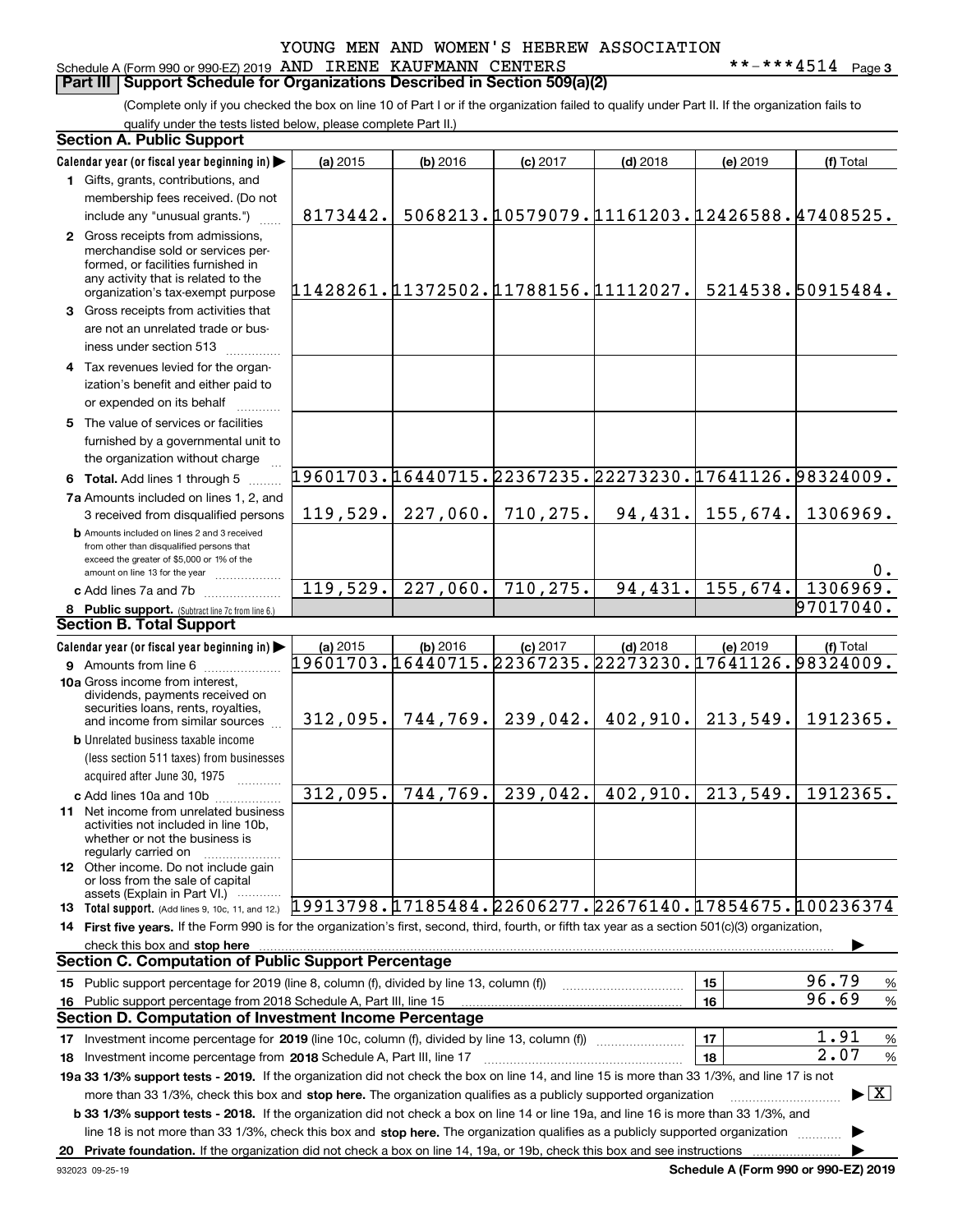## Schedule A (Form 990 or 990-EZ) 2019 Page AND IRENE KAUFMANN CENTERS \*\*-\*\*\*4514

 $***$   $***$  4514 Page 4

**1**

**2**

**3a**

**3b**

**3c**

**4a**

**4b**

**4c**

**5a**

**5b5c**

**6**

**7**

**8**

**9a**

**9b**

**9c**

**YesNo**

## **Part IV Supporting Organizations**

(Complete only if you checked a box in line 12 on Part I. If you checked 12a of Part I, complete Sections A and B. If you checked 12b of Part I, complete Sections A and C. If you checked 12c of Part I, complete Sections A, D, and E. If you checked 12d of Part I, complete Sections A and D, and complete Part V.)

## **Section A. All Supporting Organizations**

- **1** Are all of the organization's supported organizations listed by name in the organization's governing documents? If "No," describe in **Part VI** how the supported organizations are designated. If designated by *class or purpose, describe the designation. If historic and continuing relationship, explain.*
- **2** Did the organization have any supported organization that does not have an IRS determination of status under section 509(a)(1) or (2)? If "Yes," explain in Part VI how the organization determined that the supported *organization was described in section 509(a)(1) or (2).*
- **3a** Did the organization have a supported organization described in section 501(c)(4), (5), or (6)? If "Yes," answer *(b) and (c) below.*
- **b** Did the organization confirm that each supported organization qualified under section 501(c)(4), (5), or (6) and satisfied the public support tests under section 509(a)(2)? If "Yes," describe in **Part VI** when and how the *organization made the determination.*
- **c**Did the organization ensure that all support to such organizations was used exclusively for section 170(c)(2)(B) purposes? If "Yes," explain in **Part VI** what controls the organization put in place to ensure such use.
- **4a***If* Was any supported organization not organized in the United States ("foreign supported organization")? *"Yes," and if you checked 12a or 12b in Part I, answer (b) and (c) below.*
- **b** Did the organization have ultimate control and discretion in deciding whether to make grants to the foreign supported organization? If "Yes," describe in **Part VI** how the organization had such control and discretion *despite being controlled or supervised by or in connection with its supported organizations.*
- **c** Did the organization support any foreign supported organization that does not have an IRS determination under sections 501(c)(3) and 509(a)(1) or (2)? If "Yes," explain in **Part VI** what controls the organization used *to ensure that all support to the foreign supported organization was used exclusively for section 170(c)(2)(B) purposes.*
- **5a***If "Yes,"* Did the organization add, substitute, or remove any supported organizations during the tax year? answer (b) and (c) below (if applicable). Also, provide detail in **Part VI,** including (i) the names and EIN *numbers of the supported organizations added, substituted, or removed; (ii) the reasons for each such action; (iii) the authority under the organization's organizing document authorizing such action; and (iv) how the action was accomplished (such as by amendment to the organizing document).*
- **b** Type I or Type II only. Was any added or substituted supported organization part of a class already designated in the organization's organizing document?
- **cSubstitutions only.**  Was the substitution the result of an event beyond the organization's control?
- **6** Did the organization provide support (whether in the form of grants or the provision of services or facilities) to **Part VI.** *If "Yes," provide detail in* support or benefit one or more of the filing organization's supported organizations? anyone other than (i) its supported organizations, (ii) individuals that are part of the charitable class benefited by one or more of its supported organizations, or (iii) other supporting organizations that also
- **7**Did the organization provide a grant, loan, compensation, or other similar payment to a substantial contributor *If "Yes," complete Part I of Schedule L (Form 990 or 990-EZ).* regard to a substantial contributor? (as defined in section 4958(c)(3)(C)), a family member of a substantial contributor, or a 35% controlled entity with
- **8** Did the organization make a loan to a disqualified person (as defined in section 4958) not described in line 7? *If "Yes," complete Part I of Schedule L (Form 990 or 990-EZ).*
- **9a** Was the organization controlled directly or indirectly at any time during the tax year by one or more in section 509(a)(1) or (2))? If "Yes," *provide detail in* <code>Part VI.</code> disqualified persons as defined in section 4946 (other than foundation managers and organizations described
- **b** Did one or more disqualified persons (as defined in line 9a) hold a controlling interest in any entity in which the supporting organization had an interest? If "Yes," provide detail in P**art VI**.
- **c**Did a disqualified person (as defined in line 9a) have an ownership interest in, or derive any personal benefit from, assets in which the supporting organization also had an interest? If "Yes," provide detail in P**art VI.**
- **10a** Was the organization subject to the excess business holdings rules of section 4943 because of section supporting organizations)? If "Yes," answer 10b below. 4943(f) (regarding certain Type II supporting organizations, and all Type III non-functionally integrated
- **b** Did the organization have any excess business holdings in the tax year? (Use Schedule C, Form 4720, to *determine whether the organization had excess business holdings.)*

**10a**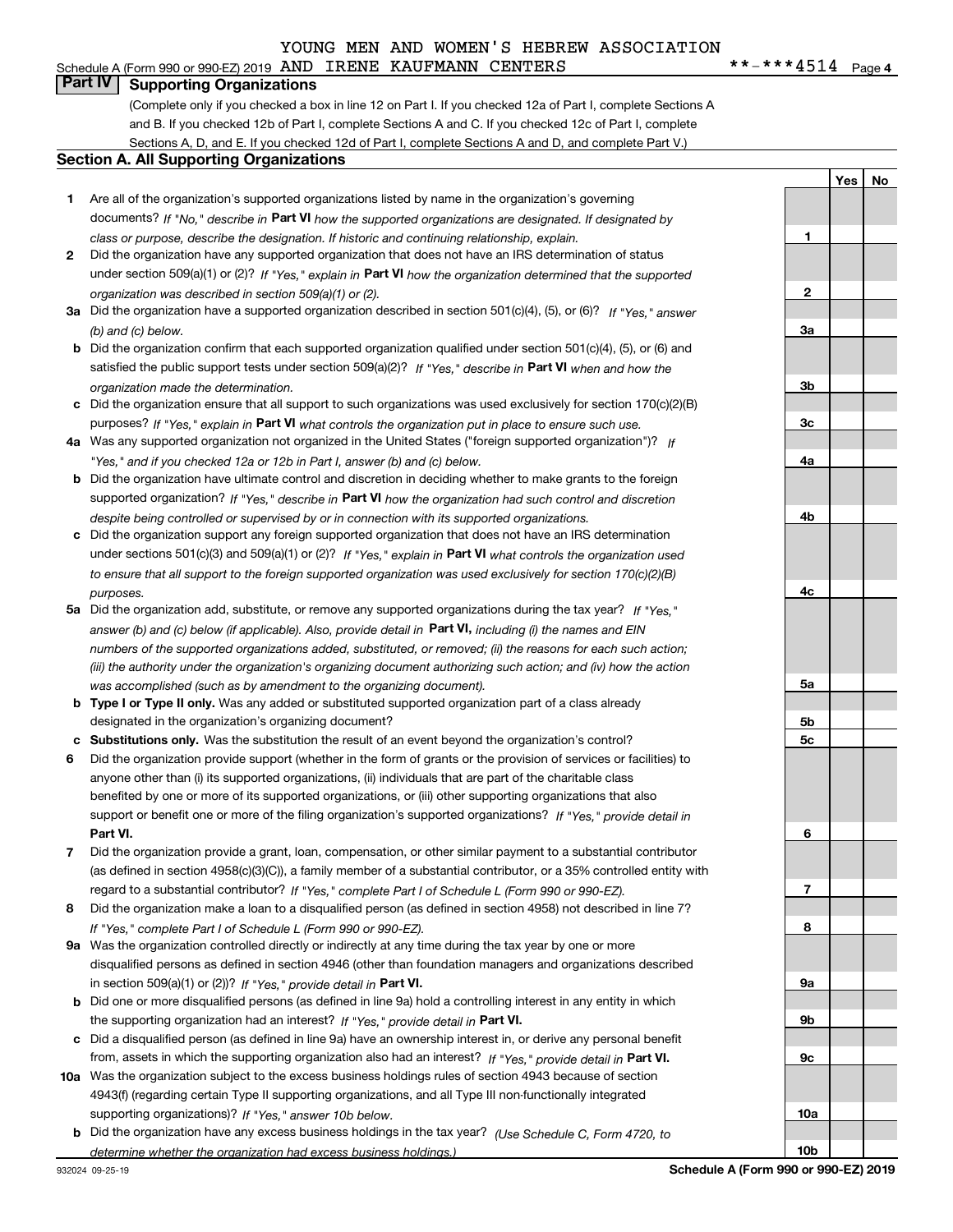#### $***$   $***$  4514 Page 5 **Yes No 11** Has the organization accepted a gift or contribution from any of the following persons? **a** A person who directly or indirectly controls, either alone or together with persons described in (b) and (c) **b** A family member of a person described in (a) above? **c** A 35% controlled entity of a person described in (a) or (b) above? If "Yes" to a, b, or c, provide detail in Part VI. **11c 11a11bYes No 1** Did the directors, trustees, or membership of one or more supported organizations have the power to **2** Did the organization operate for the benefit of any supported organization other than the supported tax year? If "No," describe in Part VI how the supported organization(s) effectively operated, supervised, or **12Part VI**  *how providing such benefit carried out the purposes of the supported organization(s) that operated,* **Yes No 1** Were a majority of the organization's directors or trustees during the tax year also a majority of the directors or trustees of each of the organization's supported organization(s)? If "No," describe in **Part VI** how control **1Yes No 12** Were any of the organization's officers, directors, or trustees either (i) appointed or elected by the supported **3123**organization(s) or (ii) serving on the governing body of a supported organization? If "No," explain in **Part VI** how income or assets at all times during the tax year? If "Yes," describe in **Part VI** the role the organization's **12Answer (a) and (b) below. Yes No** Activities Test. Check the box next to the method that the organization used to satisfy the Integral Part Test during the year (see instructions). **abclinupy** The organization satisfied the Activities Test. Complete line 2 below. The organization is the parent of each of its supported organizations. *Complete* line 3 *below.* The organization supported a governmental entity. *Describe in* Part **VI** how you supported a government entity (see instructions), **a** Did substantially all of the organization's activities during the tax year directly further the exempt purposes of the supported organization(s) to which the organization was responsive? If "Yes," then in **Part VI identify those supported organizations and explain**  *how these activities directly furthered their exempt purposes, controlled the organization's activities. If the organization had more than one supported organization, describe how the powers to appoint and/or remove directors or trustees were allocated among the supported organizations and what conditions or restrictions, if any, applied to such powers during the tax year. If "Yes," explain in* organization(s) that operated, supervised, or controlled the supporting organization? *supervised, or controlled the supporting organization. or management of the supporting organization was vested in the same persons that controlled or managed the supported organization(s). the organization maintained a close and continuous working relationship with the supported organization(s). supported organizations played in this regard.* Schedule A (Form 990 or 990-EZ) 2019 Page AND IRENE KAUFMANN CENTERS \*\*-\*\*\*4514 below, the governing body of a supported organization? regularly appoint or elect at least a majority of the organization's directors or trustees at all times during the Did the organization provide to each of its supported organizations, by the last day of the fifth month of the organization's tax year, (i) a written notice describing the type and amount of support provided during the prior tax year, (ii) a copy of the Form 990 that was most recently filed as of the date of notification, and (iii) copies of the organization's governing documents in effect on the date of notification, to the extent not previously provided? By reason of the relationship described in (2), did the organization's supported organizations have a significant voice in the organization's investment policies and in directing the use of the organization's **Part IV Supporting Organizations** *(continued)* **Section B. Type I Supporting Organizations Section C. Type II Supporting Organizations Section D. All Type III Supporting Organizations Section E. Type III Functionally Integrated Supporting Organizations**  $\mathcal{L}^{\text{max}}$  $\mathcal{L}^{\text{max}}$

|    | how the organization was responsive to those supported organizations, and how the organization determined                    |
|----|------------------------------------------------------------------------------------------------------------------------------|
|    | that these activities constituted substantially all of its activities.                                                       |
|    | <b>b</b> Did the activities described in (a) constitute activities that, but for the organization's involvement, one or more |
|    | of the organization's supported organization(s) would have been engaged in? If "Yes," explain in Part VI the                 |
|    | reasons for the organization's position that its supported organization(s) would have engaged in these                       |
|    | activities but for the organization's involvement.                                                                           |
| З. | Parent of Supported Organizations. Answer (a) and (b) below.                                                                 |

- **a** Did the organization have the power to regularly appoint or elect a majority of the officers, directors, or trustees of each of the supported organizations? *Provide details in* Part VI.
- **b** Did the organization exercise a substantial degree of direction over the policies, programs, and activities of each of its supported organizations? If "Yes," describe in Part VI the role played by the organization in this regard.

**2a**

**2b**

**3a**

**3b**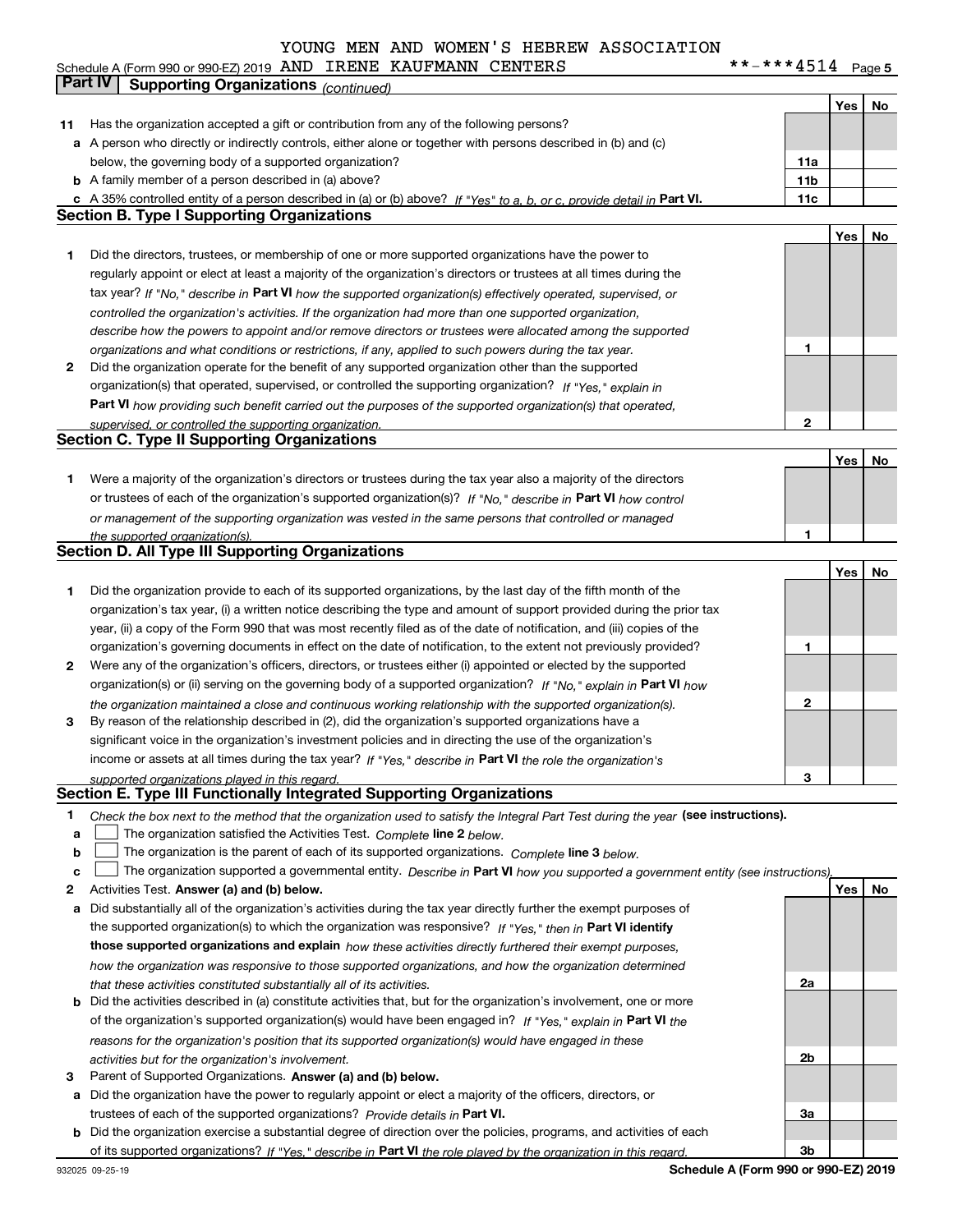|    | Schedule A (Form 990 or 990-EZ) 2019 AND IRENE KAUFMANN CENTERS                                                                                   |                |                | **-***4514 Page6               |
|----|---------------------------------------------------------------------------------------------------------------------------------------------------|----------------|----------------|--------------------------------|
|    | <b>Part V</b><br>Type III Non-Functionally Integrated 509(a)(3) Supporting Organizations                                                          |                |                |                                |
| 1  | Check here if the organization satisfied the Integral Part Test as a qualifying trust on Nov. 20, 1970 (explain in Part VI). See instructions. Al |                |                |                                |
|    | other Type III non-functionally integrated supporting organizations must complete Sections A through E.                                           |                |                |                                |
|    | Section A - Adjusted Net Income                                                                                                                   |                | (A) Prior Year | (B) Current Year<br>(optional) |
| 1  | Net short-term capital gain                                                                                                                       | 1              |                |                                |
| 2  | Recoveries of prior-year distributions                                                                                                            | 2              |                |                                |
| 3  | Other gross income (see instructions)                                                                                                             | 3              |                |                                |
| 4  | Add lines 1 through 3.                                                                                                                            | 4              |                |                                |
| 5  | Depreciation and depletion                                                                                                                        | 5              |                |                                |
| 6  | Portion of operating expenses paid or incurred for production or                                                                                  |                |                |                                |
|    | collection of gross income or for management, conservation, or                                                                                    |                |                |                                |
|    | maintenance of property held for production of income (see instructions)                                                                          | 6              |                |                                |
| 7  | Other expenses (see instructions)                                                                                                                 | $\overline{7}$ |                |                                |
| 8  | Adjusted Net Income (subtract lines 5, 6, and 7 from line 4)                                                                                      | 8              |                |                                |
|    | <b>Section B - Minimum Asset Amount</b>                                                                                                           |                | (A) Prior Year | (B) Current Year<br>(optional) |
| 1  | Aggregate fair market value of all non-exempt-use assets (see                                                                                     |                |                |                                |
|    | instructions for short tax year or assets held for part of year):                                                                                 |                |                |                                |
|    | a Average monthly value of securities                                                                                                             | 1a             |                |                                |
|    | <b>b</b> Average monthly cash balances                                                                                                            | 1b             |                |                                |
|    | c Fair market value of other non-exempt-use assets                                                                                                | 1c             |                |                                |
|    | d Total (add lines 1a, 1b, and 1c)                                                                                                                | 1d             |                |                                |
|    | <b>e</b> Discount claimed for blockage or other                                                                                                   |                |                |                                |
|    | factors (explain in detail in Part VI):                                                                                                           |                |                |                                |
| 2  | Acquisition indebtedness applicable to non-exempt-use assets                                                                                      | $\mathbf{2}$   |                |                                |
| 3  | Subtract line 2 from line 1d.                                                                                                                     | 3              |                |                                |
| 4  | Cash deemed held for exempt use. Enter 1-1/2% of line 3 (for greater amount,                                                                      |                |                |                                |
|    | see instructions).                                                                                                                                | 4              |                |                                |
| 5  | Net value of non-exempt-use assets (subtract line 4 from line 3)                                                                                  | 5              |                |                                |
| 6  | Multiply line 5 by .035.                                                                                                                          | 6              |                |                                |
| 7  | Recoveries of prior-year distributions                                                                                                            | $\overline{7}$ |                |                                |
| 8  | Minimum Asset Amount (add line 7 to line 6)                                                                                                       | 8              |                |                                |
|    | <b>Section C - Distributable Amount</b>                                                                                                           |                |                | <b>Current Year</b>            |
| 1. | Adjusted net income for prior year (from Section A, line 8, Column A)                                                                             | 1              |                |                                |
| 2  | Enter 85% of line 1.                                                                                                                              | $\overline{2}$ |                |                                |
| 3  | Minimum asset amount for prior year (from Section B, line 8, Column A)                                                                            | 3              |                |                                |
| 4  | Enter greater of line 2 or line 3.                                                                                                                | 4              |                |                                |
| 5  | Income tax imposed in prior year                                                                                                                  | 5              |                |                                |
| 6  | <b>Distributable Amount.</b> Subtract line 5 from line 4, unless subject to                                                                       |                |                |                                |
|    | emergency temporary reduction (see instructions).                                                                                                 | 6              |                |                                |

**7**Check here if the current year is the organization's first as a non-functionally integrated Type III supporting organization (see instructions).

**Schedule A (Form 990 or 990-EZ) 2019**

**6**

|  | ND IRENE KAUFMANN CENTERS |  |
|--|---------------------------|--|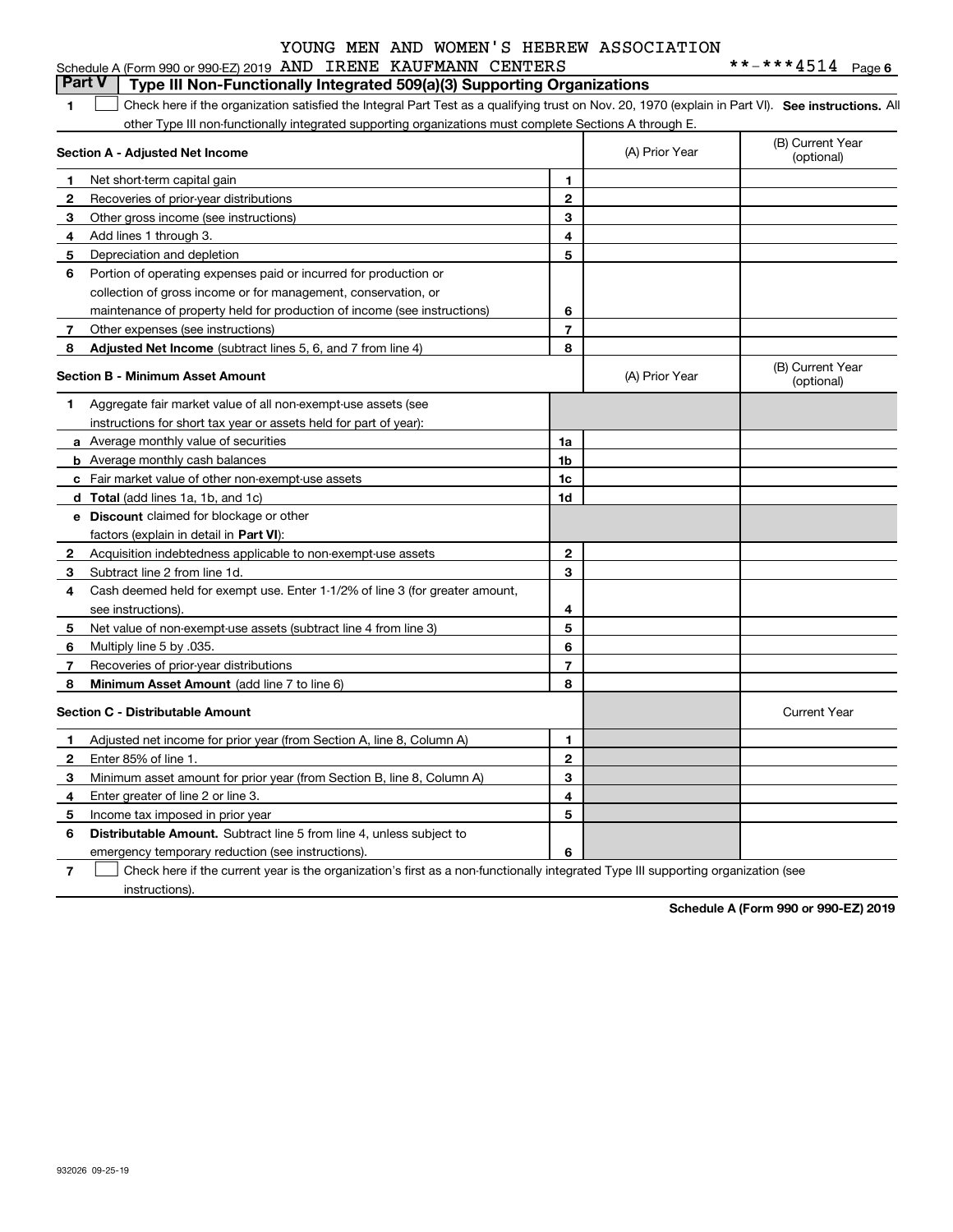|               | Schedule A (Form 990 or 990-EZ) 2019 AND IRENE KAUFMANN CENTERS                            |                             |                                       | **-***4514                                     | Page 7 |
|---------------|--------------------------------------------------------------------------------------------|-----------------------------|---------------------------------------|------------------------------------------------|--------|
| <b>Part V</b> | Type III Non-Functionally Integrated 509(a)(3) Supporting Organizations                    |                             | (continued)                           |                                                |        |
|               | <b>Section D - Distributions</b>                                                           |                             |                                       | <b>Current Year</b>                            |        |
| 1             | Amounts paid to supported organizations to accomplish exempt purposes                      |                             |                                       |                                                |        |
| 2             | Amounts paid to perform activity that directly furthers exempt purposes of supported       |                             |                                       |                                                |        |
|               | organizations, in excess of income from activity                                           |                             |                                       |                                                |        |
| 3             | Administrative expenses paid to accomplish exempt purposes of supported organizations      |                             |                                       |                                                |        |
| 4             | Amounts paid to acquire exempt-use assets                                                  |                             |                                       |                                                |        |
| 5             | Qualified set-aside amounts (prior IRS approval required)                                  |                             |                                       |                                                |        |
| 6             | Other distributions (describe in Part VI). See instructions.                               |                             |                                       |                                                |        |
| 7             | Total annual distributions. Add lines 1 through 6.                                         |                             |                                       |                                                |        |
| 8             | Distributions to attentive supported organizations to which the organization is responsive |                             |                                       |                                                |        |
|               | (provide details in Part VI). See instructions.                                            |                             |                                       |                                                |        |
| 9             | Distributable amount for 2019 from Section C, line 6                                       |                             |                                       |                                                |        |
| 10            | Line 8 amount divided by line 9 amount                                                     |                             |                                       |                                                |        |
|               |                                                                                            | (i)                         | (ii)                                  | (iii)                                          |        |
|               | <b>Section E - Distribution Allocations</b> (see instructions)                             | <b>Excess Distributions</b> | <b>Underdistributions</b><br>Pre-2019 | <b>Distributable</b><br><b>Amount for 2019</b> |        |
|               |                                                                                            |                             |                                       |                                                |        |
| 1             | Distributable amount for 2019 from Section C, line 6                                       |                             |                                       |                                                |        |
| 2             | Underdistributions, if any, for years prior to 2019 (reason-                               |                             |                                       |                                                |        |
|               | able cause required-explain in Part VI). See instructions.                                 |                             |                                       |                                                |        |
| 3             | Excess distributions carryover, if any, to 2019                                            |                             |                                       |                                                |        |
|               | <b>a</b> From 2014                                                                         |                             |                                       |                                                |        |
|               | <b>b</b> From 2015                                                                         |                             |                                       |                                                |        |
|               | c From 2016                                                                                |                             |                                       |                                                |        |
|               | d From 2017                                                                                |                             |                                       |                                                |        |
|               | e From 2018                                                                                |                             |                                       |                                                |        |
|               | f Total of lines 3a through e                                                              |                             |                                       |                                                |        |
|               | g Applied to underdistributions of prior years                                             |                             |                                       |                                                |        |
|               | <b>h</b> Applied to 2019 distributable amount                                              |                             |                                       |                                                |        |
|               | Carryover from 2014 not applied (see instructions)                                         |                             |                                       |                                                |        |
|               | Remainder. Subtract lines 3g, 3h, and 3i from 3f.                                          |                             |                                       |                                                |        |
| 4             | Distributions for 2019 from Section D,                                                     |                             |                                       |                                                |        |
|               | \$<br>line $7:$                                                                            |                             |                                       |                                                |        |
|               | a Applied to underdistributions of prior years                                             |                             |                                       |                                                |        |
|               | <b>b</b> Applied to 2019 distributable amount                                              |                             |                                       |                                                |        |
|               | <b>c</b> Remainder. Subtract lines 4a and 4b from 4.                                       |                             |                                       |                                                |        |
|               | Remaining underdistributions for years prior to 2019, if                                   |                             |                                       |                                                |        |
|               | any. Subtract lines 3g and 4a from line 2. For result greater                              |                             |                                       |                                                |        |
|               | than zero, explain in Part VI. See instructions.                                           |                             |                                       |                                                |        |
| 6             | Remaining underdistributions for 2019. Subtract lines 3h                                   |                             |                                       |                                                |        |
|               | and 4b from line 1. For result greater than zero, explain in                               |                             |                                       |                                                |        |
|               | Part VI. See instructions.                                                                 |                             |                                       |                                                |        |
| 7             | Excess distributions carryover to 2020. Add lines 3j                                       |                             |                                       |                                                |        |
|               | and 4c.                                                                                    |                             |                                       |                                                |        |
| 8             | Breakdown of line 7:                                                                       |                             |                                       |                                                |        |
|               | a Excess from 2015                                                                         |                             |                                       |                                                |        |
|               | <b>b</b> Excess from 2016                                                                  |                             |                                       |                                                |        |
|               | c Excess from 2017                                                                         |                             |                                       |                                                |        |
|               | d Excess from 2018                                                                         |                             |                                       |                                                |        |
|               | e Excess from 2019                                                                         |                             |                                       |                                                |        |

**Schedule A (Form 990 or 990-EZ) 2019**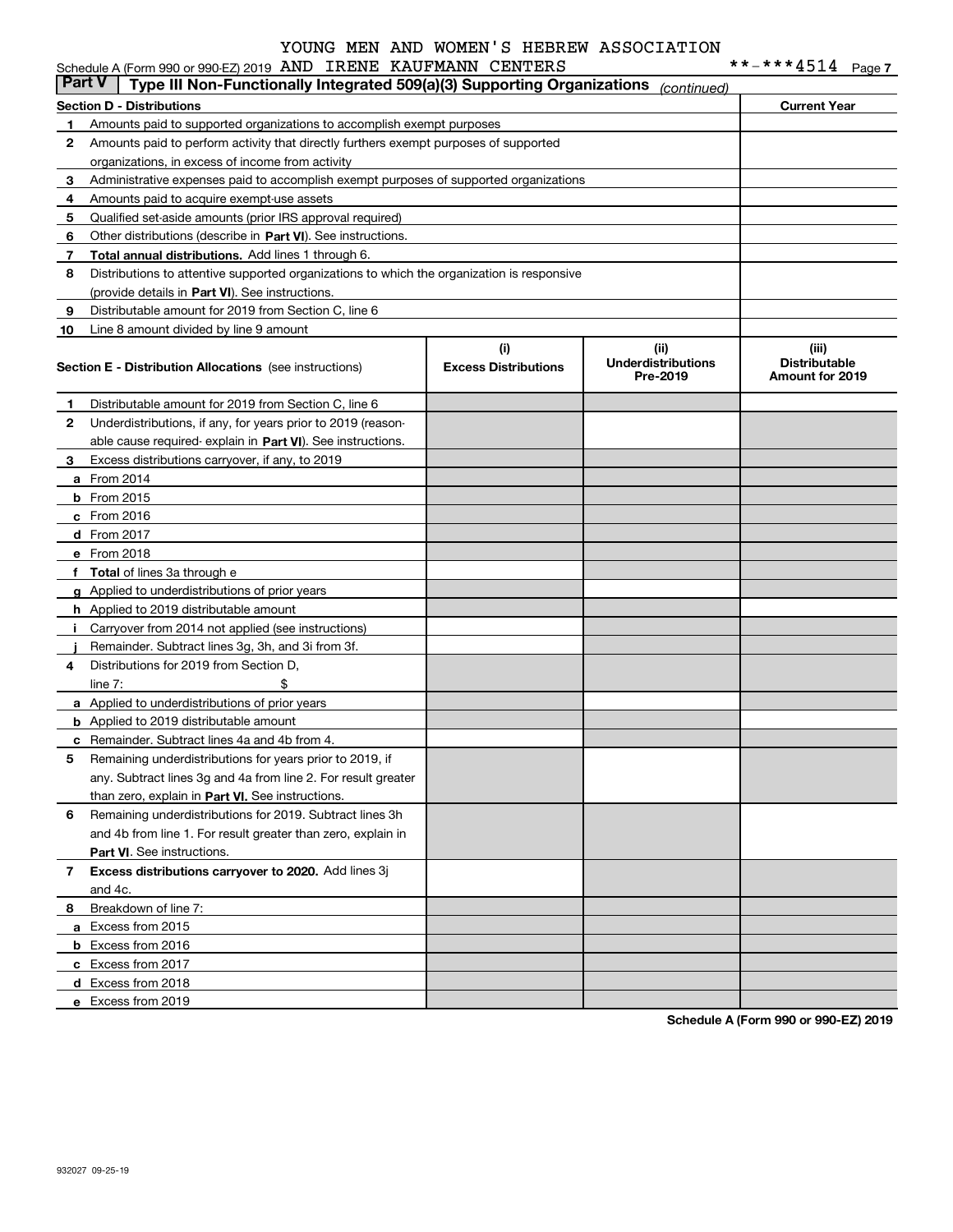| <b>Schedule B</b> |  |
|-------------------|--|
|-------------------|--|

Department of the Treasury Internal Revenue Service **(Form 990, 990-EZ, or 990-PF)**

#### Name of the organization

## \*\* PUBLIC DISCLOSURE COPY \*\*

## **Schedule of Contributors**

**| Attach to Form 990, Form 990-EZ, or Form 990-PF. | Go to www.irs.gov/Form990 for the latest information.** OMB No. 1545-0047

# **2019**

**Employer identification number**

AND INTERS 25-1094514

|  |  | YOUNG MEN AND WOMEN'S HEBREW ASSOCIATION |
|--|--|------------------------------------------|
|  |  |                                          |

|                                       |  | AND IRENE RAUFMANN CE |  |
|---------------------------------------|--|-----------------------|--|
| <b>Organization type</b> (check one): |  |                       |  |

| Filers of:         | Section:                                                                    |
|--------------------|-----------------------------------------------------------------------------|
| Form 990 or 990-EZ | $\lfloor x \rfloor$ 501(c)( 3) (enter number) organization                  |
|                    | $4947(a)(1)$ nonexempt charitable trust not treated as a private foundation |
|                    | 527 political organization                                                  |
| Form 990-PF        | 501(c)(3) exempt private foundation                                         |
|                    | 4947(a)(1) nonexempt charitable trust treated as a private foundation       |
|                    | 501(c)(3) taxable private foundation                                        |

Check if your organization is covered by the **General Rule** or a **Special Rule. Note:**  Only a section 501(c)(7), (8), or (10) organization can check boxes for both the General Rule and a Special Rule. See instructions.

## **General Rule**

 $\boxed{\textbf{X}}$  For an organization filing Form 990, 990-EZ, or 990-PF that received, during the year, contributions totaling \$5,000 or more (in money or property) from any one contributor. Complete Parts I and II. See instructions for determining a contributor's total contributions.

#### **Special Rules**

any one contributor, during the year, total contributions of the greater of  $\,$  (1) \$5,000; or **(2)** 2% of the amount on (i) Form 990, Part VIII, line 1h; For an organization described in section 501(c)(3) filing Form 990 or 990-EZ that met the 33 1/3% support test of the regulations under sections 509(a)(1) and 170(b)(1)(A)(vi), that checked Schedule A (Form 990 or 990-EZ), Part II, line 13, 16a, or 16b, and that received from or (ii) Form 990-EZ, line 1. Complete Parts I and II.  $\mathcal{L}^{\text{max}}$ 

year, total contributions of more than \$1,000 *exclusively* for religious, charitable, scientific, literary, or educational purposes, or for the For an organization described in section 501(c)(7), (8), or (10) filing Form 990 or 990-EZ that received from any one contributor, during the prevention of cruelty to children or animals. Complete Parts I, II, and III.  $\mathcal{L}^{\text{max}}$ 

purpose. Don't complete any of the parts unless the **General Rule** applies to this organization because it received *nonexclusively* year, contributions <sub>exclusively</sub> for religious, charitable, etc., purposes, but no such contributions totaled more than \$1,000. If this box is checked, enter here the total contributions that were received during the year for an  $\;$ exclusively religious, charitable, etc., For an organization described in section 501(c)(7), (8), or (10) filing Form 990 or 990-EZ that received from any one contributor, during the religious, charitable, etc., contributions totaling \$5,000 or more during the year  $\Box$ — $\Box$   $\Box$  $\mathcal{L}^{\text{max}}$ 

**Caution:**  An organization that isn't covered by the General Rule and/or the Special Rules doesn't file Schedule B (Form 990, 990-EZ, or 990-PF),  **must** but it answer "No" on Part IV, line 2, of its Form 990; or check the box on line H of its Form 990-EZ or on its Form 990-PF, Part I, line 2, to certify that it doesn't meet the filing requirements of Schedule B (Form 990, 990-EZ, or 990-PF).

**For Paperwork Reduction Act Notice, see the instructions for Form 990, 990-EZ, or 990-PF. Schedule B (Form 990, 990-EZ, or 990-PF) (2019)** LHA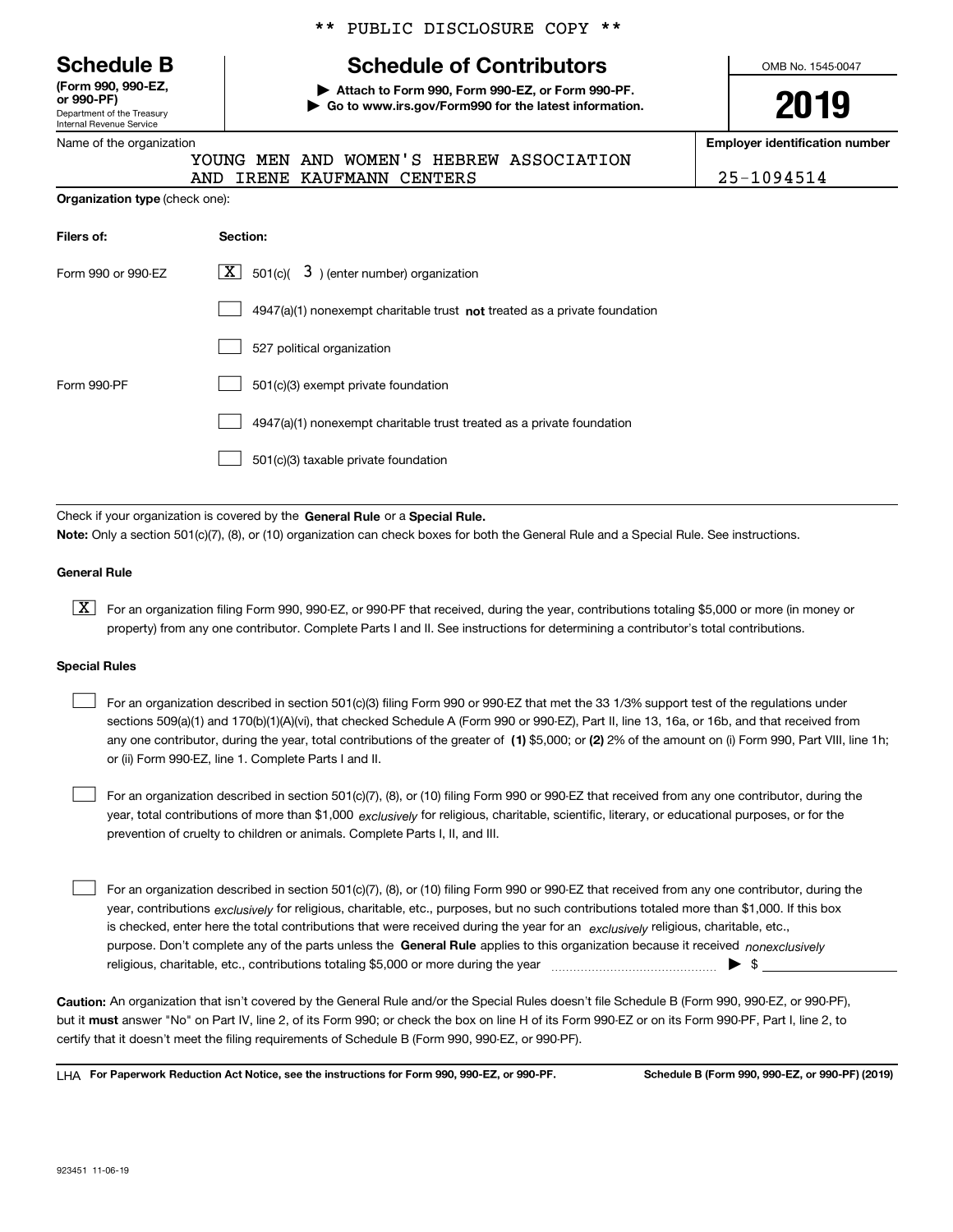## Schedule B (Form 990, 990-EZ, or 990-PF) (2019) Page 2

Name of organization

# Chedule B (Form 990, 990-EZ, or 990-PF) (2019)<br> **2Part I Contributors** (see instructions). Use duplicate copies of Part I if additional space is needed.<br> **2Part I Contributors** (see instructions). Use duplicate copies of P YOUNG MEN AND WOMEN'S HEBREW ASSOCIATION AND IRENE KAUFMANN CENTERS 25-1094514

**Employer identification number**

| Part I     | <b>Contributors</b> (see instructions). Use duplicate copies of Part I if additional space is needed. |                                   |                                                                                                             |
|------------|-------------------------------------------------------------------------------------------------------|-----------------------------------|-------------------------------------------------------------------------------------------------------------|
| (a)<br>No. | (b)<br>Name, address, and ZIP + 4                                                                     | (c)<br><b>Total contributions</b> | (d)<br>Type of contribution                                                                                 |
| 1          |                                                                                                       | 3,055,530.<br>\$                  | $\overline{\mathbf{X}}$<br>Person<br>Pavroll<br>Noncash<br>(Complete Part II for<br>noncash contributions.) |
| (a)<br>No. | (b)<br>Name, address, and ZIP + 4                                                                     | (c)<br><b>Total contributions</b> | (d)<br>Type of contribution                                                                                 |
| 2          |                                                                                                       | 425,000.<br>\$                    | $\overline{\mathbf{X}}$<br>Person<br>Payroll<br>Noncash<br>(Complete Part II for<br>noncash contributions.) |
| (a)<br>No. | (b)<br>Name, address, and ZIP + 4                                                                     | (c)<br><b>Total contributions</b> | (d)<br>Type of contribution                                                                                 |
| 3          |                                                                                                       | 154,021.<br>\$                    | $\overline{\mathbf{X}}$<br>Person<br>Payroll<br>Noncash<br>(Complete Part II for<br>noncash contributions.) |
| (a)<br>No. | (b)<br>Name, address, and ZIP + 4                                                                     | (c)<br><b>Total contributions</b> | (d)<br>Type of contribution                                                                                 |
| 4          |                                                                                                       | 500,000.<br>\$                    | $\mathbf{X}$<br>Person<br>Payroll<br><b>Noncash</b><br>(Complete Part II for<br>noncash contributions.)     |
| (a)<br>No. | (b)<br>Name, address, and ZIP + 4                                                                     | (c)<br><b>Total contributions</b> | (d)<br>Type of contribution                                                                                 |
| 5          |                                                                                                       | 123,944.<br>\$                    | $\boxed{\text{X}}$<br>Person<br>Payroll<br>Noncash<br>(Complete Part II for<br>noncash contributions.)      |
| (a)<br>No. | (b)<br>Name, address, and ZIP + 4                                                                     | (c)<br><b>Total contributions</b> | (d)<br>Type of contribution                                                                                 |
| 6          |                                                                                                       | 100,000.<br>\$                    | $\boxed{\text{X}}$<br>Person<br>Payroll<br>Noncash<br>(Complete Part II for<br>noncash contributions.)      |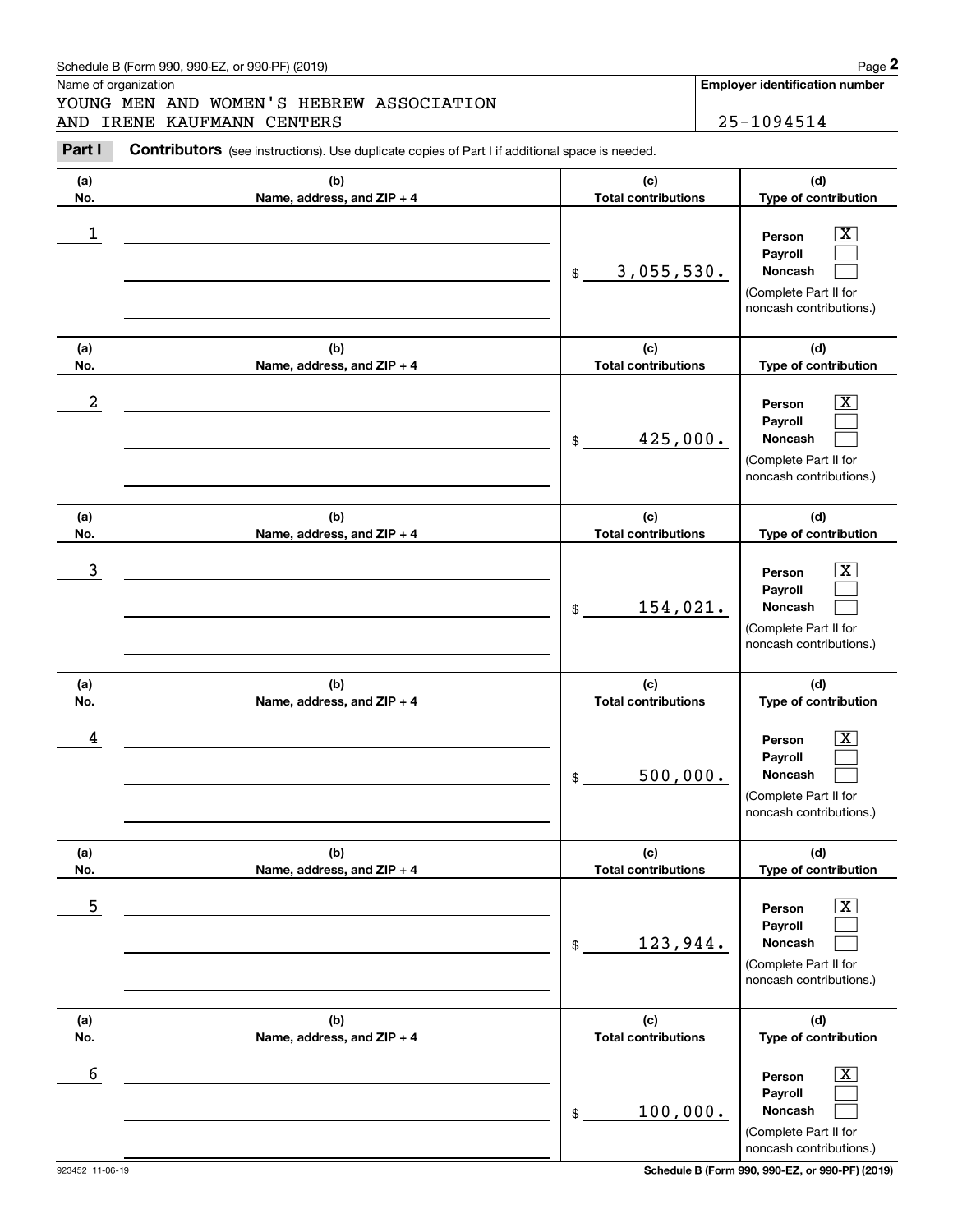## Schedule B (Form 990, 990-EZ, or 990-PF) (2019) **Page 2** Page 2

Name of organization

# YOUNG MEN AND WOMEN'S HEBREW ASSOCIATION

**(c)(d)**Contributors (see instructions). Use duplicate copies of Part I if additional space is needed. Chedule B (Form 990, 990-EZ, or 990-PF) (2019)<br> **2Part I Contributors** (see instructions). Use duplicate copies of Part I if additional space is needed.<br> **2Part I Contributors** (see instructions). Use duplicate copies of P AND IRENE KAUFMANN CENTERS 25-1094514

| (a)        | (b)                               | (c)                                          | (d)                                                                                                                               |
|------------|-----------------------------------|----------------------------------------------|-----------------------------------------------------------------------------------------------------------------------------------|
| No.        | Name, address, and ZIP + 4        | <b>Total contributions</b>                   | Type of contribution                                                                                                              |
| 7          |                                   | 300,000.<br>\$                               | $\overline{\text{X}}$<br>Person<br>Payroll<br>Noncash<br>(Complete Part II for<br>noncash contributions.)                         |
| (a)        | (b)                               | (c)                                          | (d)                                                                                                                               |
| No.<br>8   | Name, address, and ZIP + 4        | <b>Total contributions</b><br>125,000.<br>\$ | Type of contribution<br>$\overline{\text{X}}$<br>Person<br>Payroll<br>Noncash<br>(Complete Part II for<br>noncash contributions.) |
| (a)<br>No. | (b)<br>Name, address, and ZIP + 4 | (c)<br><b>Total contributions</b>            | (d)<br>Type of contribution                                                                                                       |
| 9          |                                   | 155,674.<br>\$                               | $\overline{\text{X}}$<br>Person<br>Payroll<br>Noncash<br>(Complete Part II for<br>noncash contributions.)                         |
| (a)<br>No. | (b)<br>Name, address, and ZIP + 4 | (c)<br><b>Total contributions</b>            | (d)<br>Type of contribution                                                                                                       |
|            |                                   | \$                                           | Person<br>Payroll<br>Noncash<br>(Complete Part II for<br>noncash contributions.)                                                  |
| (a)<br>No. | (b)<br>Name, address, and ZIP + 4 | (c)<br><b>Total contributions</b>            | (d)<br>Type of contribution                                                                                                       |
|            |                                   | \$                                           | Person<br>Payroll<br>Noncash<br>(Complete Part II for<br>noncash contributions.)                                                  |
| (a)<br>No. | (b)<br>Name, address, and ZIP + 4 | (c)<br><b>Total contributions</b>            | (d)<br>Type of contribution                                                                                                       |
|            |                                   | \$                                           | Person<br>Payroll<br>Noncash<br>(Complete Part II for<br>noncash contributions.)                                                  |

**Employer identification number**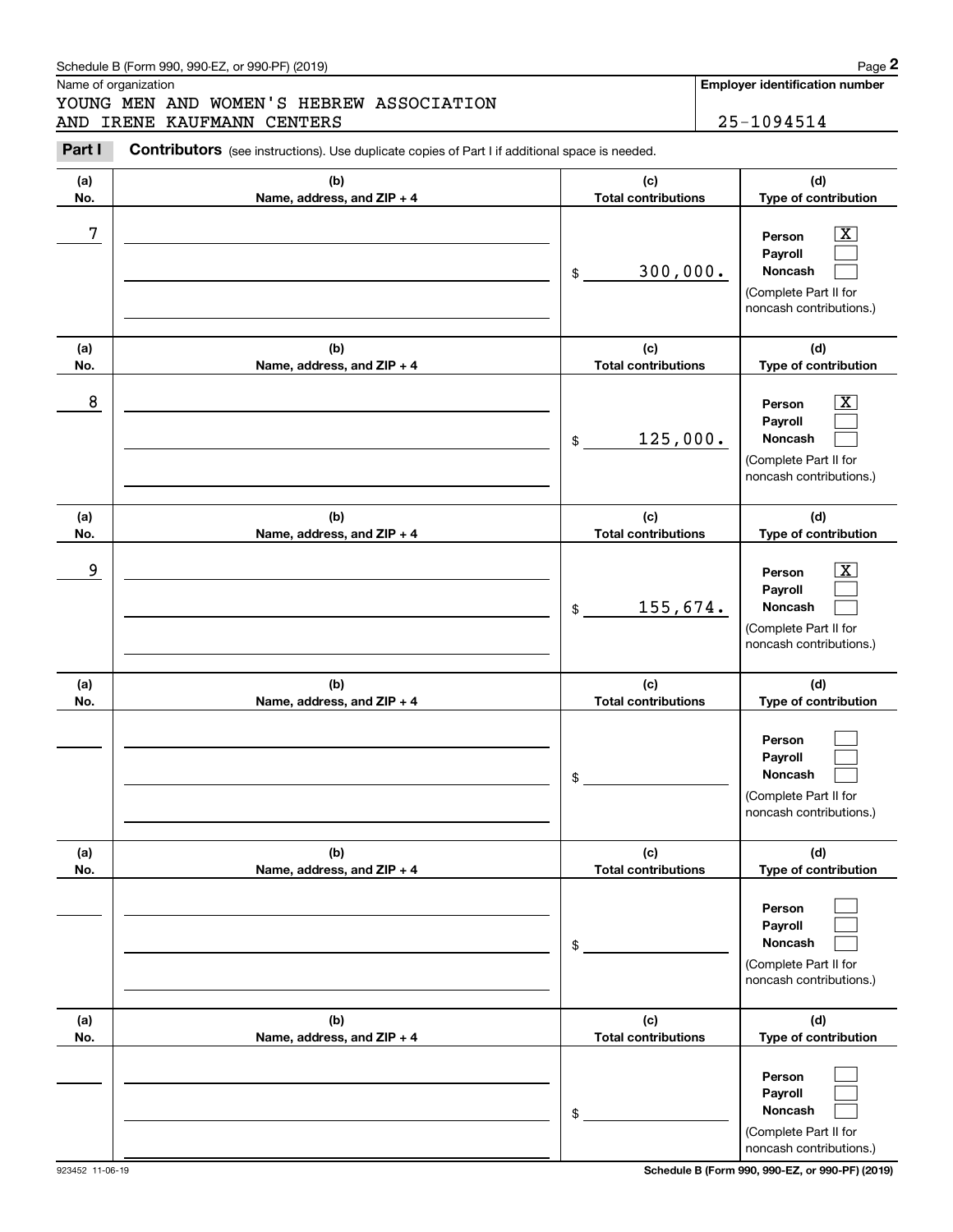|                              |                                              | \$                                              |                      |
|------------------------------|----------------------------------------------|-------------------------------------------------|----------------------|
| (a)<br>No.<br>from<br>Part I | (b)<br>Description of noncash property given | (c)<br>FMV (or estimate)<br>(See instructions.) | (d)<br>Date received |
|                              |                                              | \$                                              |                      |
| (a)<br>No.<br>from<br>Part I | (b)<br>Description of noncash property given | (c)<br>FMV (or estimate)<br>(See instructions.) | (d)<br>Date received |
|                              |                                              | \$                                              |                      |
| (a)<br>No.<br>from<br>Part I | (b)<br>Description of noncash property given | (c)<br>FMV (or estimate)<br>(See instructions.) | (d)<br>Date received |
|                              |                                              | \$                                              |                      |
| (a)<br>No.<br>from<br>Part I | (b)<br>Description of noncash property given | (c)<br>FMV (or estimate)<br>(See instructions.) | (d)<br>Date received |
|                              |                                              | \$                                              |                      |
| (a)<br>No.<br>from<br>Part I | (b)<br>Description of noncash property given | (c)<br>FMV (or estimate)<br>(See instructions.) | (d)<br>Date received |
|                              |                                              | \$                                              |                      |

## Schedule B (Form 990, 990-EZ, or 990-PF) (2019) **Page 3**

Name of organization

**(a) No.fromPart I**

# Chedule B (Form 990, 990-EZ, or 990-PF) (2019)<br>
Iame of organization<br> **3Part II is Noncash Property** (see instructions). Use duplicate copies of Part II if additional space is needed.<br> **3Part II is Noncash Property** (see i YOUNG MEN AND WOMEN'S HEBREW ASSOCIATION AND IRENE KAUFMANN CENTERS | 25-1094514

**(b)Description of noncash property given** **Employer identification number**

**(d) Date received**

**(c) FMV (or estimate)**

(See instructions.)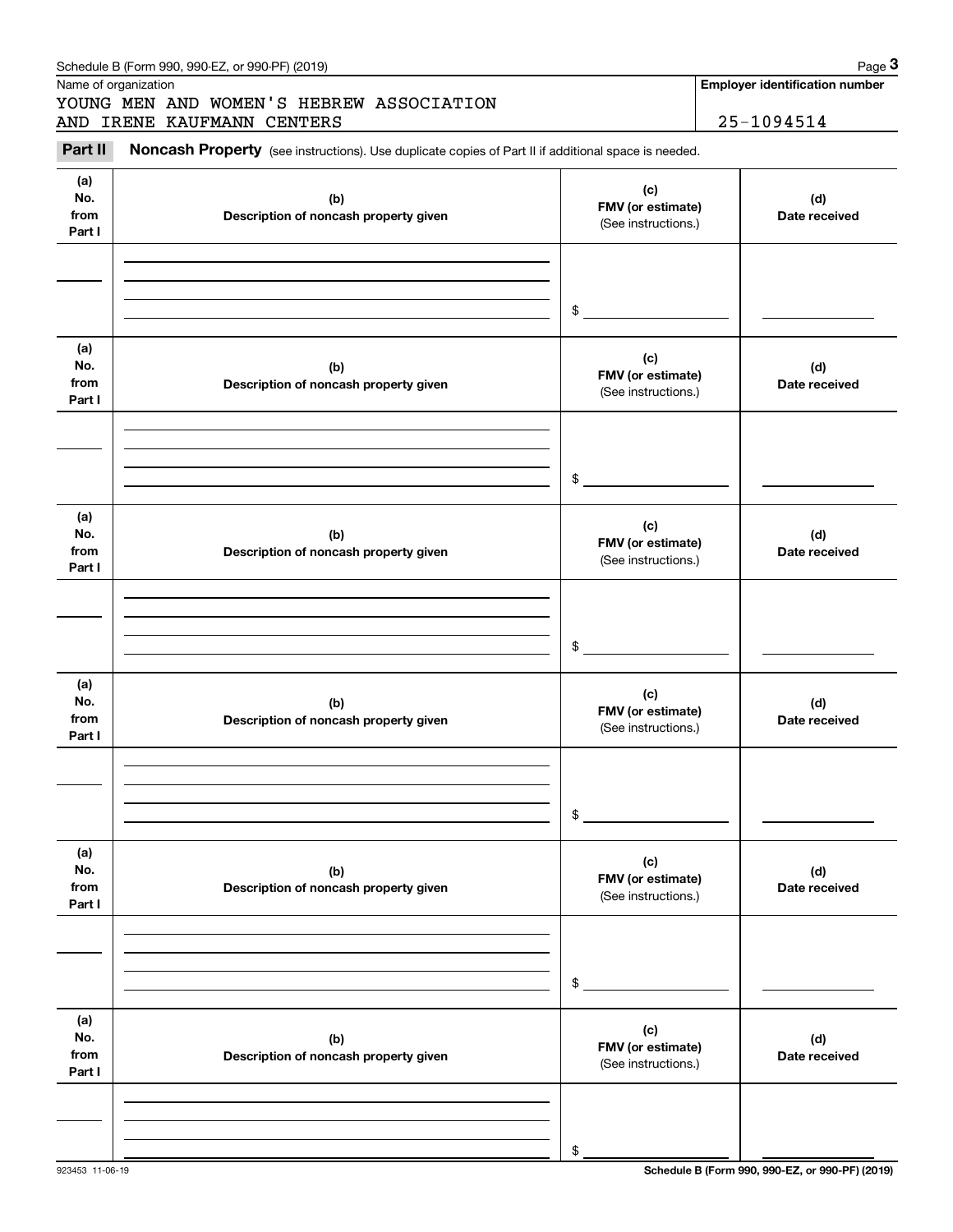| : B (Form 990.<br>990-EZ.<br>. or 990-PF)<br>(2019) (<br>Schedule | Page                                  |
|-------------------------------------------------------------------|---------------------------------------|
| Name of organization                                              | <b>Emplover identification number</b> |

|                      | Schedule B (Form 990, 990-EZ, or 990-PF) (2019)                                                                                                                                                                                 |                      | Page 4                                                                                                                                                                       |  |  |  |  |  |
|----------------------|---------------------------------------------------------------------------------------------------------------------------------------------------------------------------------------------------------------------------------|----------------------|------------------------------------------------------------------------------------------------------------------------------------------------------------------------------|--|--|--|--|--|
| Name of organization |                                                                                                                                                                                                                                 |                      | <b>Employer identification number</b>                                                                                                                                        |  |  |  |  |  |
|                      | YOUNG MEN AND WOMEN'S HEBREW ASSOCIATION                                                                                                                                                                                        |                      |                                                                                                                                                                              |  |  |  |  |  |
| Part III             | AND IRENE KAUFMANN CENTERS                                                                                                                                                                                                      |                      | 25-1094514<br>Exclusively religious, charitable, etc., contributions to organizations described in section 501(c)(7), (8), or (10) that total more than \$1,000 for the year |  |  |  |  |  |
|                      | from any one contributor. Complete columns (a) through (e) and the following line entry. For organizations                                                                                                                      |                      |                                                                                                                                                                              |  |  |  |  |  |
|                      | completing Part III, enter the total of exclusively religious, charitable, etc., contributions of \$1,000 or less for the year. (Enter this info. once.) \\$<br>Use duplicate copies of Part III if additional space is needed. |                      |                                                                                                                                                                              |  |  |  |  |  |
| (a) No.              |                                                                                                                                                                                                                                 |                      |                                                                                                                                                                              |  |  |  |  |  |
| from<br>Part I       | (b) Purpose of gift                                                                                                                                                                                                             | (c) Use of gift      | (d) Description of how gift is held                                                                                                                                          |  |  |  |  |  |
|                      |                                                                                                                                                                                                                                 |                      |                                                                                                                                                                              |  |  |  |  |  |
|                      |                                                                                                                                                                                                                                 |                      |                                                                                                                                                                              |  |  |  |  |  |
|                      |                                                                                                                                                                                                                                 |                      |                                                                                                                                                                              |  |  |  |  |  |
|                      |                                                                                                                                                                                                                                 | (e) Transfer of gift |                                                                                                                                                                              |  |  |  |  |  |
|                      |                                                                                                                                                                                                                                 |                      |                                                                                                                                                                              |  |  |  |  |  |
|                      | Transferee's name, address, and ZIP + 4                                                                                                                                                                                         |                      | Relationship of transferor to transferee                                                                                                                                     |  |  |  |  |  |
|                      |                                                                                                                                                                                                                                 |                      |                                                                                                                                                                              |  |  |  |  |  |
|                      |                                                                                                                                                                                                                                 |                      |                                                                                                                                                                              |  |  |  |  |  |
|                      |                                                                                                                                                                                                                                 |                      |                                                                                                                                                                              |  |  |  |  |  |
| (a) No.<br>from      |                                                                                                                                                                                                                                 |                      |                                                                                                                                                                              |  |  |  |  |  |
| Part I               | (b) Purpose of gift                                                                                                                                                                                                             | (c) Use of gift      | (d) Description of how gift is held                                                                                                                                          |  |  |  |  |  |
|                      |                                                                                                                                                                                                                                 |                      |                                                                                                                                                                              |  |  |  |  |  |
|                      |                                                                                                                                                                                                                                 |                      |                                                                                                                                                                              |  |  |  |  |  |
|                      |                                                                                                                                                                                                                                 |                      |                                                                                                                                                                              |  |  |  |  |  |
|                      |                                                                                                                                                                                                                                 | (e) Transfer of gift |                                                                                                                                                                              |  |  |  |  |  |
|                      |                                                                                                                                                                                                                                 |                      |                                                                                                                                                                              |  |  |  |  |  |
|                      | Transferee's name, address, and ZIP + 4                                                                                                                                                                                         |                      | Relationship of transferor to transferee                                                                                                                                     |  |  |  |  |  |
|                      |                                                                                                                                                                                                                                 |                      |                                                                                                                                                                              |  |  |  |  |  |
|                      |                                                                                                                                                                                                                                 |                      |                                                                                                                                                                              |  |  |  |  |  |
|                      |                                                                                                                                                                                                                                 |                      |                                                                                                                                                                              |  |  |  |  |  |
| (a) No.<br>from      | (b) Purpose of gift                                                                                                                                                                                                             | (c) Use of gift      | (d) Description of how gift is held                                                                                                                                          |  |  |  |  |  |
| Part I               |                                                                                                                                                                                                                                 |                      |                                                                                                                                                                              |  |  |  |  |  |
|                      |                                                                                                                                                                                                                                 |                      |                                                                                                                                                                              |  |  |  |  |  |
|                      |                                                                                                                                                                                                                                 |                      |                                                                                                                                                                              |  |  |  |  |  |
|                      |                                                                                                                                                                                                                                 |                      |                                                                                                                                                                              |  |  |  |  |  |
|                      |                                                                                                                                                                                                                                 | (e) Transfer of gift |                                                                                                                                                                              |  |  |  |  |  |
|                      | Transferee's name, address, and ZIP + 4                                                                                                                                                                                         |                      | Relationship of transferor to transferee                                                                                                                                     |  |  |  |  |  |
|                      |                                                                                                                                                                                                                                 |                      |                                                                                                                                                                              |  |  |  |  |  |
|                      |                                                                                                                                                                                                                                 |                      |                                                                                                                                                                              |  |  |  |  |  |
|                      |                                                                                                                                                                                                                                 |                      |                                                                                                                                                                              |  |  |  |  |  |
| (a) No.              |                                                                                                                                                                                                                                 |                      |                                                                                                                                                                              |  |  |  |  |  |
| from<br>Part I       | (b) Purpose of gift                                                                                                                                                                                                             | (c) Use of gift      | (d) Description of how gift is held                                                                                                                                          |  |  |  |  |  |
|                      |                                                                                                                                                                                                                                 |                      |                                                                                                                                                                              |  |  |  |  |  |
|                      |                                                                                                                                                                                                                                 |                      |                                                                                                                                                                              |  |  |  |  |  |
|                      |                                                                                                                                                                                                                                 |                      |                                                                                                                                                                              |  |  |  |  |  |
|                      | (e) Transfer of gift                                                                                                                                                                                                            |                      |                                                                                                                                                                              |  |  |  |  |  |
|                      |                                                                                                                                                                                                                                 |                      |                                                                                                                                                                              |  |  |  |  |  |
|                      | Transferee's name, address, and $ZIP + 4$                                                                                                                                                                                       |                      | Relationship of transferor to transferee                                                                                                                                     |  |  |  |  |  |
|                      |                                                                                                                                                                                                                                 |                      |                                                                                                                                                                              |  |  |  |  |  |
|                      |                                                                                                                                                                                                                                 |                      |                                                                                                                                                                              |  |  |  |  |  |
|                      |                                                                                                                                                                                                                                 |                      |                                                                                                                                                                              |  |  |  |  |  |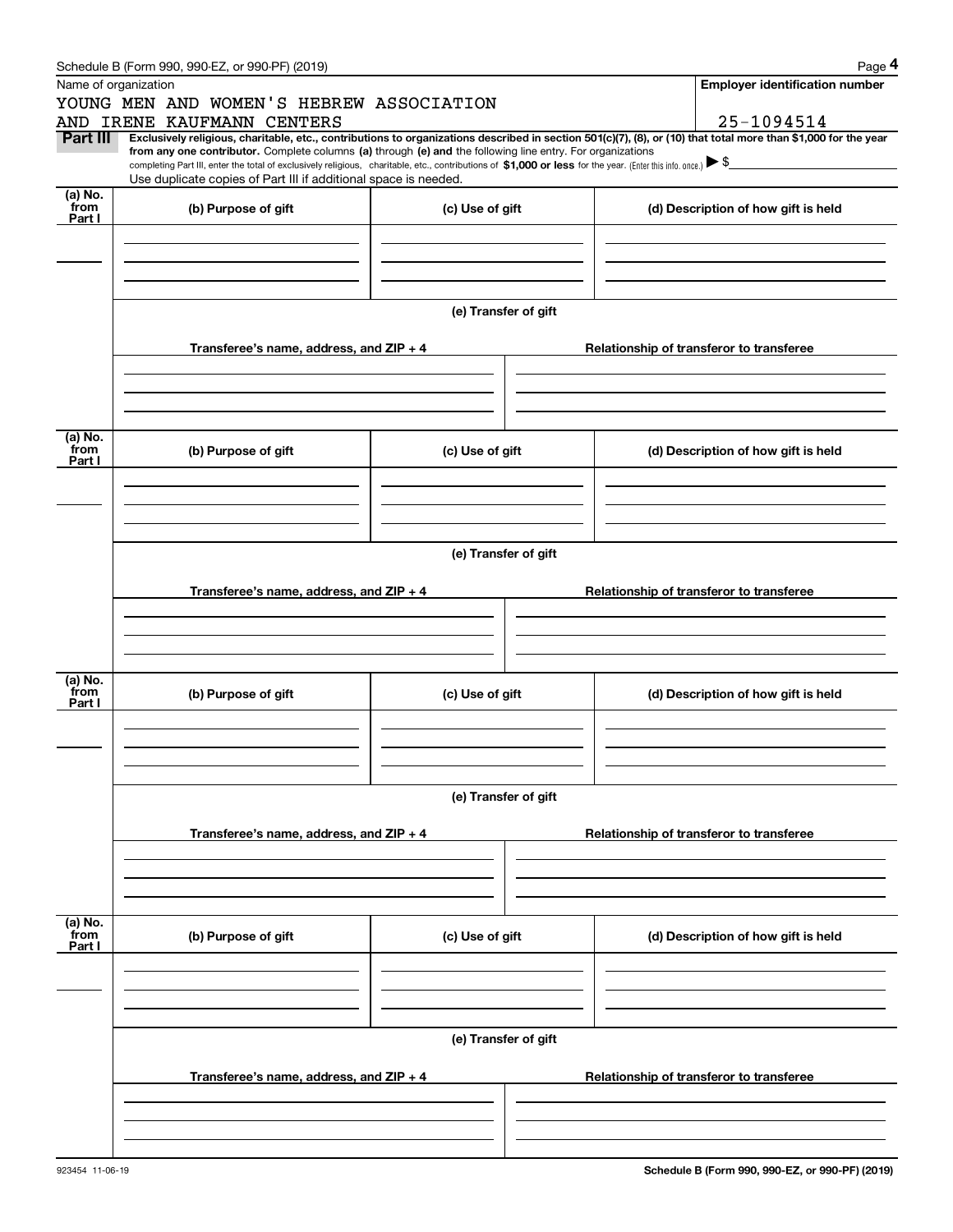|                |                                                                                                                                                                                                                                                                                                                                                                                                                                                                                                                                                                                             |  | YOUNG MEN AND WOMEN'S HEBREW ASSOCIATION |                   |
|----------------|---------------------------------------------------------------------------------------------------------------------------------------------------------------------------------------------------------------------------------------------------------------------------------------------------------------------------------------------------------------------------------------------------------------------------------------------------------------------------------------------------------------------------------------------------------------------------------------------|--|------------------------------------------|-------------------|
|                | Schedule A (Form 990 or 990-EZ) 2019 AND IRENE KAUFMANN CENTERS                                                                                                                                                                                                                                                                                                                                                                                                                                                                                                                             |  |                                          | **-***4514 Page 8 |
| <b>Part VI</b> | Supplemental Information. Provide the explanations required by Part II, line 10; Part II, line 17a or 17b; Part III, line 12;<br>Part IV, Section A, lines 1, 2, 3b, 3c, 4b, 4c, 5a, 6, 9a, 9b, 9c, 11a, 11b, and 11c; Part IV, Section B, lines 1 and 2; Part IV, Section C,<br>line 1; Part IV, Section D, lines 2 and 3; Part IV, Section E, lines 1c, 2a, 2b, 3a, and 3b; Part V, line 1; Part V, Section B, line 1e; Part V,<br>Section D, lines 5, 6, and 8; and Part V, Section E, lines 2, 5, and 6. Also complete this part for any additional information.<br>(See instructions.) |  |                                          |                   |
|                |                                                                                                                                                                                                                                                                                                                                                                                                                                                                                                                                                                                             |  |                                          |                   |
|                |                                                                                                                                                                                                                                                                                                                                                                                                                                                                                                                                                                                             |  |                                          |                   |
|                |                                                                                                                                                                                                                                                                                                                                                                                                                                                                                                                                                                                             |  |                                          |                   |
|                |                                                                                                                                                                                                                                                                                                                                                                                                                                                                                                                                                                                             |  |                                          |                   |
|                |                                                                                                                                                                                                                                                                                                                                                                                                                                                                                                                                                                                             |  |                                          |                   |
|                |                                                                                                                                                                                                                                                                                                                                                                                                                                                                                                                                                                                             |  |                                          |                   |
|                |                                                                                                                                                                                                                                                                                                                                                                                                                                                                                                                                                                                             |  |                                          |                   |
|                |                                                                                                                                                                                                                                                                                                                                                                                                                                                                                                                                                                                             |  |                                          |                   |
|                |                                                                                                                                                                                                                                                                                                                                                                                                                                                                                                                                                                                             |  |                                          |                   |
|                |                                                                                                                                                                                                                                                                                                                                                                                                                                                                                                                                                                                             |  |                                          |                   |
|                |                                                                                                                                                                                                                                                                                                                                                                                                                                                                                                                                                                                             |  |                                          |                   |
|                |                                                                                                                                                                                                                                                                                                                                                                                                                                                                                                                                                                                             |  |                                          |                   |
|                |                                                                                                                                                                                                                                                                                                                                                                                                                                                                                                                                                                                             |  |                                          |                   |
|                |                                                                                                                                                                                                                                                                                                                                                                                                                                                                                                                                                                                             |  |                                          |                   |
|                |                                                                                                                                                                                                                                                                                                                                                                                                                                                                                                                                                                                             |  |                                          |                   |
|                |                                                                                                                                                                                                                                                                                                                                                                                                                                                                                                                                                                                             |  |                                          |                   |
|                |                                                                                                                                                                                                                                                                                                                                                                                                                                                                                                                                                                                             |  |                                          |                   |
|                |                                                                                                                                                                                                                                                                                                                                                                                                                                                                                                                                                                                             |  |                                          |                   |
|                |                                                                                                                                                                                                                                                                                                                                                                                                                                                                                                                                                                                             |  |                                          |                   |
|                |                                                                                                                                                                                                                                                                                                                                                                                                                                                                                                                                                                                             |  |                                          |                   |
|                |                                                                                                                                                                                                                                                                                                                                                                                                                                                                                                                                                                                             |  |                                          |                   |
|                |                                                                                                                                                                                                                                                                                                                                                                                                                                                                                                                                                                                             |  |                                          |                   |
|                |                                                                                                                                                                                                                                                                                                                                                                                                                                                                                                                                                                                             |  |                                          |                   |
|                |                                                                                                                                                                                                                                                                                                                                                                                                                                                                                                                                                                                             |  |                                          |                   |
|                |                                                                                                                                                                                                                                                                                                                                                                                                                                                                                                                                                                                             |  |                                          |                   |
|                |                                                                                                                                                                                                                                                                                                                                                                                                                                                                                                                                                                                             |  |                                          |                   |
|                |                                                                                                                                                                                                                                                                                                                                                                                                                                                                                                                                                                                             |  |                                          |                   |
|                |                                                                                                                                                                                                                                                                                                                                                                                                                                                                                                                                                                                             |  |                                          |                   |
|                |                                                                                                                                                                                                                                                                                                                                                                                                                                                                                                                                                                                             |  |                                          |                   |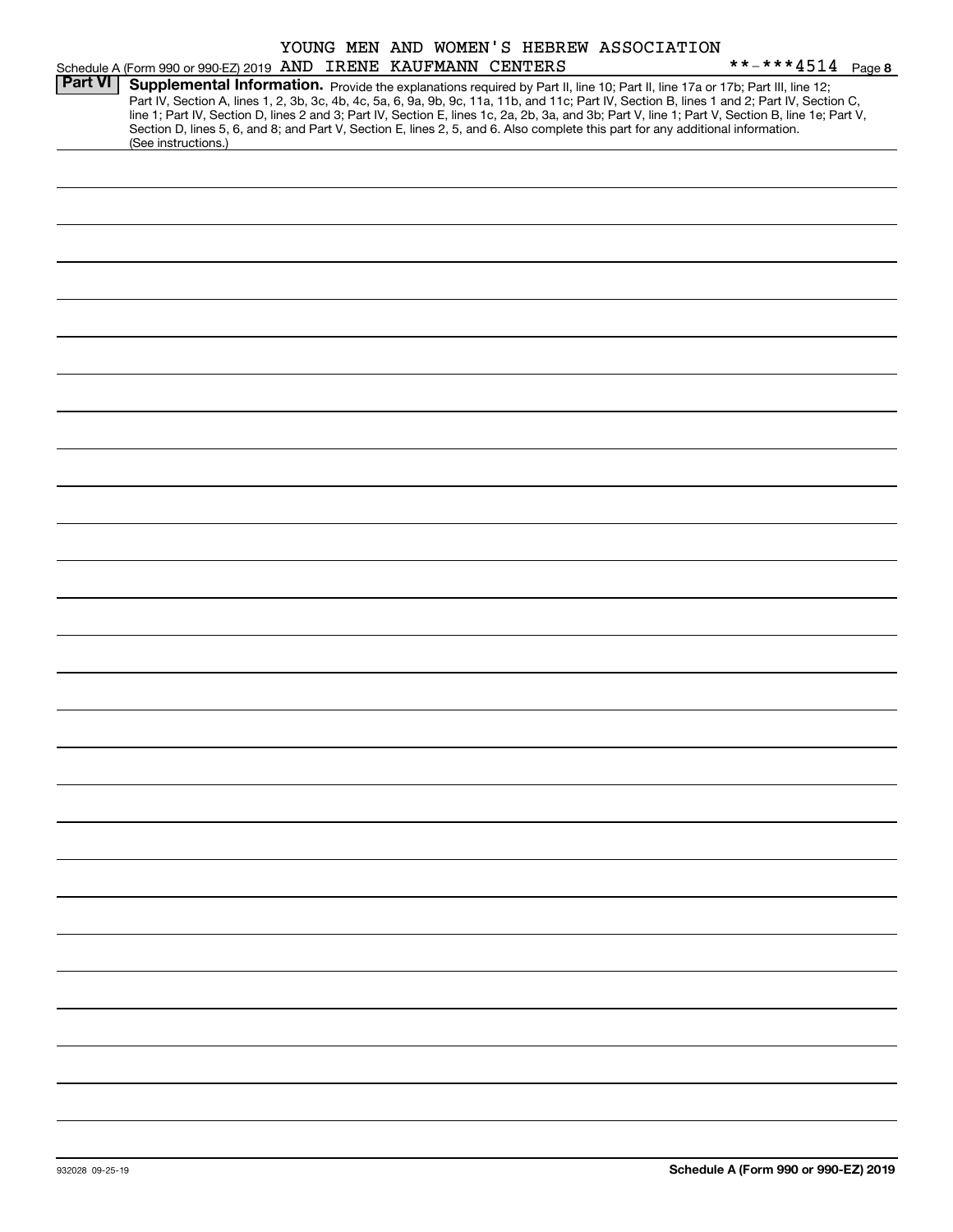## AND IRENE KAUFMANN CENTERS \*\*-\*\*\*4514 YOUNG MEN AND WOMEN'S HEBREW ASSOCIATION

## **Payments from Disqualified Persons Schedule A 2019 Included on Part III, Line 7a**

**\*\* Do Not File \*\* \*\*\* Not Open to Public Inspection \*\*\***

| Payer's Name         | 2015<br>Amount | 2016<br>Amount | 2017<br>Amount | 2018<br>Amount | 2019<br>Amount |
|----------------------|----------------|----------------|----------------|----------------|----------------|
|                      | 119,529.       | 227,060.       | 710, 275.      | 94,431.        | 155,674.       |
|                      |                |                |                |                |                |
|                      |                |                |                |                |                |
|                      |                |                |                |                |                |
|                      |                |                |                |                |                |
|                      |                |                |                |                |                |
|                      |                |                |                |                |                |
|                      |                |                |                |                |                |
|                      |                |                |                |                |                |
|                      |                |                |                |                |                |
|                      |                |                |                |                |                |
|                      |                |                |                |                |                |
|                      |                |                |                |                |                |
|                      |                |                |                |                |                |
|                      |                |                |                |                |                |
|                      |                |                |                |                |                |
|                      |                |                |                |                |                |
|                      |                |                |                |                |                |
|                      |                |                |                |                |                |
|                      |                |                |                |                |                |
|                      |                |                |                |                |                |
|                      |                |                |                |                |                |
|                      |                |                |                |                |                |
|                      |                |                |                |                |                |
| Total to Schedule A, | 119,529.       | 227,060.       | 710,275.       | 94,431.        | 155,674.       |

923172 04-01-19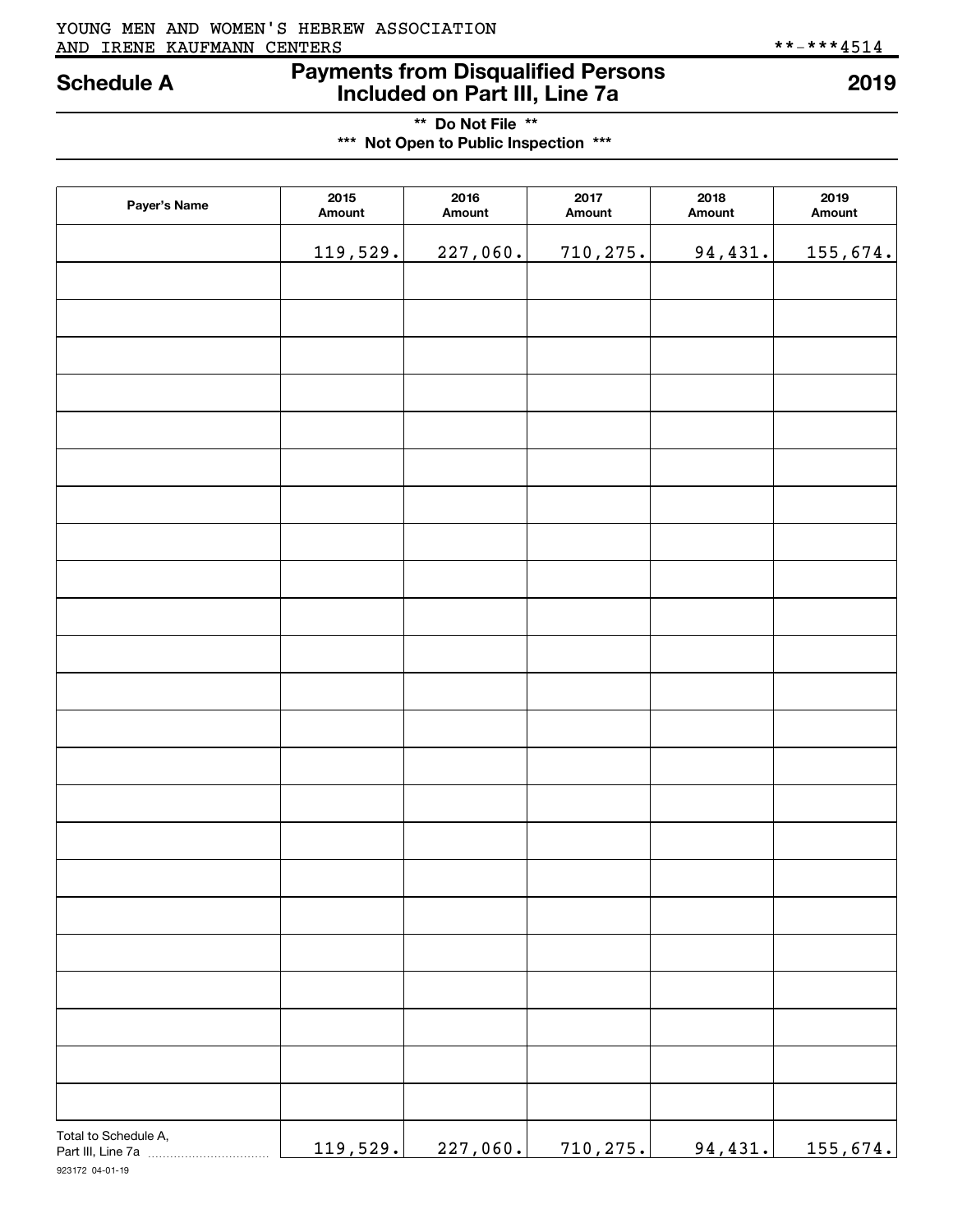|         | <b>SCHEDULE D</b>                                                                                                                                  |                                                                                                                                                |  |                     | <b>Supplemental Financial Statements</b>                               |  |                          | OMB No. 1545-0047                                   |
|---------|----------------------------------------------------------------------------------------------------------------------------------------------------|------------------------------------------------------------------------------------------------------------------------------------------------|--|---------------------|------------------------------------------------------------------------|--|--------------------------|-----------------------------------------------------|
|         | Complete if the organization answered "Yes" on Form 990,<br>(Form 990)<br>Part IV, line 6, 7, 8, 9, 10, 11a, 11b, 11c, 11d, 11e, 11f, 12a, or 12b. |                                                                                                                                                |  |                     |                                                                        |  |                          |                                                     |
|         | Department of the Treasury                                                                                                                         |                                                                                                                                                |  | Attach to Form 990. |                                                                        |  |                          | <b>Open to Public</b>                               |
|         | Internal Revenue Service                                                                                                                           |                                                                                                                                                |  |                     | Go to www.irs.gov/Form990 for instructions and the latest information. |  |                          | <b>Inspection</b>                                   |
|         | Name of the organization                                                                                                                           |                                                                                                                                                |  |                     | YOUNG MEN AND WOMEN'S HEBREW ASSOCIATION                               |  |                          | <b>Employer identification number</b><br>**-***4514 |
| Part I  |                                                                                                                                                    | AND IRENE KAUFMANN CENTERS<br>Organizations Maintaining Donor Advised Funds or Other Similar Funds or Accounts. Complete if the                |  |                     |                                                                        |  |                          |                                                     |
|         |                                                                                                                                                    |                                                                                                                                                |  |                     |                                                                        |  |                          |                                                     |
|         |                                                                                                                                                    | organization answered "Yes" on Form 990, Part IV, line 6.                                                                                      |  |                     | (a) Donor advised funds                                                |  |                          | (b) Funds and other accounts                        |
| 1       |                                                                                                                                                    |                                                                                                                                                |  |                     |                                                                        |  |                          |                                                     |
| 2       |                                                                                                                                                    | Aggregate value of contributions to (during year) <i>mimimizion</i>                                                                            |  |                     |                                                                        |  |                          |                                                     |
| 3       |                                                                                                                                                    |                                                                                                                                                |  |                     |                                                                        |  |                          |                                                     |
| 4       |                                                                                                                                                    |                                                                                                                                                |  |                     |                                                                        |  |                          |                                                     |
| 5       |                                                                                                                                                    | Did the organization inform all donors and donor advisors in writing that the assets held in donor advised funds                               |  |                     |                                                                        |  |                          |                                                     |
|         |                                                                                                                                                    |                                                                                                                                                |  |                     |                                                                        |  |                          | Yes<br><b>No</b>                                    |
| 6       |                                                                                                                                                    | Did the organization inform all grantees, donors, and donor advisors in writing that grant funds can be used only                              |  |                     |                                                                        |  |                          |                                                     |
|         |                                                                                                                                                    | for charitable purposes and not for the benefit of the donor or donor advisor, or for any other purpose conferring                             |  |                     |                                                                        |  |                          |                                                     |
|         |                                                                                                                                                    |                                                                                                                                                |  |                     |                                                                        |  |                          | Yes<br>No                                           |
| Part II |                                                                                                                                                    | Conservation Easements. Complete if the organization answered "Yes" on Form 990, Part IV, line 7.                                              |  |                     |                                                                        |  |                          |                                                     |
| 1       |                                                                                                                                                    | Purpose(s) of conservation easements held by the organization (check all that apply).                                                          |  |                     |                                                                        |  |                          |                                                     |
|         |                                                                                                                                                    | Preservation of land for public use (for example, recreation or education)                                                                     |  |                     |                                                                        |  |                          | Preservation of a historically important land area  |
|         |                                                                                                                                                    | Protection of natural habitat                                                                                                                  |  |                     | Preservation of a certified historic structure                         |  |                          |                                                     |
|         |                                                                                                                                                    | Preservation of open space                                                                                                                     |  |                     |                                                                        |  |                          |                                                     |
| 2       |                                                                                                                                                    | Complete lines 2a through 2d if the organization held a qualified conservation contribution in the form of a conservation easement on the last |  |                     |                                                                        |  |                          |                                                     |
|         | day of the tax year.                                                                                                                               |                                                                                                                                                |  |                     |                                                                        |  |                          | Held at the End of the Tax Year                     |
| а       |                                                                                                                                                    | Total number of conservation easements                                                                                                         |  |                     |                                                                        |  | 2a                       |                                                     |
| b       |                                                                                                                                                    |                                                                                                                                                |  |                     |                                                                        |  | 2b                       |                                                     |
| с       |                                                                                                                                                    |                                                                                                                                                |  |                     |                                                                        |  | 2 <sub>c</sub>           |                                                     |
|         |                                                                                                                                                    | d Number of conservation easements included in (c) acquired after 7/25/06, and not on a historic structure                                     |  |                     |                                                                        |  |                          |                                                     |
|         |                                                                                                                                                    |                                                                                                                                                |  |                     |                                                                        |  | 2d                       |                                                     |
| 3       |                                                                                                                                                    | Number of conservation easements modified, transferred, released, extinguished, or terminated by the organization during the tax               |  |                     |                                                                        |  |                          |                                                     |
|         | $year \triangleright$                                                                                                                              |                                                                                                                                                |  |                     |                                                                        |  |                          |                                                     |
| 4       |                                                                                                                                                    | Number of states where property subject to conservation easement is located $\blacktriangleright$                                              |  |                     |                                                                        |  |                          |                                                     |
| 5       |                                                                                                                                                    | Does the organization have a written policy regarding the periodic monitoring, inspection, handling of                                         |  |                     |                                                                        |  |                          |                                                     |
|         |                                                                                                                                                    | violations, and enforcement of the conservation easements it holds?                                                                            |  |                     |                                                                        |  |                          | Yes<br><b>No</b>                                    |
| 6       |                                                                                                                                                    | Staff and volunteer hours devoted to monitoring, inspecting, handling of violations, and enforcing conservation easements during the year      |  |                     |                                                                        |  |                          |                                                     |
| 7       |                                                                                                                                                    | Amount of expenses incurred in monitoring, inspecting, handling of violations, and enforcing conservation easements during the year            |  |                     |                                                                        |  |                          |                                                     |
|         | ▶ \$                                                                                                                                               |                                                                                                                                                |  |                     |                                                                        |  |                          |                                                     |
| 8       |                                                                                                                                                    | Does each conservation easement reported on line 2(d) above satisfy the requirements of section 170(h)(4)(B)(i)                                |  |                     |                                                                        |  |                          |                                                     |
|         | and section 170(h)(4)(B)(ii)?                                                                                                                      |                                                                                                                                                |  |                     |                                                                        |  |                          | Yes<br>No                                           |
| 9       |                                                                                                                                                    | In Part XIII, describe how the organization reports conservation easements in its revenue and expense statement and                            |  |                     |                                                                        |  |                          |                                                     |
|         |                                                                                                                                                    | balance sheet, and include, if applicable, the text of the footnote to the organization's financial statements that describes the              |  |                     |                                                                        |  |                          |                                                     |
|         |                                                                                                                                                    | organization's accounting for conservation easements.                                                                                          |  |                     |                                                                        |  |                          |                                                     |
|         | Part III                                                                                                                                           | Organizations Maintaining Collections of Art, Historical Treasures, or Other Similar Assets.                                                   |  |                     |                                                                        |  |                          |                                                     |
|         |                                                                                                                                                    | Complete if the organization answered "Yes" on Form 990, Part IV, line 8.                                                                      |  |                     |                                                                        |  |                          |                                                     |
|         |                                                                                                                                                    | 1a If the organization elected, as permitted under FASB ASC 958, not to report in its revenue statement and balance sheet works                |  |                     |                                                                        |  |                          |                                                     |
|         |                                                                                                                                                    | of art, historical treasures, or other similar assets held for public exhibition, education, or research in furtherance of public              |  |                     |                                                                        |  |                          |                                                     |
|         |                                                                                                                                                    | service, provide in Part XIII the text of the footnote to its financial statements that describes these items.                                 |  |                     |                                                                        |  |                          |                                                     |
|         |                                                                                                                                                    | <b>b</b> If the organization elected, as permitted under FASB ASC 958, to report in its revenue statement and balance sheet works of           |  |                     |                                                                        |  |                          |                                                     |
|         |                                                                                                                                                    | art, historical treasures, or other similar assets held for public exhibition, education, or research in furtherance of public service,        |  |                     |                                                                        |  |                          |                                                     |
|         |                                                                                                                                                    | provide the following amounts relating to these items:                                                                                         |  |                     |                                                                        |  |                          |                                                     |
|         |                                                                                                                                                    |                                                                                                                                                |  |                     |                                                                        |  |                          | $\blacktriangleright$ \$                            |
|         |                                                                                                                                                    | (ii) Assets included in Form 990, Part X                                                                                                       |  |                     |                                                                        |  | $\blacktriangleright$ \$ |                                                     |
| 2       |                                                                                                                                                    | If the organization received or held works of art, historical treasures, or other similar assets for financial gain, provide                   |  |                     |                                                                        |  |                          |                                                     |
|         |                                                                                                                                                    | the following amounts required to be reported under FASB ASC 958 relating to these items:                                                      |  |                     |                                                                        |  |                          |                                                     |
|         |                                                                                                                                                    |                                                                                                                                                |  |                     |                                                                        |  | \$                       |                                                     |
|         |                                                                                                                                                    |                                                                                                                                                |  |                     |                                                                        |  | $\blacktriangleright$ \$ |                                                     |
|         |                                                                                                                                                    | LHA For Paperwork Reduction Act Notice, see the Instructions for Form 990.                                                                     |  |                     |                                                                        |  |                          | Schedule D (Form 990) 2019                          |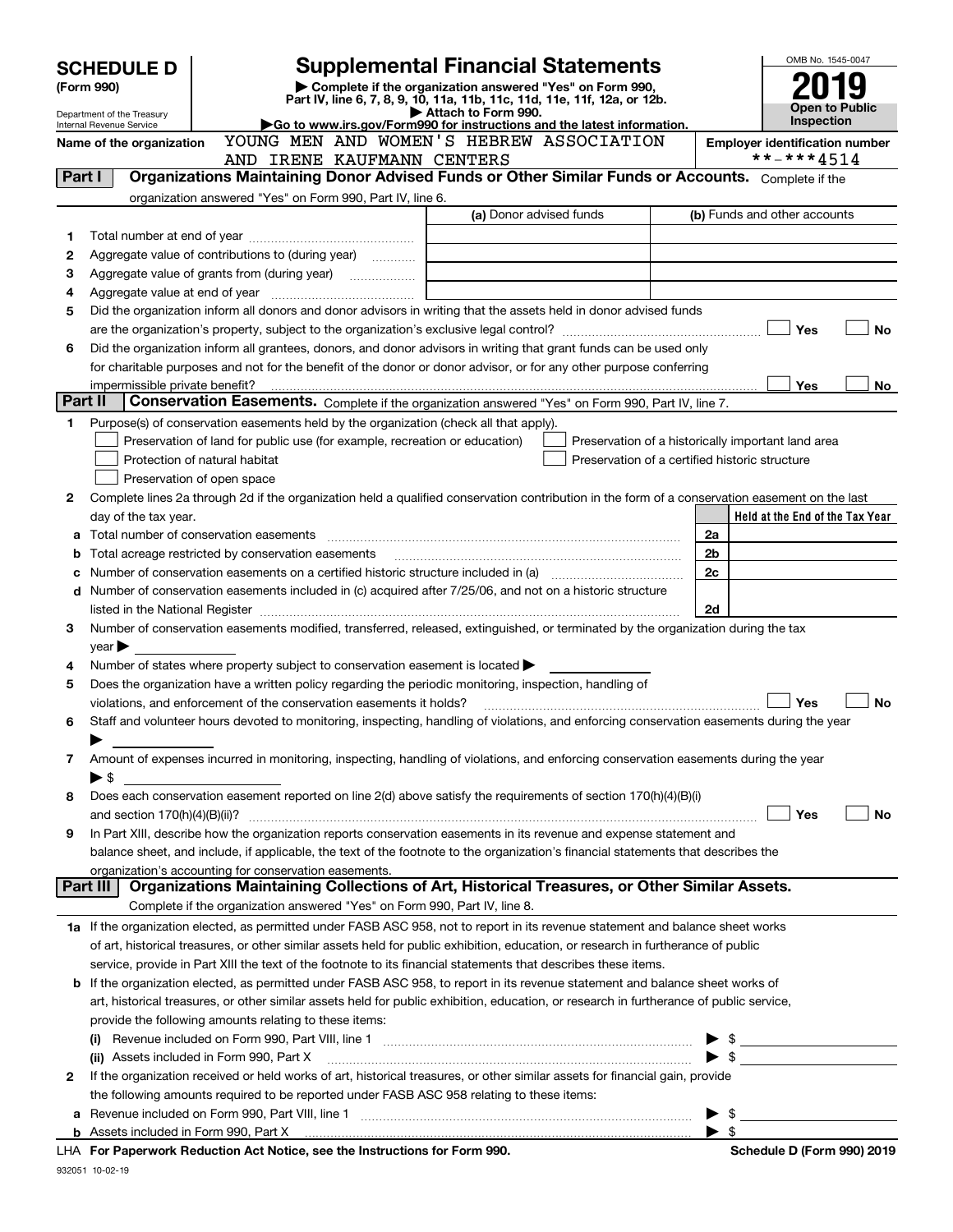|               |                                                                                                                                                                                                                                | YOUNG MEN AND WOMEN'S HEBREW ASSOCIATION |                |                                                                                                                                                                                                                               |                                 |                   |                     |  |
|---------------|--------------------------------------------------------------------------------------------------------------------------------------------------------------------------------------------------------------------------------|------------------------------------------|----------------|-------------------------------------------------------------------------------------------------------------------------------------------------------------------------------------------------------------------------------|---------------------------------|-------------------|---------------------|--|
|               | Schedule D (Form 990) 2019                                                                                                                                                                                                     | AND IRENE KAUFMANN CENTERS               |                |                                                                                                                                                                                                                               |                                 | **-***4514 Page 2 |                     |  |
|               | Part III<br>Organizations Maintaining Collections of Art, Historical Treasures, or Other Similar Assets (continued)                                                                                                            |                                          |                |                                                                                                                                                                                                                               |                                 |                   |                     |  |
| 3             | Using the organization's acquisition, accession, and other records, check any of the following that make significant use of its                                                                                                |                                          |                |                                                                                                                                                                                                                               |                                 |                   |                     |  |
|               | collection items (check all that apply):                                                                                                                                                                                       |                                          |                |                                                                                                                                                                                                                               |                                 |                   |                     |  |
| a             | Public exhibition                                                                                                                                                                                                              |                                          |                | Loan or exchange program                                                                                                                                                                                                      |                                 |                   |                     |  |
| b             | Scholarly research                                                                                                                                                                                                             |                                          |                | Other and the contract of the contract of the contract of the contract of the contract of the contract of the contract of the contract of the contract of the contract of the contract of the contract of the contract of the |                                 |                   |                     |  |
| c             | Preservation for future generations                                                                                                                                                                                            |                                          |                |                                                                                                                                                                                                                               |                                 |                   |                     |  |
|               | Provide a description of the organization's collections and explain how they further the organization's exempt purpose in Part XIII.                                                                                           |                                          |                |                                                                                                                                                                                                                               |                                 |                   |                     |  |
| 5             | During the year, did the organization solicit or receive donations of art, historical treasures, or other similar assets                                                                                                       |                                          |                |                                                                                                                                                                                                                               |                                 |                   |                     |  |
|               |                                                                                                                                                                                                                                |                                          |                |                                                                                                                                                                                                                               |                                 | Yes               | No                  |  |
|               | Part IV<br>Escrow and Custodial Arrangements. Complete if the organization answered "Yes" on Form 990, Part IV, line 9, or                                                                                                     |                                          |                |                                                                                                                                                                                                                               |                                 |                   |                     |  |
|               | reported an amount on Form 990, Part X, line 21.                                                                                                                                                                               |                                          |                |                                                                                                                                                                                                                               |                                 |                   |                     |  |
|               | 1a Is the organization an agent, trustee, custodian or other intermediary for contributions or other assets not included                                                                                                       |                                          |                |                                                                                                                                                                                                                               |                                 |                   |                     |  |
|               |                                                                                                                                                                                                                                |                                          |                |                                                                                                                                                                                                                               |                                 | Yes               | No                  |  |
|               | <b>b</b> If "Yes," explain the arrangement in Part XIII and complete the following table:                                                                                                                                      |                                          |                |                                                                                                                                                                                                                               |                                 |                   |                     |  |
|               |                                                                                                                                                                                                                                |                                          |                |                                                                                                                                                                                                                               |                                 | Amount            |                     |  |
|               | c Beginning balance entrance and contain a series of the series of the series of the series of the series of the series of the series of the series of the series of the series of the series of the series of the series of t |                                          |                |                                                                                                                                                                                                                               | 1c                              |                   |                     |  |
|               |                                                                                                                                                                                                                                |                                          |                |                                                                                                                                                                                                                               | 1d                              |                   |                     |  |
|               | e Distributions during the year manufactured and contained and contained and contained and contained and contained and contained and contained and contained and contained and contained and contained and contained and conta |                                          |                |                                                                                                                                                                                                                               | 1e                              |                   |                     |  |
| f             |                                                                                                                                                                                                                                |                                          |                |                                                                                                                                                                                                                               | 1f                              |                   |                     |  |
|               | 2a Did the organization include an amount on Form 990, Part X, line 21, for escrow or custodial account liability?                                                                                                             |                                          |                |                                                                                                                                                                                                                               |                                 | Yes               | No                  |  |
|               | b If "Yes," explain the arrangement in Part XIII. Check here if the explanation has been provided on Part XIII                                                                                                                 |                                          |                |                                                                                                                                                                                                                               |                                 |                   |                     |  |
| <b>Part V</b> | Endowment Funds. Complete if the organization answered "Yes" on Form 990, Part IV, line 10.                                                                                                                                    |                                          |                |                                                                                                                                                                                                                               |                                 |                   |                     |  |
|               |                                                                                                                                                                                                                                | (a) Current year                         | (b) Prior year | (c) Two years back                                                                                                                                                                                                            | (d) Three years back            |                   | (e) Four years back |  |
|               | 1a Beginning of year balance                                                                                                                                                                                                   | 12, 419, 103.                            | 12,631,691.    | 12,206,937.                                                                                                                                                                                                                   | 11,883,884.                     |                   | 11,706,928.         |  |
|               |                                                                                                                                                                                                                                | 67,237.                                  | 62, 325.       | 73,952.                                                                                                                                                                                                                       |                                 | $-125, 143.$      | 61,166.             |  |
|               | c Net investment earnings, gains, and losses                                                                                                                                                                                   | 684,436.                                 | 133,390.       | 805,193.                                                                                                                                                                                                                      |                                 | 863,019.          | 523,818.            |  |
|               |                                                                                                                                                                                                                                |                                          |                |                                                                                                                                                                                                                               |                                 |                   |                     |  |
|               | e Other expenditures for facilities                                                                                                                                                                                            |                                          |                |                                                                                                                                                                                                                               |                                 |                   |                     |  |
|               | and programs                                                                                                                                                                                                                   | 463,279.                                 | 408,303.       | 454,391.                                                                                                                                                                                                                      |                                 | 414,823.          | 408,028.            |  |
|               | f Administrative expenses                                                                                                                                                                                                      |                                          |                |                                                                                                                                                                                                                               |                                 |                   |                     |  |
|               | $g$ End of year balance $\ldots$                                                                                                                                                                                               | 12,707,497.                              | 12,419,103.    | 12,631,691.                                                                                                                                                                                                                   |                                 | 12, 206, 937.     | 11,883,884.         |  |
| 2             | Provide the estimated percentage of the current year end balance (line 1g, column (a)) held as:                                                                                                                                |                                          |                |                                                                                                                                                                                                                               |                                 |                   |                     |  |
|               | a Board designated or quasi-endowment >                                                                                                                                                                                        | .00                                      | %              |                                                                                                                                                                                                                               |                                 |                   |                     |  |
|               | <b>b</b> Permanent endowment $\triangleright$ 89.39                                                                                                                                                                            | %                                        |                |                                                                                                                                                                                                                               |                                 |                   |                     |  |
|               | 10.61<br>$\mathbf c$ Term endowment $\blacktriangleright$                                                                                                                                                                      | %                                        |                |                                                                                                                                                                                                                               |                                 |                   |                     |  |
|               | The percentages on lines 2a, 2b, and 2c should equal 100%.                                                                                                                                                                     |                                          |                |                                                                                                                                                                                                                               |                                 |                   |                     |  |
|               | 3a Are there endowment funds not in the possession of the organization that are held and administered for the organization                                                                                                     |                                          |                |                                                                                                                                                                                                                               |                                 |                   |                     |  |
|               |                                                                                                                                                                                                                                |                                          |                |                                                                                                                                                                                                                               |                                 |                   | Yes<br>No           |  |
|               | by:<br>(i)                                                                                                                                                                                                                     |                                          |                |                                                                                                                                                                                                                               |                                 | 3a(i)             | X                   |  |
|               |                                                                                                                                                                                                                                |                                          |                |                                                                                                                                                                                                                               |                                 | 3a(ii)            | X                   |  |
|               |                                                                                                                                                                                                                                |                                          |                |                                                                                                                                                                                                                               |                                 | 3b                |                     |  |
|               |                                                                                                                                                                                                                                |                                          |                |                                                                                                                                                                                                                               |                                 |                   |                     |  |
| 4             | Describe in Part XIII the intended uses of the organization's endowment funds.<br><b>Part VI</b><br>Land, Buildings, and Equipment.                                                                                            |                                          |                |                                                                                                                                                                                                                               |                                 |                   |                     |  |
|               | Complete if the organization answered "Yes" on Form 990, Part IV, line 11a. See Form 990, Part X, line 10.                                                                                                                     |                                          |                |                                                                                                                                                                                                                               |                                 |                   |                     |  |
|               |                                                                                                                                                                                                                                |                                          |                |                                                                                                                                                                                                                               |                                 |                   |                     |  |
|               | Description of property                                                                                                                                                                                                        | (a) Cost or other<br>basis (investment)  |                | (b) Cost or other<br>basis (other)                                                                                                                                                                                            | (c) Accumulated<br>depreciation |                   | (d) Book value      |  |
|               |                                                                                                                                                                                                                                |                                          |                |                                                                                                                                                                                                                               |                                 |                   |                     |  |
|               |                                                                                                                                                                                                                                |                                          |                | 2,228,037.                                                                                                                                                                                                                    |                                 |                   | 2,228,037.          |  |
|               |                                                                                                                                                                                                                                |                                          |                | 34, 137, 779.                                                                                                                                                                                                                 | $\overline{22,768,426}$ .       |                   | 11,369,353.         |  |
|               |                                                                                                                                                                                                                                |                                          |                | $\overline{12,198,182}$ .                                                                                                                                                                                                     | 3,478,510.                      |                   | 8,719,672.          |  |
|               |                                                                                                                                                                                                                                |                                          |                | 6,065,399.                                                                                                                                                                                                                    | $\overline{5}$ , 375, 879.      |                   | 689,520.            |  |
|               |                                                                                                                                                                                                                                |                                          |                |                                                                                                                                                                                                                               |                                 |                   |                     |  |
|               |                                                                                                                                                                                                                                |                                          |                |                                                                                                                                                                                                                               |                                 |                   | 23,006,582.         |  |

**Schedule D (Form 990) 2019**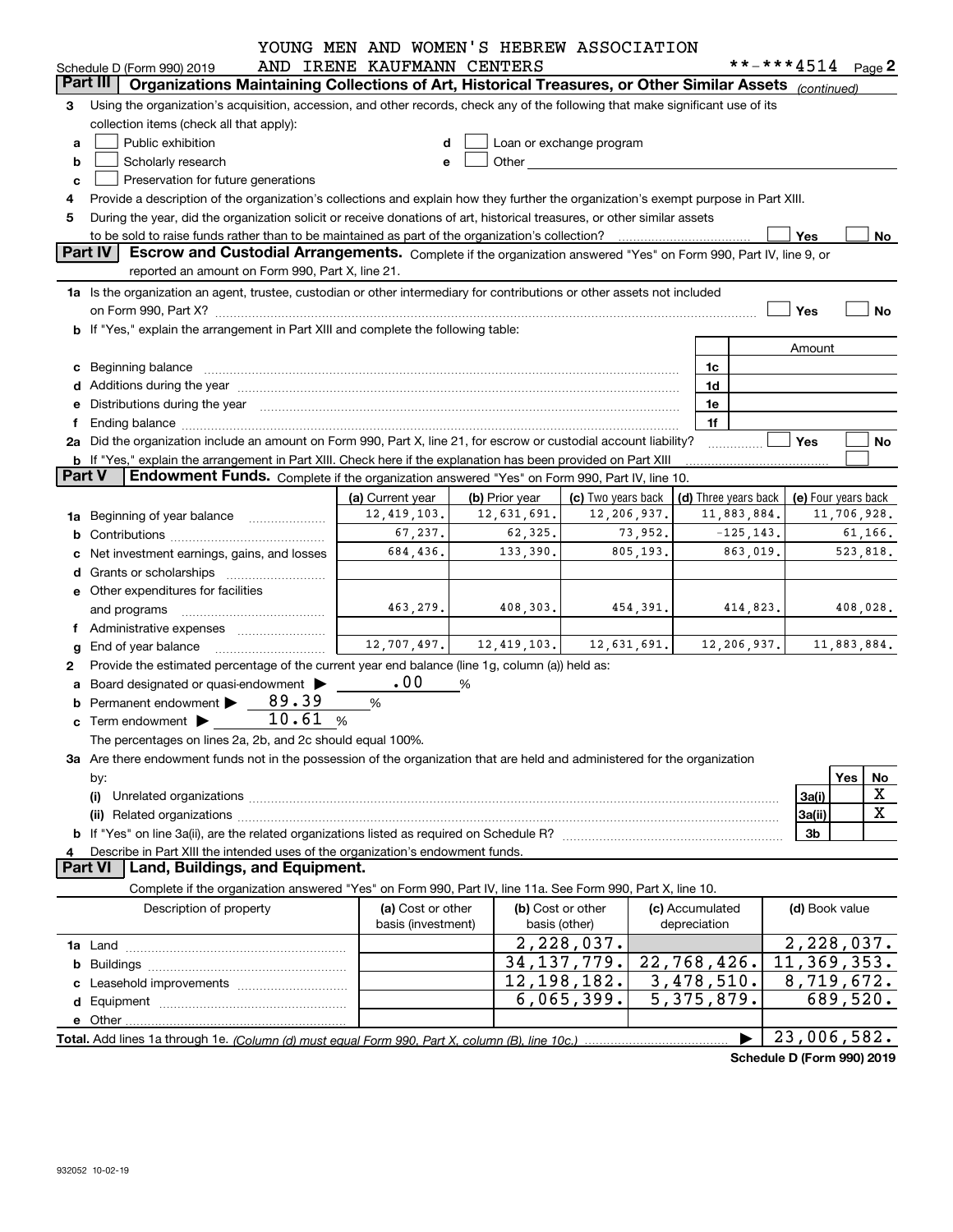| Schedule D (Form 990) 2019                                                                                        | AND IRENE KAUFMANN CENTERS |                                                           | **-***4514<br>Page $3$ |
|-------------------------------------------------------------------------------------------------------------------|----------------------------|-----------------------------------------------------------|------------------------|
| Part VII Investments - Other Securities.                                                                          |                            |                                                           |                        |
| Complete if the organization answered "Yes" on Form 990, Part IV, line 11b. See Form 990, Part X, line 12.        |                            |                                                           |                        |
| (a) Description of security or category (including name of security)                                              | (b) Book value             | (c) Method of valuation: Cost or end-of-year market value |                        |
|                                                                                                                   |                            |                                                           |                        |
|                                                                                                                   |                            |                                                           |                        |
| $(3)$ Other                                                                                                       |                            |                                                           |                        |
| (A)                                                                                                               |                            |                                                           |                        |
| (B)                                                                                                               |                            |                                                           |                        |
| (C)                                                                                                               |                            |                                                           |                        |
| (D)                                                                                                               |                            |                                                           |                        |
| (E)                                                                                                               |                            |                                                           |                        |
| (F)                                                                                                               |                            |                                                           |                        |
| (G)                                                                                                               |                            |                                                           |                        |
| (H)                                                                                                               |                            |                                                           |                        |
| Total. (Col. (b) must equal Form 990, Part X, col. (B) line 12.)                                                  |                            |                                                           |                        |
| Part VIII Investments - Program Related.                                                                          |                            |                                                           |                        |
| Complete if the organization answered "Yes" on Form 990, Part IV, line 11c. See Form 990, Part X, line 13.        |                            |                                                           |                        |
| (a) Description of investment                                                                                     | (b) Book value             | (c) Method of valuation: Cost or end-of-year market value |                        |
| (1)                                                                                                               |                            |                                                           |                        |
| (2)                                                                                                               |                            |                                                           |                        |
| (3)                                                                                                               |                            |                                                           |                        |
| (4)                                                                                                               |                            |                                                           |                        |
| (5)                                                                                                               |                            |                                                           |                        |
| (6)                                                                                                               |                            |                                                           |                        |
| (7)                                                                                                               |                            |                                                           |                        |
| (8)                                                                                                               |                            |                                                           |                        |
| (9)                                                                                                               |                            |                                                           |                        |
| Total. (Col. (b) must equal Form 990, Part X, col. (B) line 13.)                                                  |                            |                                                           |                        |
| <b>Other Assets.</b><br>Part IX                                                                                   |                            |                                                           |                        |
| Complete if the organization answered "Yes" on Form 990, Part IV, line 11d. See Form 990, Part X, line 15.        |                            |                                                           |                        |
|                                                                                                                   | (a) Description            |                                                           | (b) Book value         |
| (1)                                                                                                               |                            |                                                           |                        |
| (2)                                                                                                               |                            |                                                           |                        |
| (3)                                                                                                               |                            |                                                           |                        |
| (4)                                                                                                               |                            |                                                           |                        |
| (5)                                                                                                               |                            |                                                           |                        |
| (6)                                                                                                               |                            |                                                           |                        |
| (7)                                                                                                               |                            |                                                           |                        |
| (8)                                                                                                               |                            |                                                           |                        |
| (9)                                                                                                               |                            |                                                           |                        |
| Total. (Column (b) must equal Form 990. Part X, col. (B) line 15.)                                                |                            |                                                           |                        |
| <b>Other Liabilities.</b><br>Part X                                                                               |                            |                                                           |                        |
| Complete if the organization answered "Yes" on Form 990, Part IV, line 11e or 11f. See Form 990, Part X, line 25. |                            |                                                           |                        |
| (a) Description of liability<br>1.                                                                                |                            |                                                           | (b) Book value         |
| (1)<br>Federal income taxes                                                                                       |                            |                                                           |                        |
| (2)                                                                                                               |                            |                                                           |                        |
| (3)                                                                                                               |                            |                                                           |                        |
| (4)                                                                                                               |                            |                                                           |                        |
| (5)                                                                                                               |                            |                                                           |                        |
| (6)                                                                                                               |                            |                                                           |                        |
| (7)                                                                                                               |                            |                                                           |                        |
| (8)                                                                                                               |                            |                                                           |                        |
| (9)                                                                                                               |                            |                                                           |                        |
| Total. (Column (b) must equal Form 990, Part X, col. (B) line 25.)                                                |                            |                                                           |                        |
|                                                                                                                   |                            |                                                           |                        |

**2.** Liability for uncertain tax positions. In Part XIII, provide the text of the footnote to the organization's financial statements that reports the organization's liability for uncertain tax positions under FASB ASC 740. Check here if the text of the footnote has been provided in Part XIII.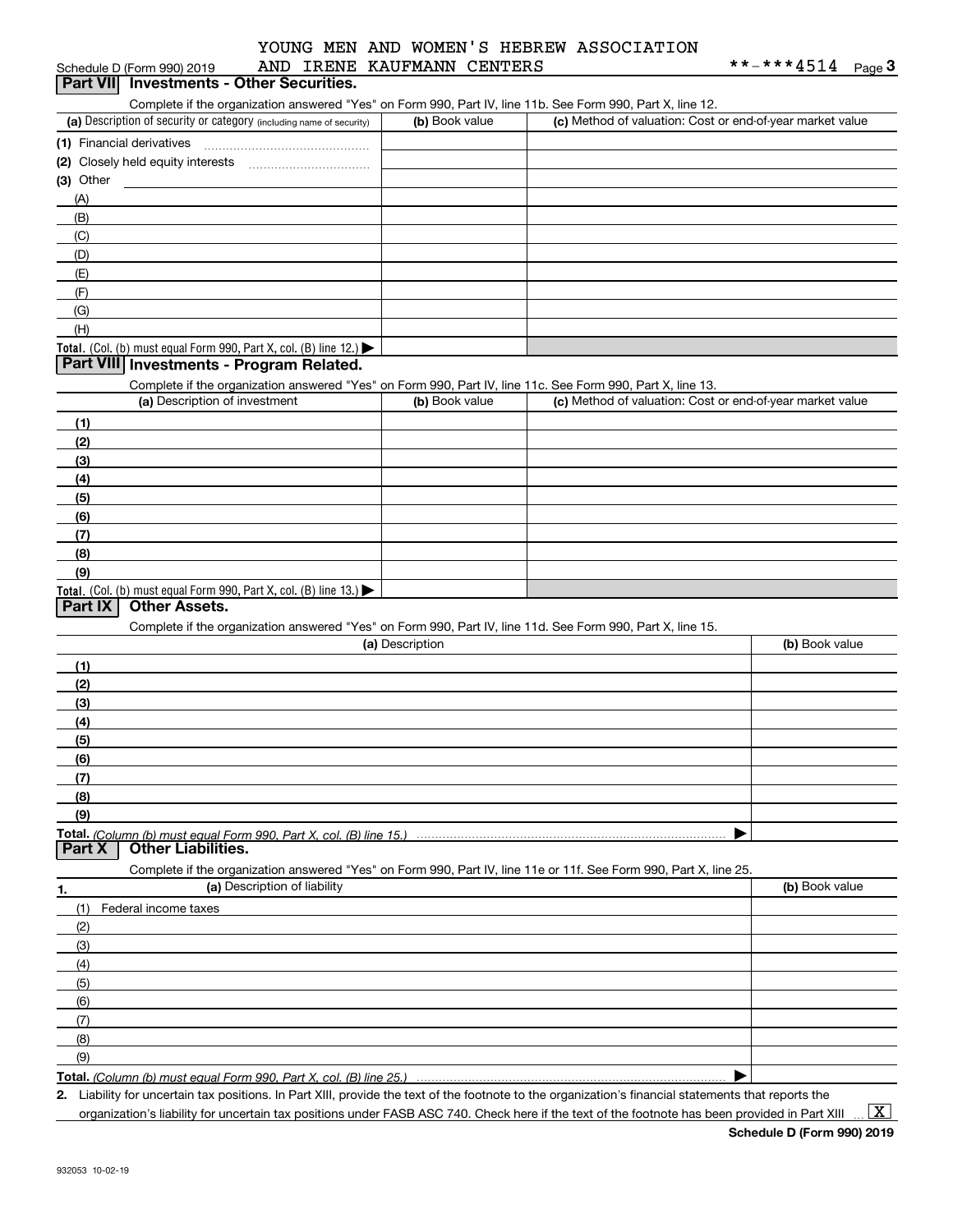|  |  |  | YOUNG MEN AND WOMEN'S HEBREW ASSOCIATION |
|--|--|--|------------------------------------------|
|  |  |  |                                          |

|    | AND IRENE KAUFMANN CENTERS<br>Schedule D (Form 990) 2019                                                                                                                                                                           |                | **-***4514<br>Page $\mathbf 4$ |
|----|------------------------------------------------------------------------------------------------------------------------------------------------------------------------------------------------------------------------------------|----------------|--------------------------------|
|    | <b>Part XI</b><br>Reconciliation of Revenue per Audited Financial Statements With Revenue per Return.                                                                                                                              |                |                                |
|    | Complete if the organization answered "Yes" on Form 990, Part IV, line 12a.                                                                                                                                                        |                |                                |
| 1. | Total revenue, gains, and other support per audited financial statements                                                                                                                                                           | $\blacksquare$ | 18,714,425.                    |
| 2  | Amounts included on line 1 but not on Form 990, Part VIII, line 12:                                                                                                                                                                |                |                                |
| a  | 2a<br>Net unrealized gains (losses) on investments [11] matter contracts and the unrealized gains (losses) on investments                                                                                                          |                |                                |
|    | 2 <sub>b</sub>                                                                                                                                                                                                                     |                |                                |
| C  | 2c                                                                                                                                                                                                                                 |                |                                |
| d  | 2d                                                                                                                                                                                                                                 |                |                                |
| e  |                                                                                                                                                                                                                                    | <b>2e</b>      |                                |
| 3  |                                                                                                                                                                                                                                    | 3              | 18,714,425.                    |
| 4  | Amounts included on Form 990, Part VIII, line 12, but not on line 1:                                                                                                                                                               |                |                                |
|    | 4a                                                                                                                                                                                                                                 |                |                                |
| b  | $-213,598.$<br>4 <sub>b</sub><br>Other (Describe in Part XIII.) <b>Construction Contract Construction</b> Chern Construction Construction Construction                                                                             |                |                                |
|    | Add lines 4a and 4b                                                                                                                                                                                                                | 4с             | $-213,598.$                    |
| 5  |                                                                                                                                                                                                                                    | 5              | 18,500,827.                    |
|    | Part XII   Reconciliation of Expenses per Audited Financial Statements With Expenses per Return.                                                                                                                                   |                |                                |
|    | Complete if the organization answered "Yes" on Form 990, Part IV, line 12a.                                                                                                                                                        |                |                                |
| 1. | Total expenses and losses per audited financial statements [11, 11] manuscription control expenses and losses per audited financial statements [11] manuscription of the statements [11] manuscription of the statements [11]      | $\blacksquare$ | 19,140,266.                    |
| 2  | Amounts included on line 1 but not on Form 990, Part IX, line 25:                                                                                                                                                                  |                |                                |
| a  | 2a                                                                                                                                                                                                                                 |                |                                |
| b  | 2 <sub>b</sub>                                                                                                                                                                                                                     |                |                                |
|    | 2c                                                                                                                                                                                                                                 |                |                                |
|    | 213,598.<br>2d                                                                                                                                                                                                                     |                |                                |
| e  | Add lines 2a through 2d <b>must be a constructed as the constant of the construction</b> and the state of the state of the state of the state of the state of the state of the state of the state of the state of the state of the | 2е             | 213,598.                       |
| 3  |                                                                                                                                                                                                                                    |                | 18,926,668.                    |
| 4  | Amounts included on Form 990, Part IX, line 25, but not on line 1:                                                                                                                                                                 |                |                                |
| a  | Investment expenses not included on Form 990, Part VIII, line 7b [1000000000000000000000000000000000<br>4a                                                                                                                         |                |                                |
| b  | 4 <sub>b</sub><br>Other (Describe in Part XIII.) <b>Construction Contract Construction</b> Chern Construction Construction Construction                                                                                            |                |                                |
|    | Add lines 4a and 4b                                                                                                                                                                                                                | 4c             | 0.                             |
| 5  |                                                                                                                                                                                                                                    | 5              | 18,926,668.                    |
|    | Part XIII Supplemental Information.                                                                                                                                                                                                |                |                                |

Provide the descriptions required for Part II, lines 3, 5, and 9; Part III, lines 1a and 4; Part IV, lines 1b and 2b; Part V, line 4; Part X, line 2; Part XI, lines 2d and 4b; and Part XII, lines 2d and 4b. Also complete this part to provide any additional information.

## PART V, LINE 4:

## PROGRAMMING AND OPERATION NEEDS OF JCC.

PART X, LINE 2:

THE JCC ACCOUNTS FOR UNCERTAINTY IN INCOME TAXES USING A RECOGNITION

THRESHOLD OF MORE-LIKELY-THAN NOT TO BE SUSTAINED UPON EXAMINATION BY THE

APPROPRIATE TAXING AUTHORITY. MEASUREMENT OF THE TAX UNCERTAINTY OCCURS

IF THE RECOGNITION THRESHOLD IS MET. MANAGEMENT DETERMINED THERE WERE NO

TAX UNCERTAINTIES THAT MET THE RECOGNITION THRESHOLD IN 2020 AND 2019.

### PART XI, LINE 4B - OTHER ADJUSTMENTS:

#### FUNDRAISING EXPENSES -213,598.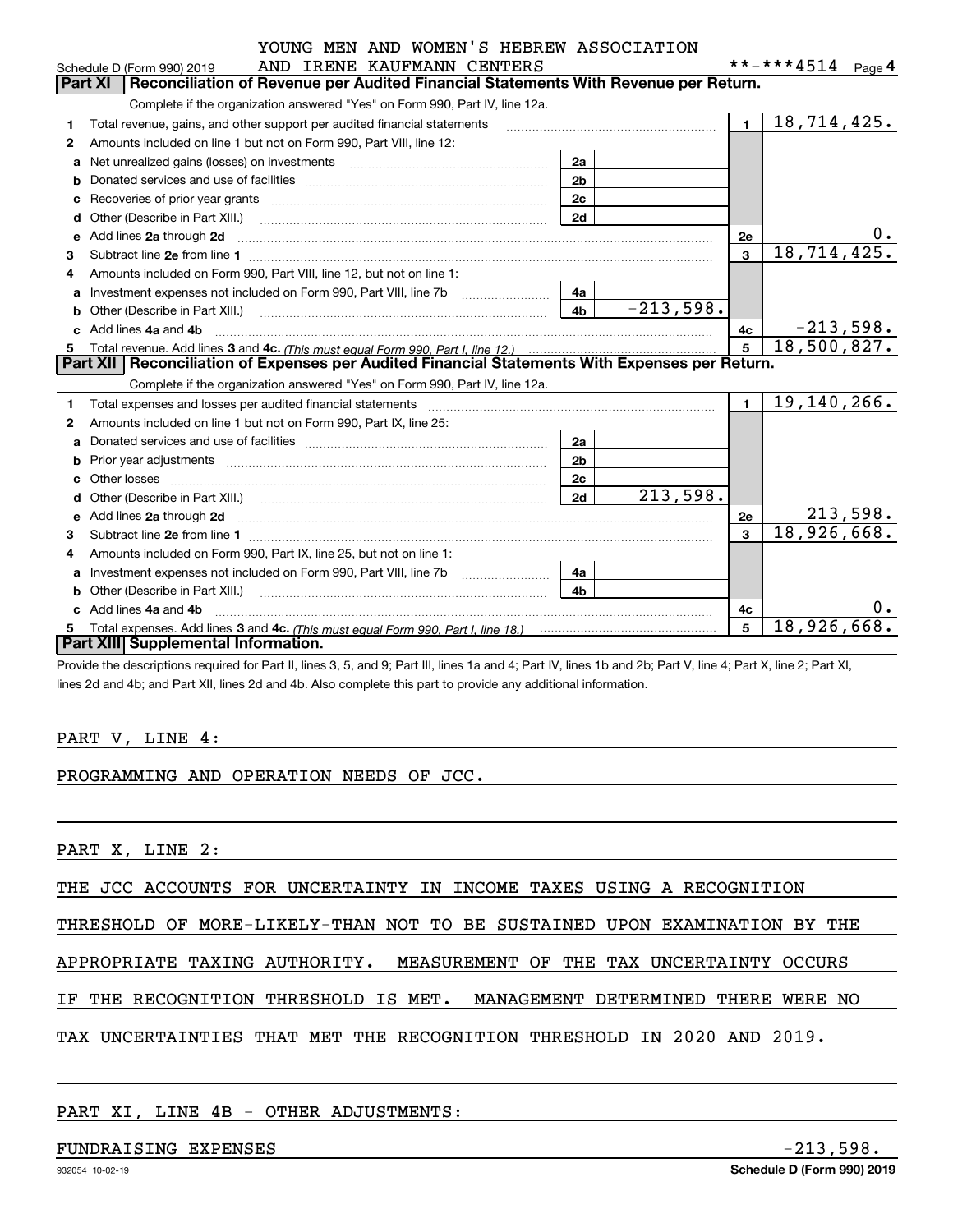| YOUNG MEN AND WOMEN'S HEBREW ASSOCIATION                                                                                                      |                   |
|-----------------------------------------------------------------------------------------------------------------------------------------------|-------------------|
| AND IRENE KAUFMANN CENTERS<br>Schedule D (Form 990) 2019 <b>AND IRENE 1</b><br>Part XIII Supplemental Information (continued)                 | **-***4514 Page 5 |
|                                                                                                                                               |                   |
|                                                                                                                                               |                   |
| PART XII, LINE 2D - OTHER ADJUSTMENTS:                                                                                                        |                   |
| FUNDRAISING EXPENSES<br><u> 1989 - Johann Stoff, deutscher Stoff, der Stoff, der Stoff, der Stoff, der Stoff, der Stoff, der Stoff, der S</u> | 213,598.          |
|                                                                                                                                               |                   |
|                                                                                                                                               |                   |
|                                                                                                                                               |                   |
|                                                                                                                                               |                   |
|                                                                                                                                               |                   |
|                                                                                                                                               |                   |
|                                                                                                                                               |                   |
|                                                                                                                                               |                   |
|                                                                                                                                               |                   |
|                                                                                                                                               |                   |
|                                                                                                                                               |                   |
|                                                                                                                                               |                   |
|                                                                                                                                               |                   |
|                                                                                                                                               |                   |
|                                                                                                                                               |                   |
|                                                                                                                                               |                   |
|                                                                                                                                               |                   |
|                                                                                                                                               |                   |
|                                                                                                                                               |                   |
|                                                                                                                                               |                   |
|                                                                                                                                               |                   |
|                                                                                                                                               |                   |
|                                                                                                                                               |                   |
|                                                                                                                                               |                   |
|                                                                                                                                               |                   |
|                                                                                                                                               |                   |
|                                                                                                                                               |                   |
|                                                                                                                                               |                   |
|                                                                                                                                               |                   |
|                                                                                                                                               |                   |
|                                                                                                                                               |                   |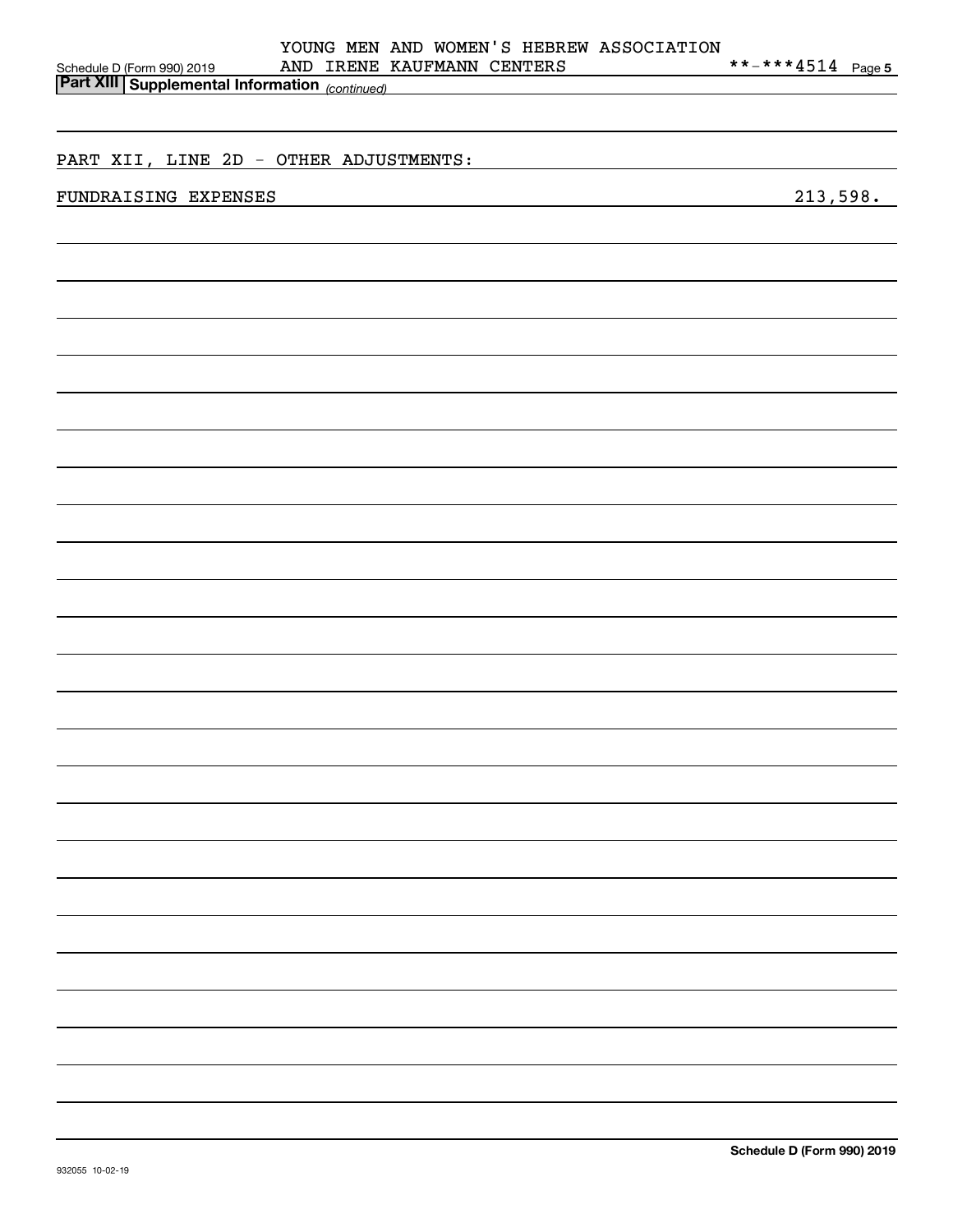| <b>SCHEDULE G</b>                                 |                                  | <b>Supplemental Information Regarding Fundraising or Gaming Activities</b>                                                                                                                                                                |                               |                         |                                       |                    | OMB No. 1545-0047                     |  |               |                                   |                     |
|---------------------------------------------------|----------------------------------|-------------------------------------------------------------------------------------------------------------------------------------------------------------------------------------------------------------------------------------------|-------------------------------|-------------------------|---------------------------------------|--------------------|---------------------------------------|--|---------------|-----------------------------------|---------------------|
| (Form 990 or 990-EZ)                              |                                  | Complete if the organization answered "Yes" on Form 990, Part IV, line 17, 18, or 19, or if the<br>organization entered more than \$15,000 on Form 990-EZ, line 6a.                                                                       |                               |                         |                                       |                    | 2019                                  |  |               |                                   |                     |
| Department of the Treasury                        |                                  | Attach to Form 990 or Form 990-EZ.                                                                                                                                                                                                        |                               |                         |                                       |                    | <b>Open to Public</b>                 |  |               |                                   |                     |
| <b>Internal Revenue Service</b>                   |                                  | Go to www.irs.gov/Form990 for instructions and the latest information.                                                                                                                                                                    |                               |                         |                                       |                    | Inspection                            |  |               |                                   |                     |
| Name of the organization                          |                                  | YOUNG MEN AND WOMEN'S HEBREW ASSOCIATION                                                                                                                                                                                                  |                               |                         |                                       |                    | <b>Employer identification number</b> |  |               |                                   |                     |
|                                                   |                                  | AND IRENE KAUFMANN CENTERS                                                                                                                                                                                                                |                               |                         |                                       | **-***4514         |                                       |  |               |                                   |                     |
| Part I                                            |                                  | Fundraising Activities. Complete if the organization answered "Yes" on Form 990, Part IV, line 17. Form 990-EZ filers are not                                                                                                             |                               |                         |                                       |                    |                                       |  |               |                                   |                     |
|                                                   | required to complete this part.  |                                                                                                                                                                                                                                           |                               |                         |                                       |                    |                                       |  |               |                                   |                     |
|                                                   |                                  | 1 Indicate whether the organization raised funds through any of the following activities. Check all that apply.                                                                                                                           |                               |                         |                                       |                    |                                       |  |               |                                   |                     |
| Mail solicitations<br>a                           |                                  | е                                                                                                                                                                                                                                         |                               |                         | Solicitation of non-government grants |                    |                                       |  |               |                                   |                     |
| b                                                 | Internet and email solicitations | f                                                                                                                                                                                                                                         |                               |                         | Solicitation of government grants     |                    |                                       |  |               |                                   |                     |
| Phone solicitations<br>c                          |                                  | Special fundraising events<br>g                                                                                                                                                                                                           |                               |                         |                                       |                    |                                       |  |               |                                   |                     |
| In-person solicitations<br>d                      |                                  |                                                                                                                                                                                                                                           |                               |                         |                                       |                    |                                       |  |               |                                   |                     |
|                                                   |                                  | 2 a Did the organization have a written or oral agreement with any individual (including officers, directors, trustees, or<br>key employees listed in Form 990, Part VII) or entity in connection with professional fundraising services? |                               |                         |                                       | Yes                | No                                    |  |               |                                   |                     |
|                                                   |                                  | b If "Yes," list the 10 highest paid individuals or entities (fundraisers) pursuant to agreements under which the fundraiser is to be                                                                                                     |                               |                         |                                       |                    |                                       |  |               |                                   |                     |
| compensated at least \$5,000 by the organization. |                                  |                                                                                                                                                                                                                                           |                               |                         |                                       |                    |                                       |  |               |                                   |                     |
|                                                   |                                  |                                                                                                                                                                                                                                           |                               |                         |                                       |                    |                                       |  |               |                                   |                     |
| (i) Name and address of individual                |                                  |                                                                                                                                                                                                                                           |                               | (iii) Did<br>fundraiser | (iv) Gross receipts                   | (v) Amount paid    | (vi) Amount paid                      |  |               |                                   |                     |
| or entity (fundraiser)                            |                                  | (ii) Activity                                                                                                                                                                                                                             | have custody<br>or control of |                         |                                       |                    |                                       |  | from activity | to (or retained by)<br>fundraiser | to (or retained by) |
|                                                   |                                  |                                                                                                                                                                                                                                           |                               | contributions?          |                                       | listed in col. (i) | organization                          |  |               |                                   |                     |
|                                                   |                                  |                                                                                                                                                                                                                                           | Yes                           | <b>No</b>               |                                       |                    |                                       |  |               |                                   |                     |
|                                                   |                                  |                                                                                                                                                                                                                                           |                               |                         |                                       |                    |                                       |  |               |                                   |                     |
|                                                   |                                  |                                                                                                                                                                                                                                           |                               |                         |                                       |                    |                                       |  |               |                                   |                     |
|                                                   |                                  |                                                                                                                                                                                                                                           |                               |                         |                                       |                    |                                       |  |               |                                   |                     |
|                                                   |                                  |                                                                                                                                                                                                                                           |                               |                         |                                       |                    |                                       |  |               |                                   |                     |
|                                                   |                                  |                                                                                                                                                                                                                                           |                               |                         |                                       |                    |                                       |  |               |                                   |                     |
|                                                   |                                  |                                                                                                                                                                                                                                           |                               |                         |                                       |                    |                                       |  |               |                                   |                     |
|                                                   |                                  |                                                                                                                                                                                                                                           |                               |                         |                                       |                    |                                       |  |               |                                   |                     |
|                                                   |                                  |                                                                                                                                                                                                                                           |                               |                         |                                       |                    |                                       |  |               |                                   |                     |
|                                                   |                                  |                                                                                                                                                                                                                                           |                               |                         |                                       |                    |                                       |  |               |                                   |                     |
|                                                   |                                  |                                                                                                                                                                                                                                           |                               |                         |                                       |                    |                                       |  |               |                                   |                     |
|                                                   |                                  |                                                                                                                                                                                                                                           |                               |                         |                                       |                    |                                       |  |               |                                   |                     |
|                                                   |                                  |                                                                                                                                                                                                                                           |                               |                         |                                       |                    |                                       |  |               |                                   |                     |
|                                                   |                                  |                                                                                                                                                                                                                                           |                               |                         |                                       |                    |                                       |  |               |                                   |                     |
|                                                   |                                  |                                                                                                                                                                                                                                           |                               |                         |                                       |                    |                                       |  |               |                                   |                     |
|                                                   |                                  |                                                                                                                                                                                                                                           |                               |                         |                                       |                    |                                       |  |               |                                   |                     |
|                                                   |                                  |                                                                                                                                                                                                                                           |                               |                         |                                       |                    |                                       |  |               |                                   |                     |
|                                                   |                                  |                                                                                                                                                                                                                                           |                               |                         |                                       |                    |                                       |  |               |                                   |                     |
|                                                   |                                  |                                                                                                                                                                                                                                           |                               |                         |                                       |                    |                                       |  |               |                                   |                     |
|                                                   |                                  |                                                                                                                                                                                                                                           |                               |                         |                                       |                    |                                       |  |               |                                   |                     |
| Total                                             |                                  |                                                                                                                                                                                                                                           |                               |                         |                                       |                    |                                       |  |               |                                   |                     |
| or licensing.                                     |                                  | 3 List all states in which the organization is registered or licensed to solicit contributions or has been notified it is exempt from registration                                                                                        |                               |                         |                                       |                    |                                       |  |               |                                   |                     |
|                                                   |                                  |                                                                                                                                                                                                                                           |                               |                         |                                       |                    |                                       |  |               |                                   |                     |
|                                                   |                                  |                                                                                                                                                                                                                                           |                               |                         |                                       |                    |                                       |  |               |                                   |                     |
|                                                   |                                  |                                                                                                                                                                                                                                           |                               |                         |                                       |                    |                                       |  |               |                                   |                     |
|                                                   |                                  |                                                                                                                                                                                                                                           |                               |                         |                                       |                    |                                       |  |               |                                   |                     |
|                                                   |                                  |                                                                                                                                                                                                                                           |                               |                         |                                       |                    |                                       |  |               |                                   |                     |

LHA For Paperwork Reduction Act Notice, see the Instructions for Form 990 or 990-EZ. Schedule G (Form 990 or 990-EZ) 2019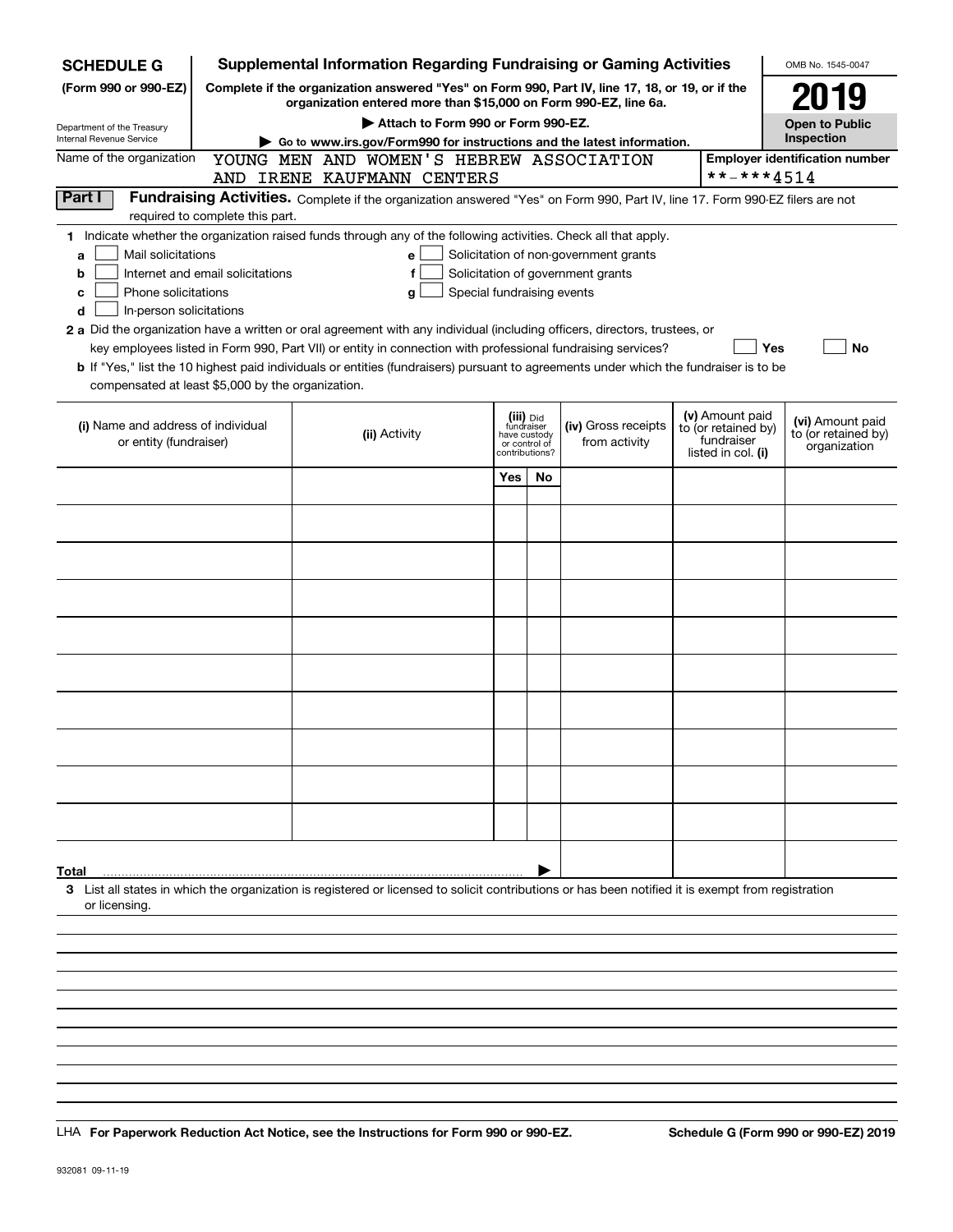## Schedule G (Form 990 or 990-EZ) 2019 Page AND IRENE KAUFMANN CENTERS \*\*-\*\*\*4514

**2**

**Part II** | Fundraising Events. Complete if the organization answered "Yes" on Form 990, Part IV, line 18, or reported more than \$15,000 of fundraising event contributions and gross income on Form 990-EZ, lines 1 and 6b. List events with gross receipts greater than \$5,000.

|                 |                |                                                                                                                 | (a) Event #1           | (b) Event #2                                     | (c) Other events | (d) Total events                                    |
|-----------------|----------------|-----------------------------------------------------------------------------------------------------------------|------------------------|--------------------------------------------------|------------------|-----------------------------------------------------|
|                 |                |                                                                                                                 | <b>BIG NIGHT &amp;</b> |                                                  | <b>NONE</b>      | (add col. (a) through                               |
|                 |                |                                                                                                                 | OTHER EVENTS           |                                                  |                  | col. (c)                                            |
|                 |                |                                                                                                                 | (event type)           | (event type)                                     | (total number)   |                                                     |
| Revenue         |                |                                                                                                                 |                        |                                                  |                  |                                                     |
|                 | 1.             |                                                                                                                 | 643,033.               |                                                  |                  | 643,033.                                            |
|                 |                |                                                                                                                 |                        |                                                  |                  |                                                     |
|                 |                |                                                                                                                 | 468,446.               |                                                  |                  | 468, 446.                                           |
|                 |                |                                                                                                                 |                        |                                                  |                  |                                                     |
|                 | 3.             | Gross income (line 1 minus line 2)                                                                              | 174,587.               |                                                  |                  | 174,587.                                            |
|                 |                |                                                                                                                 |                        |                                                  |                  |                                                     |
|                 |                |                                                                                                                 |                        |                                                  |                  |                                                     |
|                 |                |                                                                                                                 |                        |                                                  |                  |                                                     |
|                 | 5              |                                                                                                                 |                        |                                                  |                  |                                                     |
| Direct Expenses |                |                                                                                                                 |                        |                                                  |                  |                                                     |
|                 | 6              |                                                                                                                 | 21,784.                |                                                  |                  | <u>21,784.</u>                                      |
|                 |                |                                                                                                                 |                        |                                                  |                  |                                                     |
|                 | $\overline{7}$ | Food and beverages                                                                                              | 84,947.                |                                                  |                  | 84,947.                                             |
|                 |                |                                                                                                                 |                        |                                                  |                  |                                                     |
|                 | 8              |                                                                                                                 | 20,326.                |                                                  |                  | 20, 326.                                            |
|                 | 9              |                                                                                                                 | 86,541.                |                                                  |                  | 86,541.                                             |
|                 | 10             | Direct expense summary. Add lines 4 through 9 in column (d)                                                     |                        |                                                  |                  | 213,598.                                            |
| Part III        |                | 11 Net income summary. Subtract line 10 from line 3, column (d)                                                 |                        |                                                  |                  | $-39,011.$                                          |
|                 |                | <b>Gaming.</b> Complete if the organization answered "Yes" on Form 990, Part IV, line 19, or reported more than |                        |                                                  |                  |                                                     |
|                 |                | \$15,000 on Form 990-EZ, line 6a.                                                                               |                        |                                                  |                  |                                                     |
|                 |                |                                                                                                                 | (a) Bingo              | (b) Pull tabs/instant<br>bingo/progressive bingo | (c) Other gaming | (d) Total gaming (add<br>col. (a) through col. (c)) |
| Revenue         |                |                                                                                                                 |                        |                                                  |                  |                                                     |
|                 |                |                                                                                                                 |                        |                                                  |                  |                                                     |
|                 | 1.             |                                                                                                                 |                        |                                                  |                  |                                                     |
|                 |                |                                                                                                                 |                        |                                                  |                  |                                                     |
|                 | 2              |                                                                                                                 |                        |                                                  |                  |                                                     |
|                 |                |                                                                                                                 |                        |                                                  |                  |                                                     |
|                 | 3              |                                                                                                                 |                        |                                                  |                  |                                                     |
| Direct Expenses | 4              |                                                                                                                 |                        |                                                  |                  |                                                     |
|                 |                |                                                                                                                 |                        |                                                  |                  |                                                     |
|                 | 5              |                                                                                                                 |                        |                                                  |                  |                                                     |
|                 |                |                                                                                                                 | Yes<br>%               | Yes<br>%                                         | Yes<br>%         |                                                     |
|                 |                |                                                                                                                 |                        |                                                  |                  |                                                     |

|                            | Enter the state(s) in which the organization conducts gaming activities:             |     |
|----------------------------|--------------------------------------------------------------------------------------|-----|
|                            | a Is the organization licensed to conduct gaming activities in each of these states? | Yes |
| <b>b</b> If "No," explain: |                                                                                      |     |

Direct expense summary. Add lines 2 through 5 in column (d) www.communities.com/communities.

**No No**

**10 a Yes**Were any of the organization's gaming licenses revoked, suspended, or terminated during the tax year? ~~~~~~~~~ **b** If "Yes," explain:

**No**

932082 09-11-19

**6**

Volunteer labor \_\_\_\_\_\_\_\_\_\_\_\_\_\_\_\_\_\_\_\_\_\_\_\_\_\_\_\_\_

**7**

**No**

**No**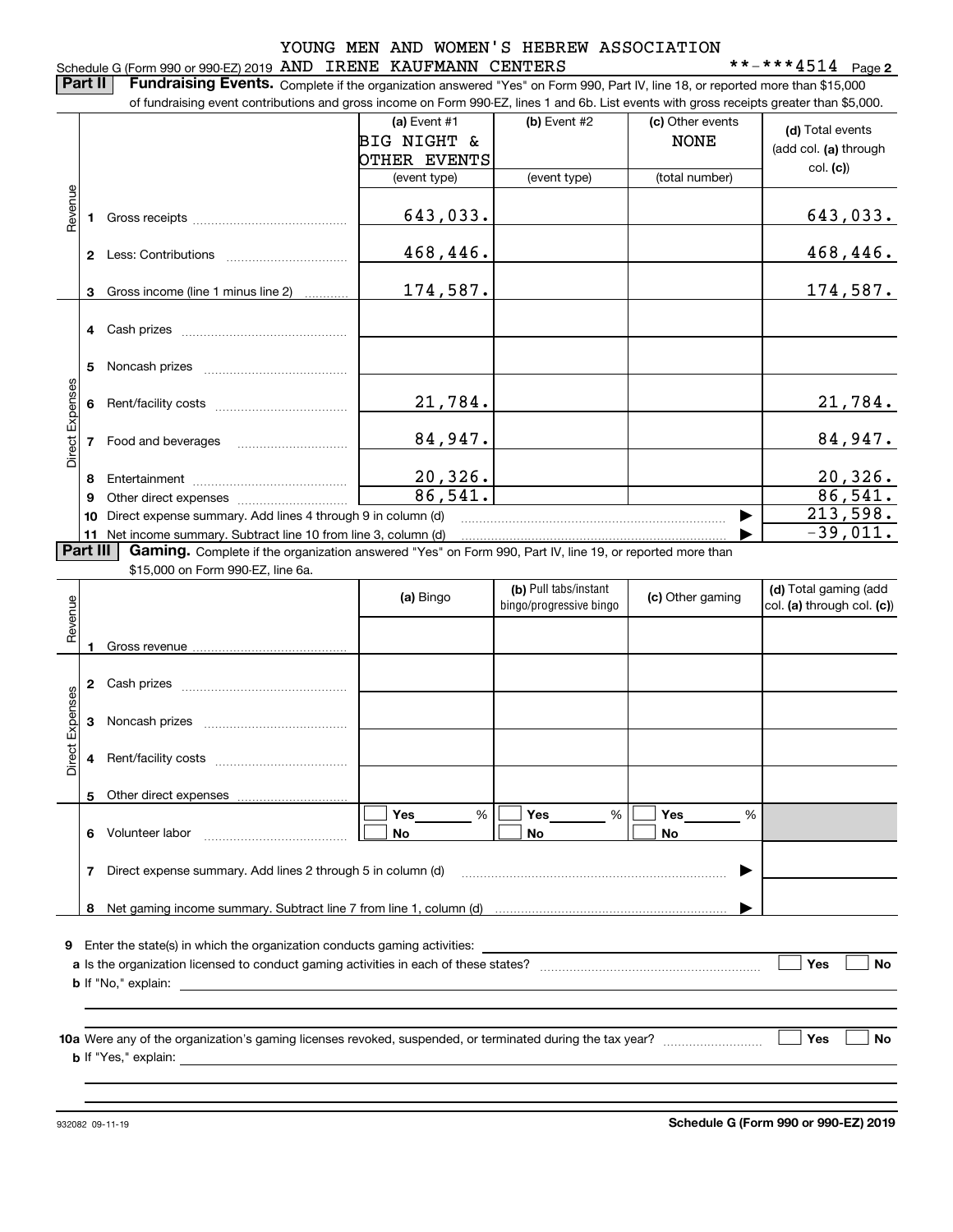| YOUNG MEN AND WOMEN'S HEBREW ASSOCIATION<br>Schedule G (Form 990 or 990-EZ) 2019 AND IRENE KAUFMANN CENTERS                                                                                                                               |                 |            | **-***4514 Page 3 |
|-------------------------------------------------------------------------------------------------------------------------------------------------------------------------------------------------------------------------------------------|-----------------|------------|-------------------|
|                                                                                                                                                                                                                                           | $\mathbf{I}$    | Yes        | No                |
|                                                                                                                                                                                                                                           |                 |            |                   |
| 12 Is the organization a grantor, beneficiary or trustee of a trust, or a member of a partnership or other entity formed                                                                                                                  |                 |            |                   |
|                                                                                                                                                                                                                                           |                 | $\Box$ Yes | No                |
| 13 Indicate the percentage of gaming activity conducted in:                                                                                                                                                                               |                 |            |                   |
|                                                                                                                                                                                                                                           | 13а             |            | %                 |
| <b>b</b> An outside facility <b>contained a contract and a contract of the contract of the contract of the contract of the contract of the contract of the contract of the contract of the contract of the contract of the contract o</b> | 13 <sub>b</sub> |            | %                 |
| 14 Enter the name and address of the person who prepares the organization's gaming/special events books and records:                                                                                                                      |                 |            |                   |
|                                                                                                                                                                                                                                           |                 |            |                   |
|                                                                                                                                                                                                                                           |                 |            |                   |
|                                                                                                                                                                                                                                           |                 | Yes        | No                |
|                                                                                                                                                                                                                                           |                 |            |                   |
|                                                                                                                                                                                                                                           |                 |            |                   |
| c If "Yes," enter name and address of the third party:                                                                                                                                                                                    |                 |            |                   |
|                                                                                                                                                                                                                                           |                 |            |                   |
| Name $\blacktriangleright$ $\lrcorner$                                                                                                                                                                                                    |                 |            |                   |
|                                                                                                                                                                                                                                           |                 |            |                   |
|                                                                                                                                                                                                                                           |                 |            |                   |
| 16 Gaming manager information:                                                                                                                                                                                                            |                 |            |                   |
|                                                                                                                                                                                                                                           |                 |            |                   |
| <u> 1989 - Johann Barbara, martin amerikan basal dan berasal dan berasal dalam basal dan berasal dan berasal dan</u><br>Name $\blacktriangleright$                                                                                        |                 |            |                   |
| Gaming manager compensation > \$                                                                                                                                                                                                          |                 |            |                   |
|                                                                                                                                                                                                                                           |                 |            |                   |
| $Description of services provided$ $\triangleright$                                                                                                                                                                                       |                 |            |                   |
|                                                                                                                                                                                                                                           |                 |            |                   |
|                                                                                                                                                                                                                                           |                 |            |                   |
| Director/officer<br>Employee<br>Independent contractor                                                                                                                                                                                    |                 |            |                   |
|                                                                                                                                                                                                                                           |                 |            |                   |
| 17 Mandatory distributions:                                                                                                                                                                                                               |                 |            |                   |
| a Is the organization required under state law to make charitable distributions from the gaming proceeds to                                                                                                                               |                 |            |                   |
| retain the state gaming license?                                                                                                                                                                                                          |                 | Yes        | No                |
| <b>b</b> Enter the amount of distributions required under state law to be distributed to other exempt organizations or spent in the                                                                                                       |                 |            |                   |
| organization's own exempt activities during the tax year $\triangleright$ \$                                                                                                                                                              |                 |            |                   |
| <b>Part IV</b><br>Supplemental Information. Provide the explanations required by Part I, line 2b, columns (iii) and (v); and Part III, lines 9, 9b, 10b,                                                                                  |                 |            |                   |
| 15b, 15c, 16, and 17b, as applicable. Also provide any additional information. See instructions.                                                                                                                                          |                 |            |                   |
|                                                                                                                                                                                                                                           |                 |            |                   |
|                                                                                                                                                                                                                                           |                 |            |                   |
|                                                                                                                                                                                                                                           |                 |            |                   |
|                                                                                                                                                                                                                                           |                 |            |                   |
|                                                                                                                                                                                                                                           |                 |            |                   |
|                                                                                                                                                                                                                                           |                 |            |                   |
|                                                                                                                                                                                                                                           |                 |            |                   |
|                                                                                                                                                                                                                                           |                 |            |                   |
|                                                                                                                                                                                                                                           |                 |            |                   |
|                                                                                                                                                                                                                                           |                 |            |                   |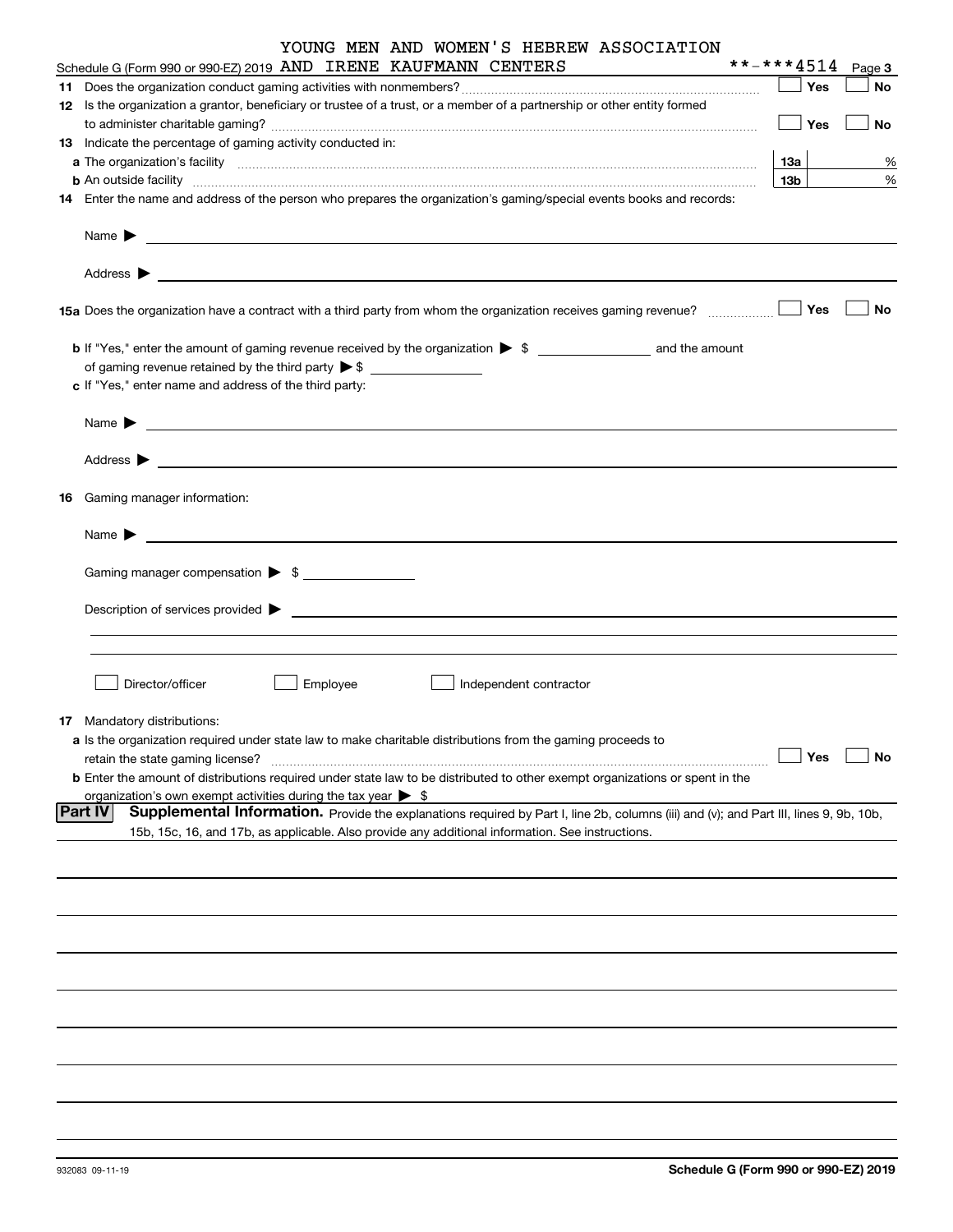|                                                                                                  | YOUNG MEN AND WOMEN'S HEBREW ASSOCIATION<br>AND IRENE KAUFMANN CENTERS | **-***4514 Page 4 |
|--------------------------------------------------------------------------------------------------|------------------------------------------------------------------------|-------------------|
| Schedule G (Form 990 or 990-EZ) AND IRENE<br><b>Part IV</b> Supplemental Information (continued) |                                                                        |                   |
|                                                                                                  |                                                                        |                   |
|                                                                                                  |                                                                        |                   |
|                                                                                                  |                                                                        |                   |
|                                                                                                  |                                                                        |                   |
|                                                                                                  |                                                                        |                   |
|                                                                                                  |                                                                        |                   |
|                                                                                                  |                                                                        |                   |
|                                                                                                  |                                                                        |                   |
|                                                                                                  |                                                                        |                   |
|                                                                                                  |                                                                        |                   |
|                                                                                                  |                                                                        |                   |
|                                                                                                  |                                                                        |                   |
|                                                                                                  |                                                                        |                   |
|                                                                                                  |                                                                        |                   |
|                                                                                                  |                                                                        |                   |
|                                                                                                  |                                                                        |                   |
|                                                                                                  |                                                                        |                   |
|                                                                                                  |                                                                        |                   |
|                                                                                                  |                                                                        |                   |
|                                                                                                  |                                                                        |                   |
|                                                                                                  |                                                                        |                   |
|                                                                                                  |                                                                        |                   |
|                                                                                                  |                                                                        |                   |
|                                                                                                  |                                                                        |                   |
|                                                                                                  |                                                                        |                   |
|                                                                                                  |                                                                        |                   |
|                                                                                                  |                                                                        |                   |
|                                                                                                  |                                                                        |                   |
|                                                                                                  |                                                                        |                   |
|                                                                                                  |                                                                        |                   |
|                                                                                                  |                                                                        |                   |
|                                                                                                  |                                                                        |                   |
|                                                                                                  |                                                                        |                   |
|                                                                                                  |                                                                        |                   |
|                                                                                                  |                                                                        |                   |
|                                                                                                  |                                                                        |                   |
|                                                                                                  |                                                                        |                   |
|                                                                                                  |                                                                        |                   |
|                                                                                                  |                                                                        |                   |
|                                                                                                  |                                                                        |                   |
|                                                                                                  |                                                                        |                   |
|                                                                                                  |                                                                        |                   |
|                                                                                                  |                                                                        |                   |
|                                                                                                  |                                                                        |                   |
|                                                                                                  |                                                                        |                   |
|                                                                                                  |                                                                        |                   |
|                                                                                                  |                                                                        |                   |
|                                                                                                  |                                                                        |                   |
|                                                                                                  |                                                                        |                   |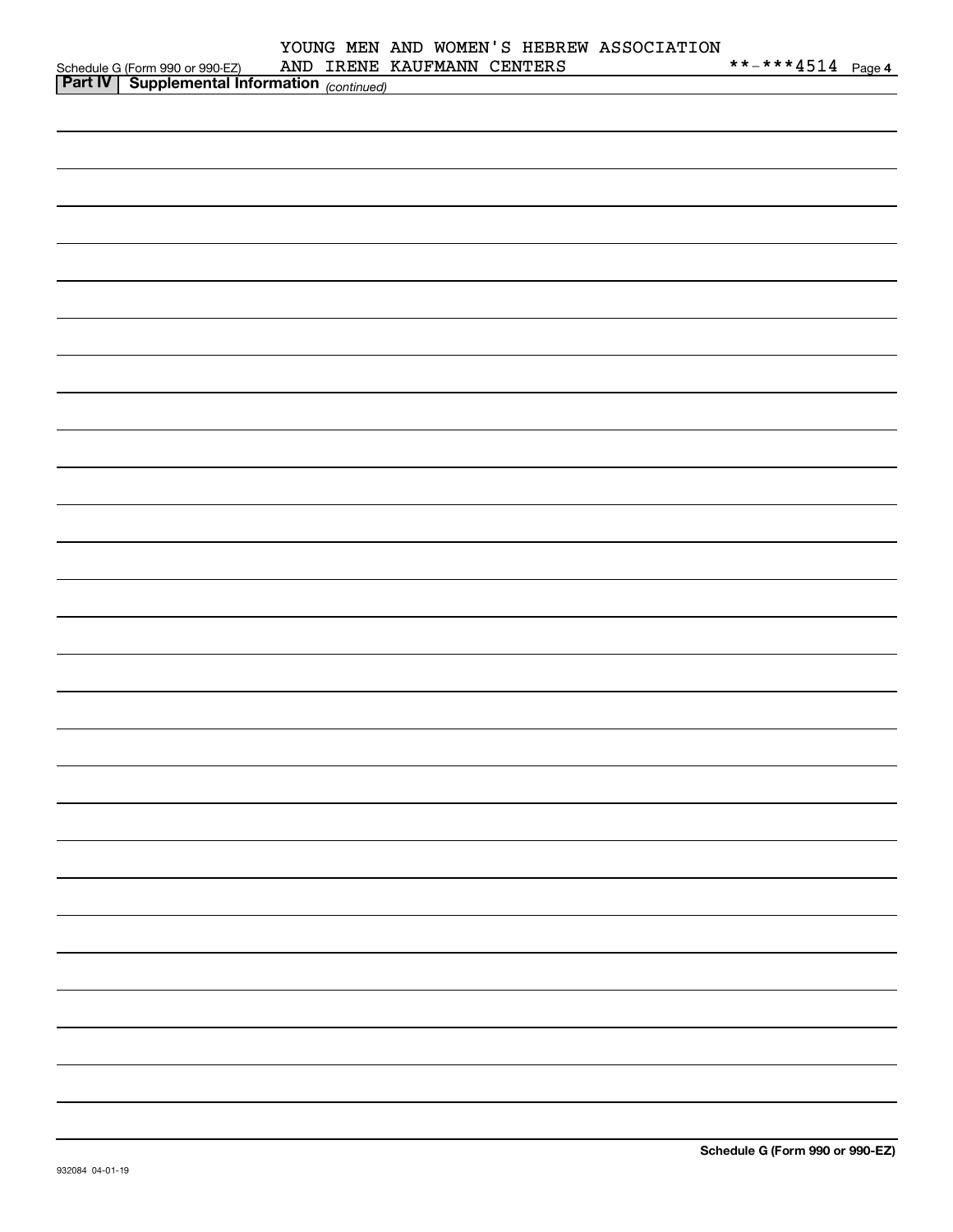| <b>SCHEDULE I</b><br>(Form 990)                                                                                                                                                                                                                                                                                           | <b>Grants and Other Assistance to Organizations,</b><br>Governments, and Individuals in the United States |                                                                                  |                                                                              |                                         |                                                                |                                          |                                                     |  |  |  |
|---------------------------------------------------------------------------------------------------------------------------------------------------------------------------------------------------------------------------------------------------------------------------------------------------------------------------|-----------------------------------------------------------------------------------------------------------|----------------------------------------------------------------------------------|------------------------------------------------------------------------------|-----------------------------------------|----------------------------------------------------------------|------------------------------------------|-----------------------------------------------------|--|--|--|
| Department of the Treasury<br>Internal Revenue Service                                                                                                                                                                                                                                                                    |                                                                                                           | Complete if the organization answered "Yes" on Form 990, Part IV, line 21 or 22. | Attach to Form 990.<br>Go to www.irs.gov/Form990 for the latest information. |                                         |                                                                |                                          | 2019<br><b>Open to Public</b><br>Inspection         |  |  |  |
| YOUNG MEN AND WOMEN'S HEBREW ASSOCIATION<br>Name of the organization<br>AND IRENE KAUFMANN CENTERS                                                                                                                                                                                                                        |                                                                                                           |                                                                                  |                                                                              |                                         |                                                                |                                          | <b>Employer identification number</b><br>**-***4514 |  |  |  |
| Part I<br><b>General Information on Grants and Assistance</b>                                                                                                                                                                                                                                                             |                                                                                                           |                                                                                  |                                                                              |                                         |                                                                |                                          |                                                     |  |  |  |
| Does the organization maintain records to substantiate the amount of the grants or assistance, the grantees' eligibility for the grants or assistance, and the selection<br>$\mathbf{1}$<br>Describe in Part IV the organization's procedures for monitoring the use of grant funds in the United States.<br>$\mathbf{2}$ |                                                                                                           |                                                                                  |                                                                              |                                         |                                                                |                                          | $\boxed{\text{X}}$ Yes<br>⊿ No                      |  |  |  |
| Part II<br>Grants and Other Assistance to Domestic Organizations and Domestic Governments. Complete if the organization answered "Yes" on Form 990, Part IV, line 21, for any                                                                                                                                             |                                                                                                           |                                                                                  |                                                                              |                                         |                                                                |                                          |                                                     |  |  |  |
| recipient that received more than \$5,000. Part II can be duplicated if additional space is needed.                                                                                                                                                                                                                       |                                                                                                           |                                                                                  |                                                                              |                                         |                                                                |                                          |                                                     |  |  |  |
| 1 (a) Name and address of organization<br>or government                                                                                                                                                                                                                                                                   | $(b)$ EIN                                                                                                 | (c) IRC section<br>(if applicable)                                               | (d) Amount of<br>cash grant                                                  | (e) Amount of<br>non-cash<br>assistance | (f) Method of<br>valuation (book,<br>FMV, appraisal,<br>other) | (g) Description of<br>noncash assistance | (h) Purpose of grant<br>or assistance               |  |  |  |
|                                                                                                                                                                                                                                                                                                                           |                                                                                                           |                                                                                  |                                                                              |                                         |                                                                |                                          |                                                     |  |  |  |
|                                                                                                                                                                                                                                                                                                                           |                                                                                                           |                                                                                  |                                                                              |                                         |                                                                |                                          |                                                     |  |  |  |
|                                                                                                                                                                                                                                                                                                                           |                                                                                                           |                                                                                  |                                                                              |                                         |                                                                |                                          |                                                     |  |  |  |
| 2<br>3<br>LITA DE LA PRANADA LA PROVINCIA A LA NICATA DE LA LA LIGACIA DEL CADIFICADO POPO                                                                                                                                                                                                                                |                                                                                                           |                                                                                  |                                                                              |                                         |                                                                |                                          | 0.00110040                                          |  |  |  |

**For Paperwork Reduction Act Notice, see the Instructions for Form 990. Schedule I (Form 990) (2019)** LHA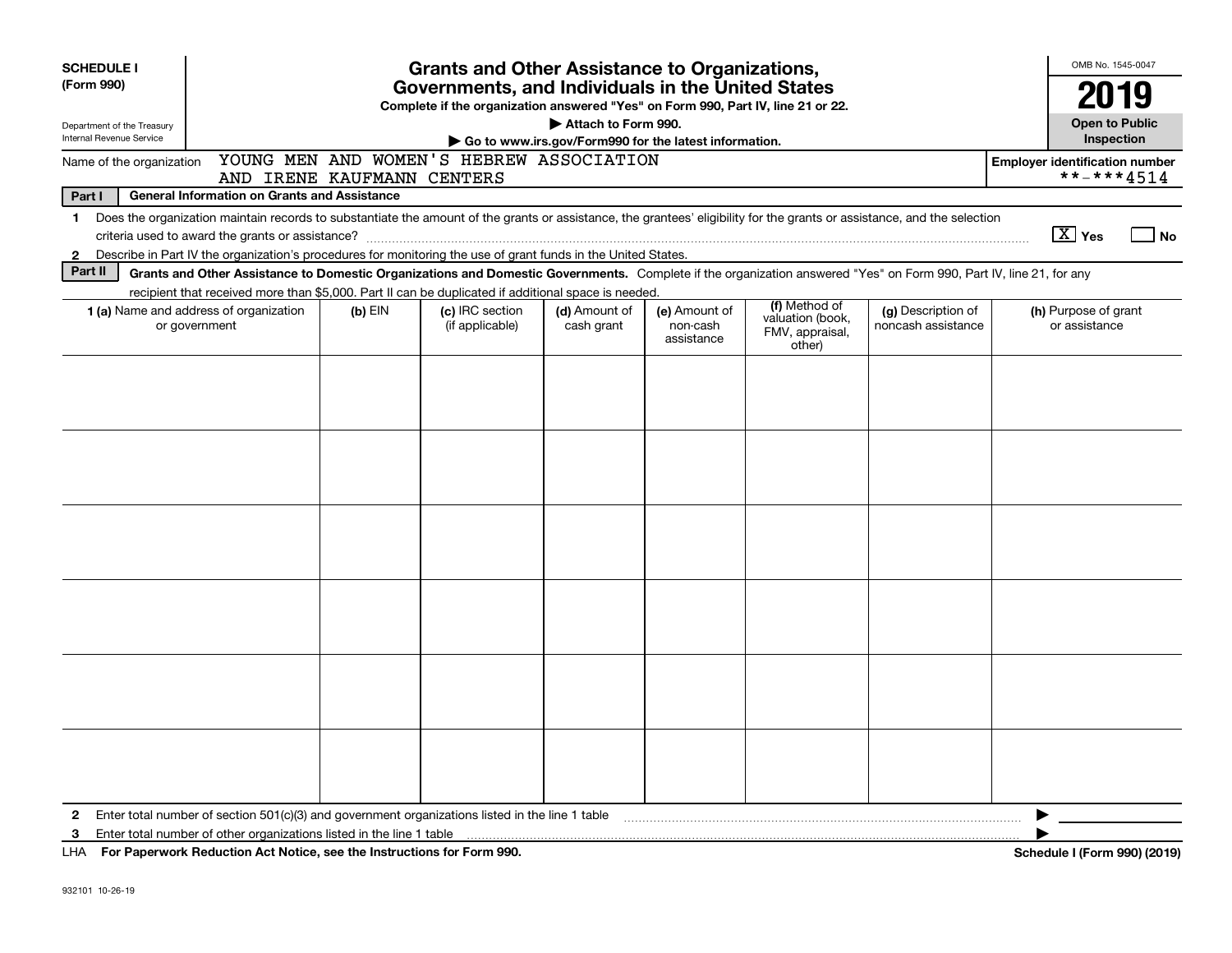## Schedule I (Form 990) (2019) AND IRENE KAUFMANN CENTER*S* Page

**2**

**Part III** | Grants and Other Assistance to Domestic Individuals. Complete if the organization answered "Yes" on Form 990, Part IV, line 22. Part III can be duplicated if additional space is needed.

| (a) Type of grant or assistance          | (b) Number of<br>recipients | (c) Amount of<br>cash grant | (d) Amount of non-<br>cash assistance | (e) Method of valuation<br>(book, FMV, appraisal, other) | (f) Description of noncash assistance |
|------------------------------------------|-----------------------------|-----------------------------|---------------------------------------|----------------------------------------------------------|---------------------------------------|
|                                          |                             |                             |                                       |                                                          |                                       |
| MEMBERSHIP DUES SUBVENTION               | 3566                        | 0.1                         | 1,426,934.FMV                         |                                                          |                                       |
|                                          |                             |                             |                                       |                                                          |                                       |
| FINANCIAL ASSISTANCE/PROGRAMS & SERVICES | 1570                        | 0.                          | 956,615.FMV                           |                                                          |                                       |
|                                          |                             |                             |                                       |                                                          |                                       |
|                                          |                             |                             |                                       |                                                          |                                       |
|                                          |                             |                             |                                       |                                                          |                                       |
|                                          |                             |                             |                                       |                                                          |                                       |
|                                          |                             |                             |                                       |                                                          |                                       |
|                                          |                             |                             |                                       |                                                          |                                       |
|                                          |                             |                             |                                       |                                                          |                                       |

Part IV | Supplemental Information. Provide the information required in Part I, line 2; Part III, column (b); and any other additional information.

PART I, LINE 2:

THE BOARD APPROVES GUIDELINES FOR THE SELECTION PROCESS.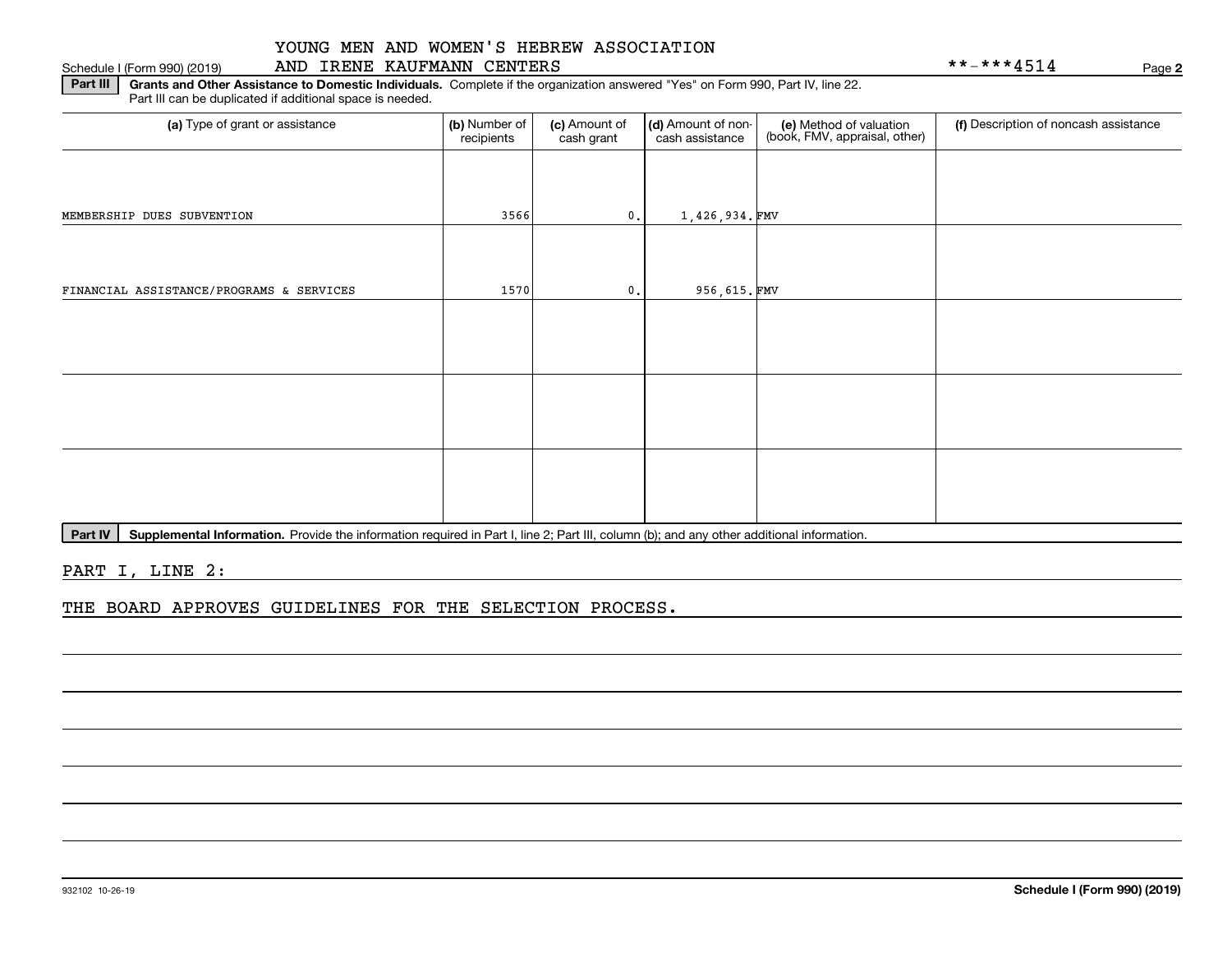|   | <b>Compensation Information</b><br><b>SCHEDULE J</b><br>OMB No. 1545-0047                          |                                                                                                                                                                                                                                          |                                       |                       |            |    |  |
|---|----------------------------------------------------------------------------------------------------|------------------------------------------------------------------------------------------------------------------------------------------------------------------------------------------------------------------------------------------|---------------------------------------|-----------------------|------------|----|--|
|   | (Form 990)<br>For certain Officers, Directors, Trustees, Key Employees, and Highest                |                                                                                                                                                                                                                                          |                                       |                       |            |    |  |
|   |                                                                                                    | <b>Compensated Employees</b><br>Complete if the organization answered "Yes" on Form 990, Part IV, line 23.                                                                                                                               |                                       | 2019                  |            |    |  |
|   | Department of the Treasury                                                                         | Attach to Form 990.                                                                                                                                                                                                                      |                                       | <b>Open to Public</b> | Inspection |    |  |
|   | Go to www.irs.gov/Form990 for instructions and the latest information.<br>Internal Revenue Service |                                                                                                                                                                                                                                          |                                       |                       |            |    |  |
|   | Name of the organization                                                                           | YOUNG MEN AND WOMEN'S HEBREW ASSOCIATION                                                                                                                                                                                                 | <b>Employer identification number</b> |                       |            |    |  |
|   | Part I                                                                                             | AND IRENE KAUFMANN CENTERS<br><b>Questions Regarding Compensation</b>                                                                                                                                                                    | **-***4514                            |                       |            |    |  |
|   |                                                                                                    |                                                                                                                                                                                                                                          |                                       |                       |            |    |  |
|   |                                                                                                    |                                                                                                                                                                                                                                          |                                       |                       | Yes        | No |  |
|   |                                                                                                    | Check the appropriate box(es) if the organization provided any of the following to or for a person listed on Form 990,                                                                                                                   |                                       |                       |            |    |  |
|   |                                                                                                    | Part VII, Section A, line 1a. Complete Part III to provide any relevant information regarding these items.                                                                                                                               |                                       |                       |            |    |  |
|   | First-class or charter travel                                                                      | Housing allowance or residence for personal use                                                                                                                                                                                          |                                       |                       |            |    |  |
|   | $\boxed{\textbf{X}}$ Travel for companions                                                         | Payments for business use of personal residence<br>X.<br>Health or social club dues or initiation fees                                                                                                                                   |                                       |                       |            |    |  |
|   |                                                                                                    | Tax indemnification and gross-up payments<br>Discretionary spending account                                                                                                                                                              |                                       |                       |            |    |  |
|   |                                                                                                    | Personal services (such as maid, chauffeur, chef)                                                                                                                                                                                        |                                       |                       |            |    |  |
|   |                                                                                                    |                                                                                                                                                                                                                                          |                                       |                       |            |    |  |
|   |                                                                                                    | <b>b</b> If any of the boxes on line 1a are checked, did the organization follow a written policy regarding payment or                                                                                                                   |                                       |                       | X          |    |  |
|   |                                                                                                    | reimbursement or provision of all of the expenses described above? If "No," complete Part III to explain                                                                                                                                 |                                       | 1b                    |            |    |  |
| 2 |                                                                                                    | Did the organization require substantiation prior to reimbursing or allowing expenses incurred by all directors,                                                                                                                         |                                       | $\mathbf{2}$          | X          |    |  |
|   |                                                                                                    |                                                                                                                                                                                                                                          |                                       |                       |            |    |  |
|   |                                                                                                    |                                                                                                                                                                                                                                          |                                       |                       |            |    |  |
| з |                                                                                                    | Indicate which, if any, of the following the organization used to establish the compensation of the organization's<br>CEO/Executive Director. Check all that apply. Do not check any boxes for methods used by a related organization to |                                       |                       |            |    |  |
|   |                                                                                                    |                                                                                                                                                                                                                                          |                                       |                       |            |    |  |
|   |                                                                                                    | establish compensation of the CEO/Executive Director, but explain in Part III.                                                                                                                                                           |                                       |                       |            |    |  |
|   | $\boxed{\textbf{X}}$ Compensation committee                                                        | $\underline{X}$ Written employment contract<br>$X \mid$                                                                                                                                                                                  |                                       |                       |            |    |  |
|   | $\mathbf{X}$                                                                                       | Compensation survey or study<br>Independent compensation consultant                                                                                                                                                                      |                                       |                       |            |    |  |
|   | $\boxed{\textbf{X}}$ Form 990 of other organizations                                               | Approval by the board or compensation committee                                                                                                                                                                                          |                                       |                       |            |    |  |
|   |                                                                                                    |                                                                                                                                                                                                                                          |                                       |                       |            |    |  |
| 4 |                                                                                                    | During the year, did any person listed on Form 990, Part VII, Section A, line 1a, with respect to the filing                                                                                                                             |                                       |                       |            |    |  |
|   | organization or a related organization:                                                            |                                                                                                                                                                                                                                          |                                       |                       |            | Χ  |  |
| а |                                                                                                    | Receive a severance payment or change-of-control payment?                                                                                                                                                                                |                                       | 4a                    |            | X  |  |
| b |                                                                                                    |                                                                                                                                                                                                                                          |                                       | 4b                    |            | X  |  |
|   |                                                                                                    |                                                                                                                                                                                                                                          |                                       | 4c                    |            |    |  |
|   |                                                                                                    | If "Yes" to any of lines 4a-c, list the persons and provide the applicable amounts for each item in Part III.                                                                                                                            |                                       |                       |            |    |  |
|   |                                                                                                    |                                                                                                                                                                                                                                          |                                       |                       |            |    |  |
|   |                                                                                                    | Only section 501(c)(3), 501(c)(4), and 501(c)(29) organizations must complete lines 5-9.<br>For persons listed on Form 990, Part VII, Section A, line 1a, did the organization pay or accrue any compensation                            |                                       |                       |            |    |  |
| 5 |                                                                                                    |                                                                                                                                                                                                                                          |                                       |                       |            |    |  |
|   | contingent on the revenues of:                                                                     |                                                                                                                                                                                                                                          |                                       |                       |            | х  |  |
| a |                                                                                                    |                                                                                                                                                                                                                                          |                                       | 5a                    |            | X  |  |
|   |                                                                                                    | If "Yes" on line 5a or 5b, describe in Part III.                                                                                                                                                                                         |                                       | 5b                    |            |    |  |
|   |                                                                                                    |                                                                                                                                                                                                                                          |                                       |                       |            |    |  |
|   | contingent on the net earnings of:                                                                 | 6 For persons listed on Form 990, Part VII, Section A, line 1a, did the organization pay or accrue any compensation                                                                                                                      |                                       |                       |            |    |  |
|   |                                                                                                    |                                                                                                                                                                                                                                          |                                       | 6a                    | X          |    |  |
| a |                                                                                                    |                                                                                                                                                                                                                                          |                                       | 6b                    |            | X  |  |
|   |                                                                                                    |                                                                                                                                                                                                                                          |                                       |                       |            |    |  |
|   |                                                                                                    | If "Yes" on line 6a or 6b, describe in Part III.                                                                                                                                                                                         |                                       |                       |            |    |  |
|   |                                                                                                    | 7 For persons listed on Form 990, Part VII, Section A, line 1a, did the organization provide any nonfixed payments                                                                                                                       |                                       |                       |            | х  |  |
|   |                                                                                                    |                                                                                                                                                                                                                                          |                                       | 7                     |            |    |  |
| 8 |                                                                                                    | Were any amounts reported on Form 990, Part VII, paid or accrued pursuant to a contract that was subject to the                                                                                                                          |                                       |                       |            | х  |  |
|   |                                                                                                    | initial contract exception described in Regulations section 53.4958-4(a)(3)? If "Yes," describe in Part III                                                                                                                              |                                       | 8                     |            |    |  |
| 9 |                                                                                                    | If "Yes" on line 8, did the organization also follow the rebuttable presumption procedure described in                                                                                                                                   |                                       |                       |            |    |  |
|   | Regulations section 53.4958-6(c)?                                                                  | Departments Reduction Act Notice, and the Instructions for Form 000                                                                                                                                                                      | Schodule, L/Earm 000) 2010            | 9                     |            |    |  |

LHA For Paperwork Reduction Act Notice, see the Instructions for Form 990. Schedule J (Form 990) 2019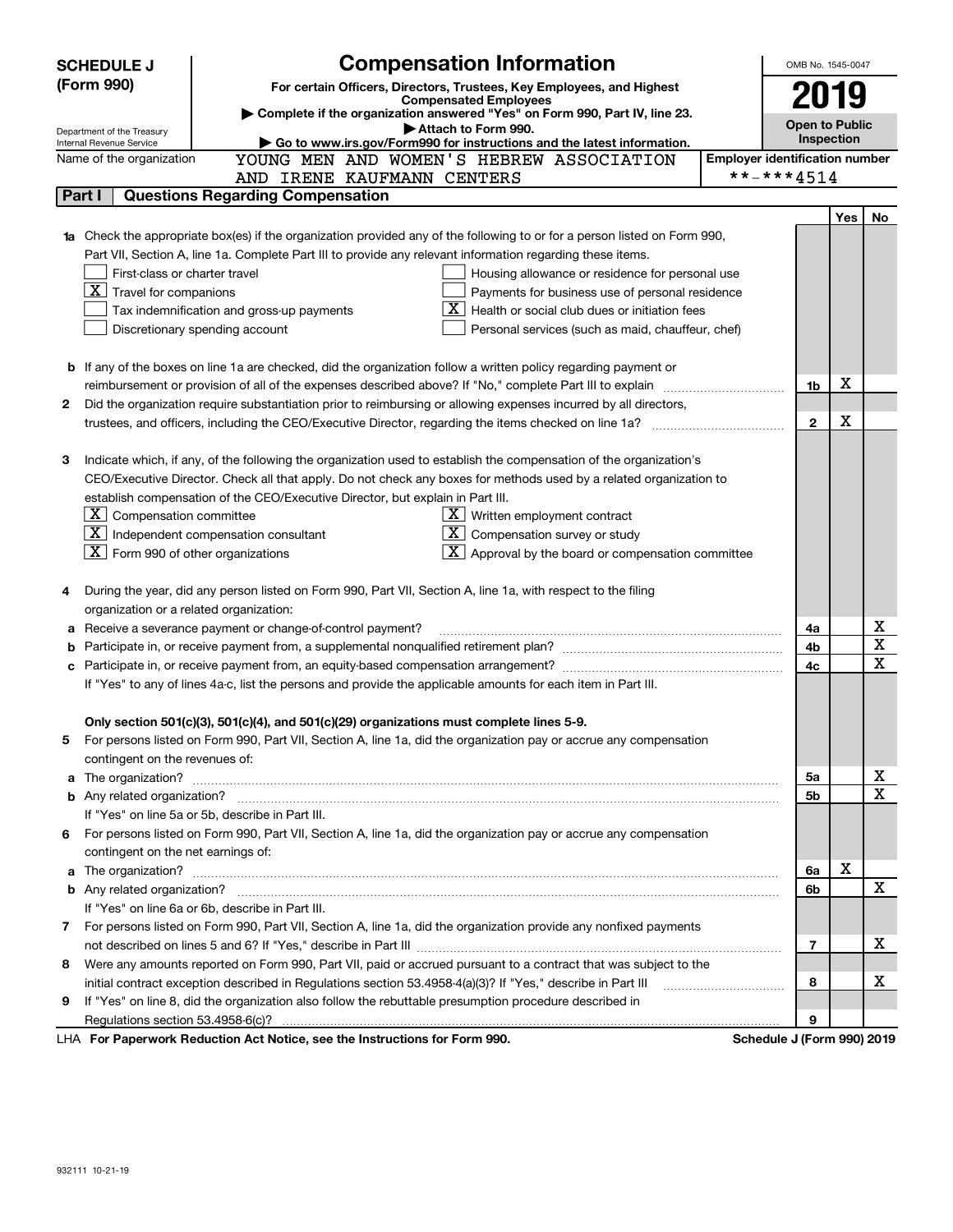## YOUNG MEN AND WOMEN'S HEBREW ASSOCIATION AND IRENE KAUFMANN CENTERS

\*\*-\*\*\*4514

**2**

# **Part II Officers, Directors, Trustees, Key Employees, and Highest Compensated Employees.**  Schedule J (Form 990) 2019 Page Use duplicate copies if additional space is needed.

For each individual whose compensation must be reported on Schedule J, report compensation from the organization on row (i) and from related organizations, described in the instructions, on row (ii). Do not list any individuals that aren't listed on Form 990, Part VII.

**Note:**  The sum of columns (B)(i)-(iii) for each listed individual must equal the total amount of Form 990, Part VII, Section A, line 1a, applicable column (D) and (E) amounts for that individual.

| (A) Name and Title                   |      | (B) Breakdown of W-2 and/or 1099-MISC compensation |                                           |                                           | (C) Retirement and<br>other deferred | (D) Nontaxable<br>benefits | (E) Total of columns<br>$(B)(i)-(D)$ | (F) Compensation<br>in column (B)         |
|--------------------------------------|------|----------------------------------------------------|-------------------------------------------|-------------------------------------------|--------------------------------------|----------------------------|--------------------------------------|-------------------------------------------|
|                                      |      | (i) Base<br>compensation                           | (ii) Bonus &<br>incentive<br>compensation | (iii) Other<br>reportable<br>compensation | compensation                         |                            |                                      | reported as deferred<br>on prior Form 990 |
| BRIAN SCHREIBER<br>(1)               | (i)  | 319,300.                                           | 49,073.                                   | 8,837.                                    | 12,588.                              | 33,583.                    | 423, 381                             | 0.                                        |
| PRESIDENT/CEO                        | (ii) | $\mathbf 0$ .                                      | 0.                                        | 0.                                        | $\mathbf 0$ .                        | 0.                         | $\mathbf 0$ .                        | $\overline{0}$ .                          |
| DIANE NEWLAND<br>(2)                 | (i)  | 133,232.                                           | 11,050.                                   | 0.                                        | 6,943.                               | 18,283.                    | 169,508.                             | $\overline{0}$ .                          |
| CHIEF FINANCIAL OFFICER              | (ii) | $\mathbf 0$ .                                      | 0.                                        | 0.                                        | $\mathbf 0$ .                        | 0.                         | 0.                                   | $\overline{0}$ .                          |
| <b>JASON KUNZMAN</b><br>(3)          | (i)  | 164,680.                                           | 15,250.                                   | 0.                                        | 9,295.                               | 22,115.                    | 211,340.                             | $\overline{0}$ .                          |
| CHIEF PROGRAM OFFICER                | (ii) | 0.                                                 | 0.                                        | 0.                                        | $\mathbf 0$ .                        | 0.                         | 0.                                   | $\overline{0}$ .                          |
| ALEXIS MANCUSO<br>(4)                | (i)  | 137,917.                                           | 11,050.                                   | 3,546.                                    | 7,118.                               | 1,200.                     | 160, 831.                            | 0.                                        |
| ASSISTANT EXECUTIVE DIRECTOR         | (i)  | $\mathbf 0$ .                                      | 0.                                        | 0.                                        | $\mathbf 0$ .                        | $\mathbf{0}$ .             | $\mathbf 0$ .                        | 0.                                        |
| CATHY SAMUELS<br>(5)                 | (i)  | 127, 278.                                          | 11, 700.                                  | $\overline{0}$ .                          | 7,031.                               | 21,878.                    | 167, 887.                            | $\overline{0}$ .                          |
| DIRECTOR OF MARKETING & DEVELOPMENT  | (ii) | 0.                                                 | 0.                                        | $\overline{0}$ .                          | 0.                                   | 0.                         | 0.                                   | $\overline{0}$ .                          |
| RON SYMONS<br>(6)                    | (i)  | 119,565.                                           | 10,850.                                   | 0.                                        | 6, 274.                              | 21,841.                    | 158,530.                             | $\overline{0}$ .                          |
| SENIOR DIRECTOR OF JEWISH LIFE       | (ii) | 0.                                                 | 0.                                        | $\overline{0}$ .                          | $\mathbf 0$ .                        | 0.                         | 0.                                   | $\overline{0}$ .                          |
| SHERREE HALL<br>(7)                  | (i)  | 116,230.                                           | 10, 323.                                  | 0.                                        | 6,070.                               | 22, 115.                   | 154,738.                             | $\overline{0}$ .                          |
| SENIOR DIRECTOR OF FACILITIES WELLNE | (ii) | 0.                                                 | $\mathbf 0$ .                             | 0.                                        | 0.                                   | 0.                         | $\mathbf 0$ .                        | $\overline{0}$ .                          |
|                                      | (i)  |                                                    |                                           |                                           |                                      |                            |                                      |                                           |
|                                      | (ii) |                                                    |                                           |                                           |                                      |                            |                                      |                                           |
|                                      | (i)  |                                                    |                                           |                                           |                                      |                            |                                      |                                           |
|                                      | (ii) |                                                    |                                           |                                           |                                      |                            |                                      |                                           |
|                                      | (i)  |                                                    |                                           |                                           |                                      |                            |                                      |                                           |
|                                      | (ii) |                                                    |                                           |                                           |                                      |                            |                                      |                                           |
|                                      | (i)  |                                                    |                                           |                                           |                                      |                            |                                      |                                           |
|                                      | (ii) |                                                    |                                           |                                           |                                      |                            |                                      |                                           |
|                                      | (i)  |                                                    |                                           |                                           |                                      |                            |                                      |                                           |
|                                      | (ii) |                                                    |                                           |                                           |                                      |                            |                                      |                                           |
|                                      | (i)  |                                                    |                                           |                                           |                                      |                            |                                      |                                           |
|                                      | (ii) |                                                    |                                           |                                           |                                      |                            |                                      |                                           |
|                                      | (i)  |                                                    |                                           |                                           |                                      |                            |                                      |                                           |
|                                      | (ii) |                                                    |                                           |                                           |                                      |                            |                                      |                                           |
|                                      | (i)  |                                                    |                                           |                                           |                                      |                            |                                      |                                           |
|                                      | (ii) |                                                    |                                           |                                           |                                      |                            |                                      |                                           |
|                                      | (i)  |                                                    |                                           |                                           |                                      |                            |                                      |                                           |
|                                      | (ii) |                                                    |                                           |                                           |                                      |                            |                                      |                                           |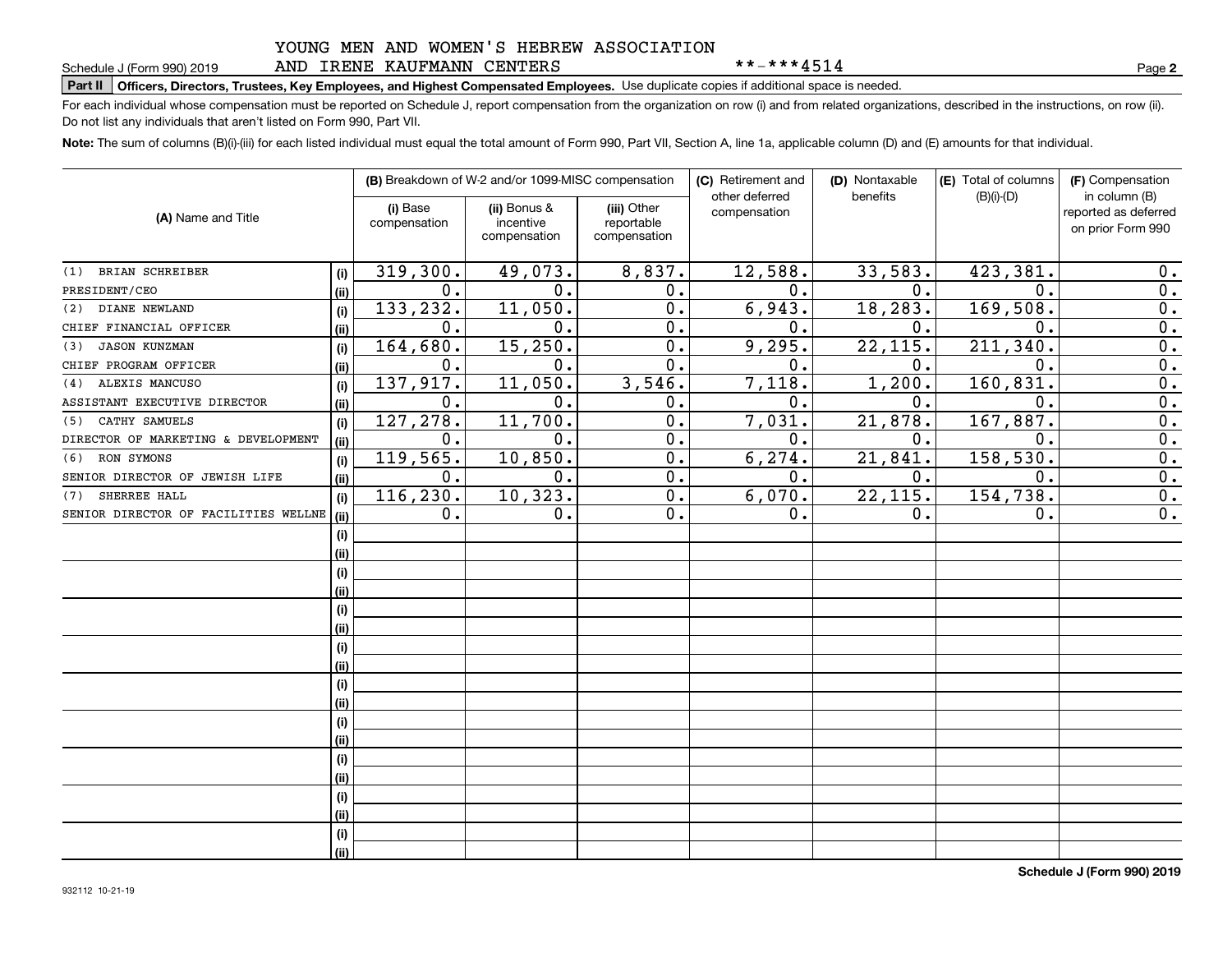## **Part III Supplemental Information**

Schedule J (Form 990) 2019 AND IRENE KAUFMANN CENTERS<br>Part III Supplemental Information<br>Provide the information, explanation, or descriptions required for Part I, lines 1a, 1b, 3, 4a, 4b, 4c, 5a, 5b, 6a, 6b, 7, and 8, and

## PART I, LINE 1A:

ALTHOUGH TRAVEL FOR COMPANIONS IS PROVIDED IN THE CEO'S EMPLOYMENT

## AGREEMENT, THIS BENEFIT HAS NOT BEEN UTILIZED.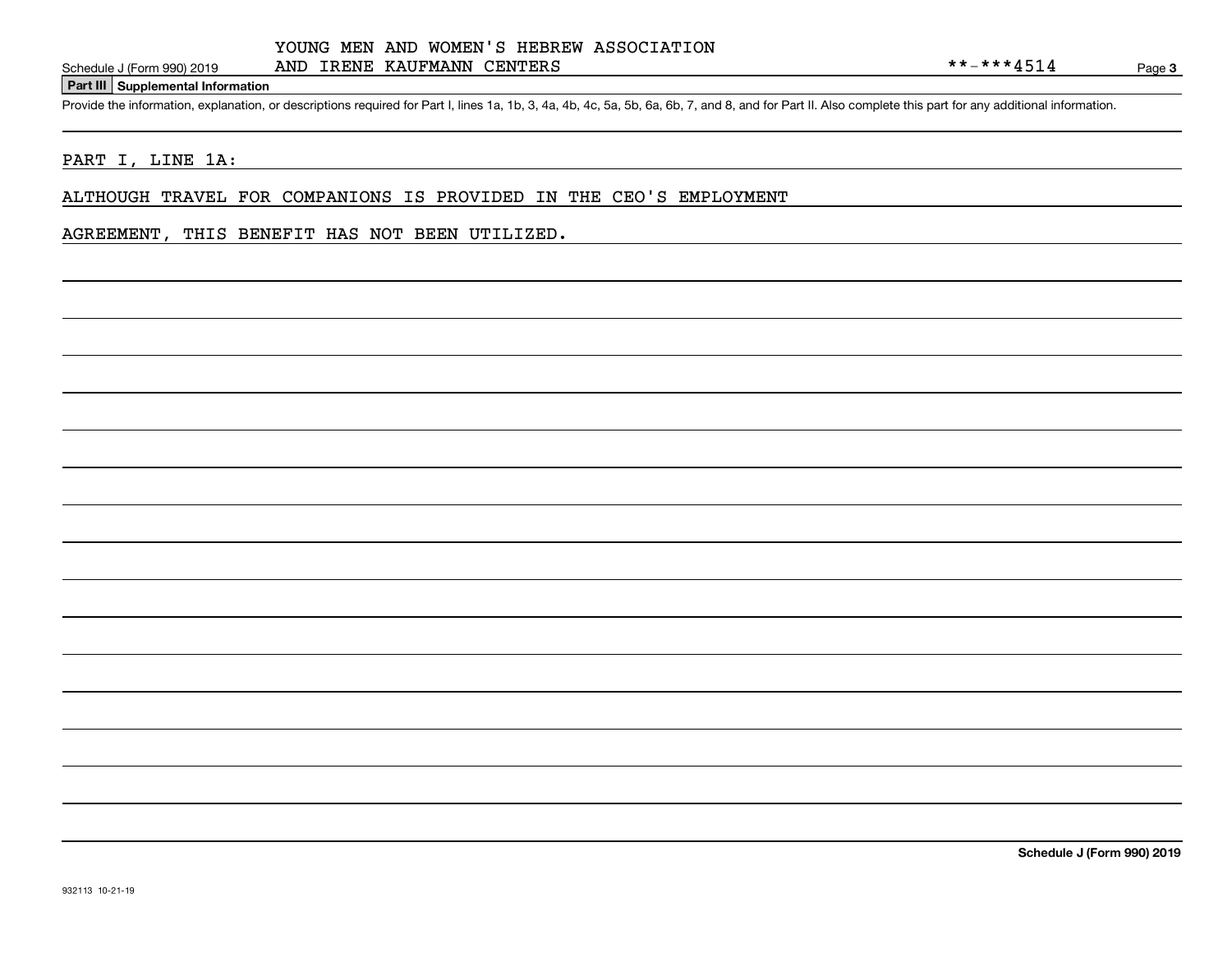**(Form 990 or 990-EZ)**

Department of the Treasury Internal Revenue Service Name of the organization

**SCHEDULE O Supplemental Information to Form 990 or 990-EZ**

**Complete to provide information for responses to specific questions on Form 990 or 990-EZ or to provide any additional information. | Attach to Form 990 or 990-EZ. | Go to www.irs.gov/Form990 for the latest information.** YOUNG MEN AND WOMEN'S HEBREW ASSOCIATION



**Employer identification number**<br>\* \* - \* \* \*  $4\,5\,1\,4$ 

FORM 990, PART I, DOING BUSINESS AS:

JEWISH COMMUNITY CENTER OF GREATER PITTSBURGH

FORM 990, PART III, LINE 4A, PROGRAM SERVICE ACCOMPLISHMENTS:

AND IRENE KAUFMANN CENTERS

AND EMOTIONAL AND SPIRITUAL DEVELOPMENT INTO EACH DAY AS WE PREPARE

CHILDREN FOR THE ACADEMIC AND LIFE CHALLENGES AHEAD. OUR PROGRAM

FOLLOWS GUIDELINES DEVELOPED BY THE NATIONAL ASSOCIATION FOR THE

EDUCATION OF YOUNG CHILDREN (NAEYC) AND THE PENNSYLVANIA KEYSTONE STARS INITIATIVE.

FROM PRE-SCHOOL THROUGH HIGH SCHOOL, THE JCC PLAYS AN ACTIVE ROLE IN THE DEVELOPMENT OF OUR YOUTH. FOR ELEMENTARY AGED CHILDREN, SERVICES FOR CHILDREN IN KINDERGARTEN THROUGH 6TH GRADE FOCUS ON OUR CLUBHOUSE AFTER-SCHOOL PROGRAM. OVER 130 CHILDREN PARTICIPATE IN THE PROGRAM WHICH SERVES MANY SINGLE-PARENT FAMILIES OR TWO WORKING PARENT HOUSEHOLDS WHO DEPEND ON THIS "WRAP-AROUND" SERVICE. THE ENRICHMENT-ORIENTED PROGRAM COMBINES FREE PLAY, ORGANIZED ACTIVITIES, SELF-DIRECTED SPECIALTIES AND HOMEWORK TIME. FULL-DAY PROGRAMS ARE ALSO AVAILABLE DURING SCHOOL BREAKS AND ARE STAFFED AT THE LAST MINUTE TO

COVER SCHOOL CANCELLATIONS AND SNOW DAYS.

932211 09-06-19 LHA For Paperwork Reduction Act Notice, see the Instructions for Form 990 or 990-EZ. Schedule O (Form 990 or 990-EZ) (2019) THE JCC SERVES MORE THAN 100 CHILDREN AND ADULTS WITH SPECIAL NEEDS PARTICIPATE THROUGHOUT THE JCC IN PROGRAMS INCLUDING THE EARLY CHILDHOOD DEVELOPMENT CENTERS, CLUBHOUSE AFTER SCHOOL CARE, TEEN CENTER, JEWISH SINGLES SUPPORT NETWORK AND THROUGHOUT THE SUMMER AT JCC'S DAY AND OVERNIGHT CAMPS. THE JCC'S TEEN CENTER PROGRAM SERVES 12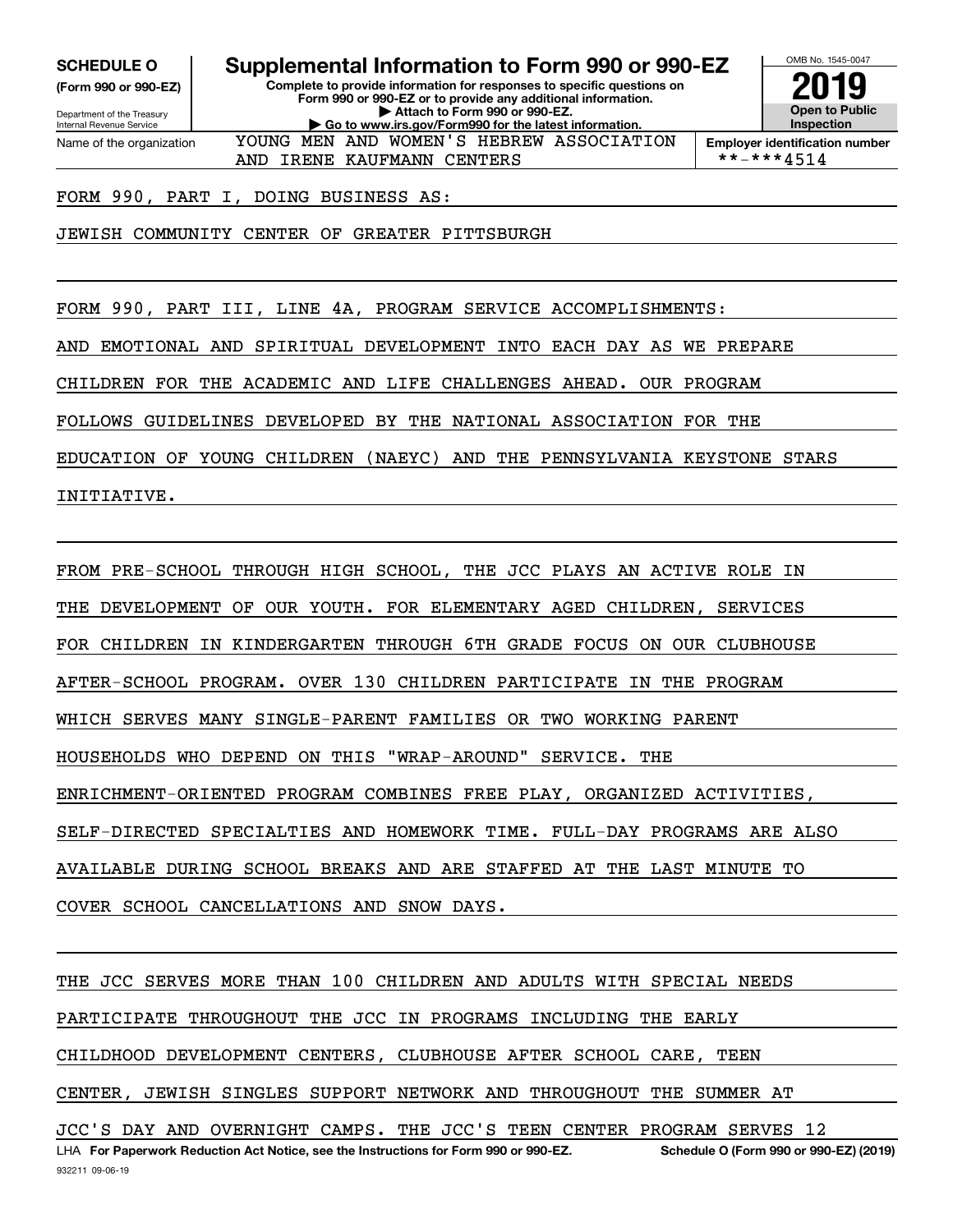| Schedule O (Form 990 or 990-EZ) (2019)                              |                                                                        |  | Page                                                |
|---------------------------------------------------------------------|------------------------------------------------------------------------|--|-----------------------------------------------------|
| Name of the organization                                            | YOUNG MEN AND WOMEN'S HEBREW ASSOCIATION<br>AND IRENE KAUFMANN CENTERS |  | <b>Employer identification number</b><br>**-***4514 |
| ADOLESCENTS AND YOUNG ADULTS WITH DEVELOPMENTAL AND PHYSICAL        |                                                                        |  |                                                     |
| DISABILITIES EACH WEEKDAY AFTER SCHOOL AND IS THE ONLY MODEL OF ITS |                                                                        |  |                                                     |
| KIND IN THE PITTSBURGH METROPOLITAN AREA.                           |                                                                        |  |                                                     |

BEYOND SOCIAL/RECREATIONAL, ATHLETIC AND CULTURAL PROGRAMS FOR

TEENAGERS, WE TAKE TREMENDOUS PRIDE IN A LONG OVERLOOKED AREA OF TEEN

SERVICES - EMPLOYMENT. WHILE WE ARE WELL KNOWN AS A PRIMARY PROVIDER OF

EARLY CHILDHOOD, AFTER SCHOOL, AND CAMPING PROGRAMS FOR THOUSANDS OF

CHILDREN, WE OFTEN PROVIDE FORMER PROGRAM PARTICIPANTS WITH THEIR FIRST

EMPLOYMENT OPPORTUNITY BASED ON THESE EXPERIENCES. IN THE PAST FISCAL

YEAR, THE JCC PROVIDED EMPLOYMENT OPPORTUNITIES TO MORE THAN 150 TEENS

AND YOUNG ADULTS, WHO ARE EMPLOYED AT JCC CAMPS AND CLUBHOUSE AFTER

SCHOOL PROGRAM AS COUNSELORS, STAFF, SPECIALISTS AND SPORTS COACHES,

MAKING THE JCC ONE OF THE LARGER TEEN EMPLOYERS IN THE AREA.

FORM 990, PART III, LINE 4B, PROGRAM SERVICE ACCOMPLISHMENTS:

(SIT), JUNIOR COUNSELOR, SENIOR COUNSELOR, AND UNIT HEAD PROGRAMS.

CAMP BEGINS AT AGE 2 (AGE 7 FOR OVERNIGHT CAMP) AND CONTINUES THROUGH AGE 16 WITH THE STAFFIN-TRAINING PROGRAM. WHILE INDIVIDUAL SPECIALTIES ARE OFFERED, THE OPERATING PHILOSOPHY OF JCC CAMPING IS COMMUNAL AND GROUP-ORIENTED. OUR OPERATING PHILOSOPHY IS INCREASINGLY CHALLENGED BY A SPECIALTY-ORIENTED SOCIETY AND A COMPETITIVE SPECIALTY CAMP ENVIRONMENT. WE CONTINUE TO GROW OUR SPECIALTIES TO COMPETE IN THE MARKETPLACE, BUT WILL NOT SACRIFICE THE TRADITIONAL CAMP EXPERIENCE.

THE UNIQUE FEATURES OF EACH PROGRAM ARE: 1) JAMES & RACHEL (J&R)

LEVINSON DAY CAMP HAS GROWN FROM 125 CAMPERS IN 1970 TO ALMOST 350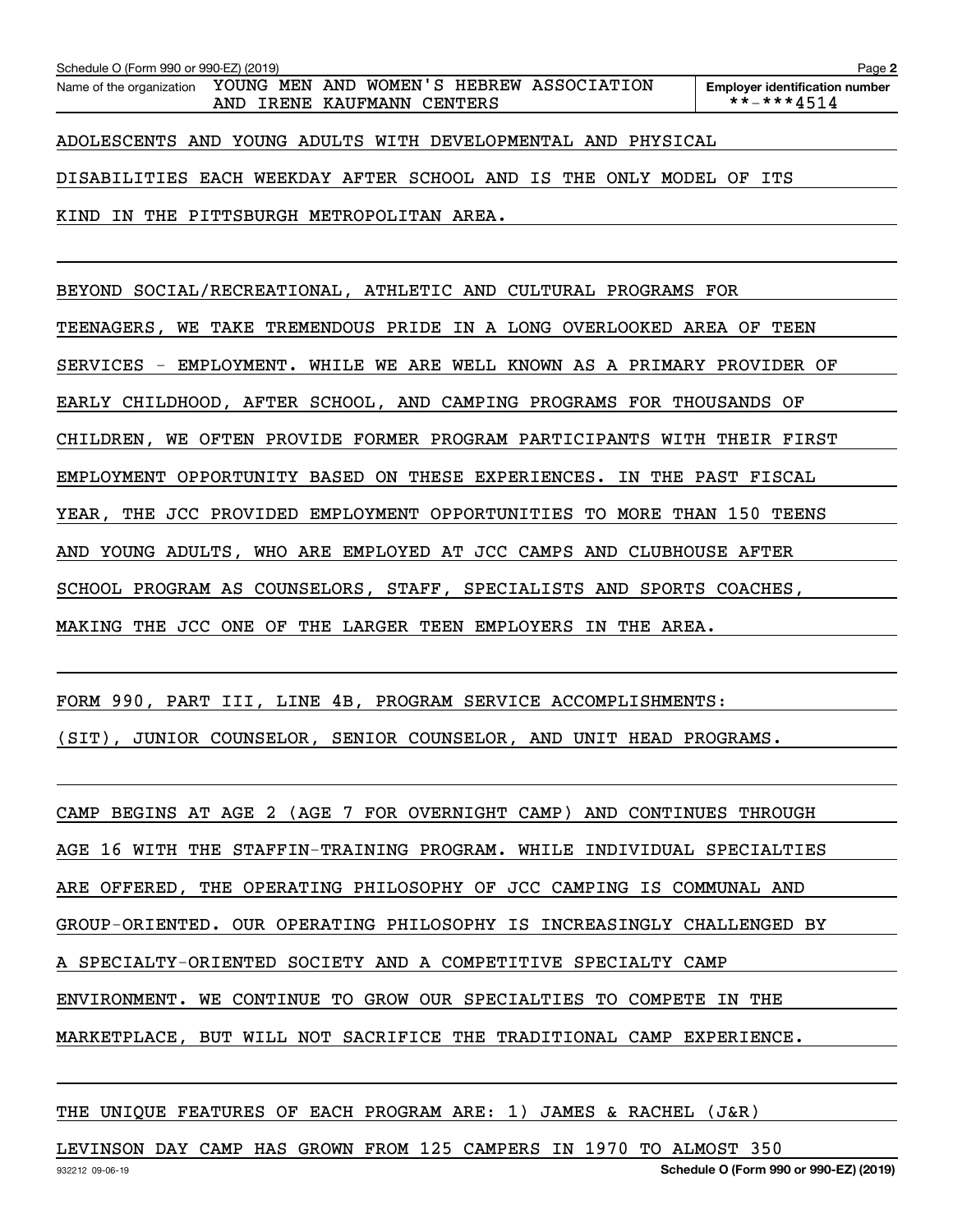| Schedule O (Form 990 or 990-EZ) (2019)                                                             | Page 2                                              |
|----------------------------------------------------------------------------------------------------|-----------------------------------------------------|
| YOUNG MEN AND WOMEN'S HEBREW ASSOCIATION<br>Name of the organization<br>AND IRENE KAUFMANN CENTERS | <b>Employer identification number</b><br>**-***4514 |
| CHILDREN PER SESSION TODAY. J&R PROGRAMMING FOCUSES ON CHILDREN AGES                               |                                                     |
| 4-14 INTERACTING WITH THE NATURAL ENVIRONMENT OF A 100-ACRE WOODED                                 |                                                     |
| SETTING IN MONROEVILLE; 2) EARLY CHILDHOOD CAMPS AT BOTH JCC BRANCHES                              |                                                     |
| CATER TO 2 TO 4-YEAR-OLDS, 3) A PERFORMING ARTS CAMP THAT CULMINATES IN                            |                                                     |
| A MUSICAL THEATER PRODUCTION; 4) SOUTH HILLS DAY CAMPS PROVIDE A                                   |                                                     |
| GENERALIST CAMP EXPERIENCE FOR CHILDREN AGE 2 THROUGH GRADE 5, WITH                                |                                                     |
| SPORTS AND TRAVELING CAMP EXPERIENCES FOR OLDER CHILDREN; AND                                      | 5)<br>EMMA                                          |
| $($ EKC $)$<br>OUTSIDE OF MORGANTOWN, WEST VIRGINIA, NOW IN ITS<br>KAUFMANN CAMP                   |                                                     |
| 113TH YEAR; OFFERS TWO- THREE- AND FOUR-WEEK OVERNIGHT CAMP SESSIONS AS                            |                                                     |
| WELL AS ONE-WEEK FIRST EXPERIENCE OPPORTUNITIES FOR CHILDREN TO BE AWAY                            |                                                     |
| FROM HOME IN A PROTECTED ENVIRONMENT; 6) AND INCLUSION OPPORTUNITIES                               |                                                     |
| FOR CHILDREN WITH DEVELOPMENT DISABILITIES ARE AN INTEGRAL ELEMENT OF                              |                                                     |
| OUR DAY AND RESIDENT CAMPING PROGRAMS, WITH NEW PROGRAM ELEMENTS ADDED                             |                                                     |
| ANNUALLY.                                                                                          |                                                     |

FORM 990, PART III, LINE 4C, PROGRAM SERVICE ACCOMPLISHMENTS: FACILITIES IS DEDICATED TOWARD THIS PURPOSE WHICH SERVES AN ESTIMATED 12,000 INDIVIDUALS ANNUALLY OVER 93 HOURS EACH WEEK. NEW HEALTH AND WELLNESS PROGRAMS SUCH AS PILATES BARRE, DECK TIME WORKOUTS FOR PRE-TEENS AND RUNNING MECHANICS TRAINING SESSIONS HAVE ENGAGED A WIDER AND MORE DIVERSE POPULATION. THE JCC CONTINUES TO OFFER SPECIALIZED PROGRAMS FOR OLDER ADULTS INCLUDING PHASE III CARDIO-VASCULAR REHABILITATION AS WELL AS NEW PROGRAMS SUCH AS HOMEMEDS MEDICATION ASSURANCE PROGRAM, SENIOR ACTIVE PERSONAL TRAINING SESSIONS, WALK WITH EASE AND AGING MASTERY PROGRAM. THE JCC ALSO HOSTS A PHYSICAL THERAPY PRACTICE THROUGH AN OUTSIDE PROVIDER.

WITHIN THE AREA OF OLDER ADULTS, OUR PRIMARY OBJECTIVE TO KEEP SENIORS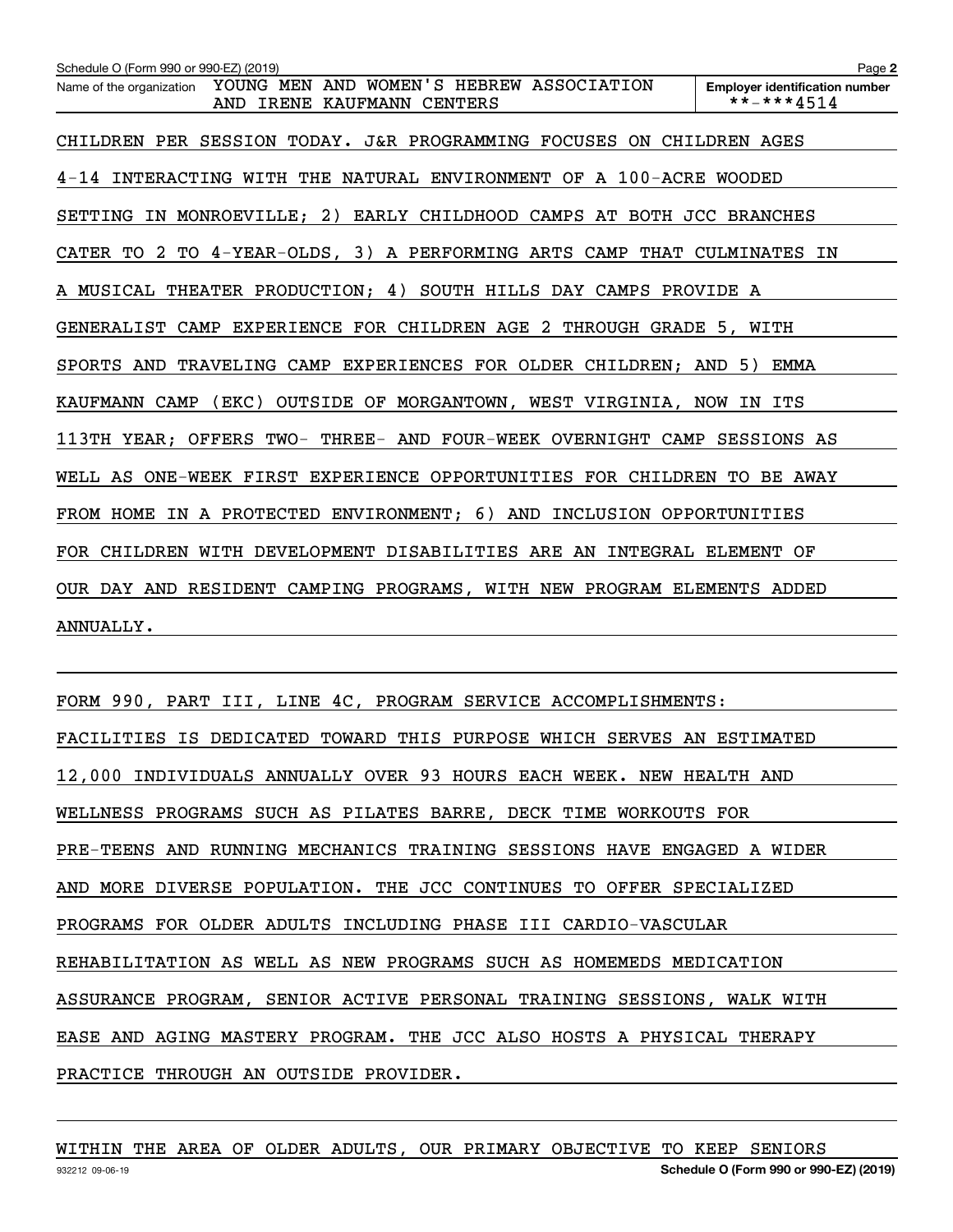**2Employer identification number** Schedule O (Form 990 or 990-EZ) (2019)<br>Name of the organization YOUNG MEN AND WOMEN'S HEBREW ASSOCIATION Employer identification number ACTIVE, HEALTHY AND INDEPENDENT REDUCES THE LIKELIHOOD OF HIGHER COST/LESS ATTRACTIVE ALTERNATIVES. THE JCC'S HEALTH AND WELLNESS PROGRAMS CONTINUE TO BE THE MOST UTILIZED SERVICE AND THE LARGEST ENTRY POINT FOR THE JCC'S OLDER ADULTS. THE JCC OFFERS COMPREHENSIVE FITNESS PROGRAMMING FOR OLDER ADULTS, INCLUDING SILVERSNEAKERS, SILVER&FIT AND A VARIETY OF WELLNESS PROGRAMS DESIGNED SPECIFICALLY FOR OLDER ADULTS AND TAUGHT BY CERTIFIED INSTRUCTORS. AND IRENE KAUFMANN CENTERS  $\qquad \qquad \qquad$  \*\*-\*\*\*4514

THIS YEAR, OVER 10,000 SENIORS PARTICIPATED IN AGEWELL PROGRAMS AND SERVICES MANY RELATED TO HEALTH AND WELLNESS PROGRAMS INCLUDING GROUP EXERCISE, ARTHRITIS AQUATIC EXERCISE CLASSES, FLU SHOT CLINICS, DAILY HOT MEALS, EDUCATIONAL PROGRAMS, CAREGIVER SUPPORT AND MEDICAL SCREENINGS. WITHIN BOTH LOCATIONS, THE JCC PROVIDES NEARLY 40 REGULARLY SCHEDULED OLDER ADULT HEALTH AND WELLNESS CLASSES THAT CAN SERVE OVER 1,300 INDIVIDUALS WEEKLY. BOTH SQUIRREL HILL AND SOUTH HILLS BRANCHES HOLD NUMEROUS SUPPORT GROUP PROGRAMS FOR INDIVIDUALS WITH DISABILITIES, INCLUDING AN ACTIVE STROKE SURVIVORS GROUP.

FORM 990, PART VI, SECTION B, LINE 11B:

THE 990 IS REVIEWED AND APPROVED BY THE AUDIT COMMITTEE EACH YEAR PRIOR TO FILING THE RETURN. THE 990 IS SHARED ELECTRONICALLY WITH THE ENTIRE BOARD ANNUALLY PRIOR TO ITS FILING WITH THE IRS.

FORM 990, PART VI, SECTION B, LINE 12C:

THE ORGANIZATION OBTAINS EXECUTED CONFLICT OF INTEREST STATEMENTS AT THE ANNUAL BOARD RETREAT EACH FALL. THOSE BOARD MEMBERS WHO DO NOT ATTEND AND/OR HAVE NOT EXECUTED ARE FOLLOWED UP BY STAFF TO ENSURE THAT THE

EXECUTED STATEMENTS ARE RECEIVED BY THE NEXT SCHEDULED BOARD MEETING.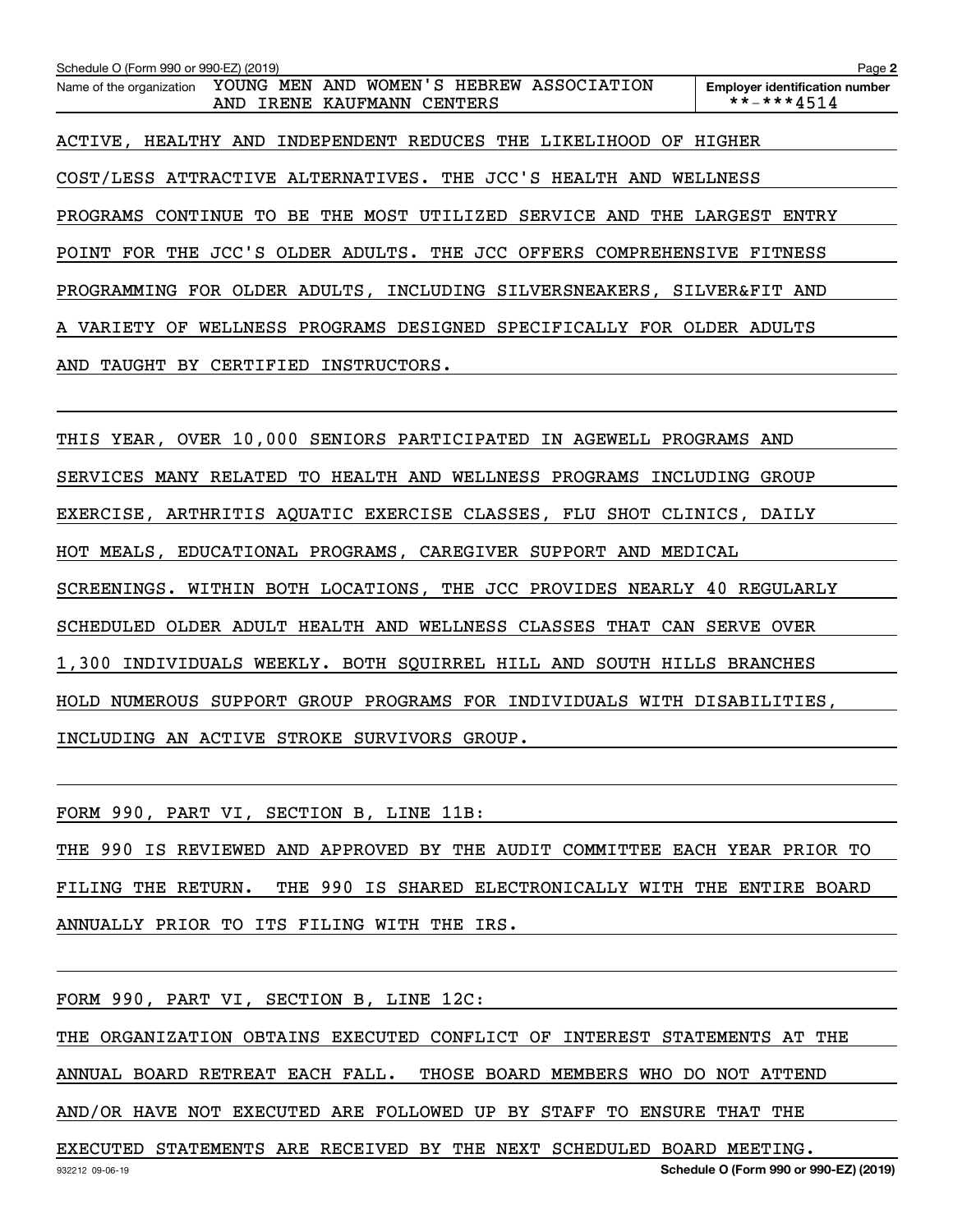| Schedule O (Form 990 or 990-EZ) (2019)                                                                                                                                                                                                                | Page 2                                              |
|-------------------------------------------------------------------------------------------------------------------------------------------------------------------------------------------------------------------------------------------------------|-----------------------------------------------------|
| Name of the organization YOUNG MEN AND WOMEN'S HEBREW ASSOCIATION<br>AND IRENE KAUFMANN CENTERS                                                                                                                                                       | <b>Employer identification number</b><br>**-***4514 |
|                                                                                                                                                                                                                                                       |                                                     |
| FORM 990, PART VI, SECTION B, LINE 15:                                                                                                                                                                                                                |                                                     |
| THE COMPENSATION COMMITTEE OF THE BOARD IS RESPONSIBLE FOR THE REVIEW,                                                                                                                                                                                |                                                     |
| BENCHMARKING ANALYSIS AND APPROVAL OF THE CEO'S COMPENSATION.                                                                                                                                                                                         | THEY ALSO                                           |
| REVIEW COMPENSATION AND INCENTIVES FOR ALL LEADERSHIP STAFF.                                                                                                                                                                                          |                                                     |
|                                                                                                                                                                                                                                                       |                                                     |
| FORM 990, PART VI, SECTION C, LINE 18:                                                                                                                                                                                                                |                                                     |
| THE INFORMATION IS AVAILABLE ON THE JCC'S WEBSITE OR UPON REQUEST OF THE                                                                                                                                                                              |                                                     |
| CFO.                                                                                                                                                                                                                                                  |                                                     |
|                                                                                                                                                                                                                                                       |                                                     |
| FORM 990, PART VI, SECTION C, LINE 19:                                                                                                                                                                                                                |                                                     |
| THE INFORMATION IS AVAILABLE ON THE JCC'S WEBSITE OR UPON REQUEST OF THE                                                                                                                                                                              |                                                     |
| CFO.                                                                                                                                                                                                                                                  |                                                     |
|                                                                                                                                                                                                                                                       |                                                     |
| FORM 990, PART IX, LINE 11G, OTHER FEES:                                                                                                                                                                                                              |                                                     |
| FEES AND CONTRACT SERVICES:                                                                                                                                                                                                                           |                                                     |
| PROGRAM SERVICE EXPENSES                                                                                                                                                                                                                              | 2,008,680.                                          |
| MANAGEMENT AND GENERAL EXPENSES                                                                                                                                                                                                                       | 49,871.                                             |
| FUNDRAISING EXPENSES<br>the control of the control of the control of the control of the control of the control of the control of the control of the control of the control of the control of the control of the control of the control of the control | 0.                                                  |
| TOTAL EXPENSES                                                                                                                                                                                                                                        | 2,058,551.                                          |
| TOTAL OTHER FEES ON FORM 990, PART IX, LINE 11G, COL A 2,058,551.                                                                                                                                                                                     |                                                     |
|                                                                                                                                                                                                                                                       |                                                     |
| FORM 990, PART XII, LINE 2C:                                                                                                                                                                                                                          |                                                     |
| THE AUDIT COMMITTEE ASSUMES THE RESPONSIBILITY FOR THE OVERSIGHT OF THE                                                                                                                                                                               |                                                     |
| AUDIT AND SELECTION OF AN INDEPENDENT ACCOUNTANT.                                                                                                                                                                                                     |                                                     |
|                                                                                                                                                                                                                                                       |                                                     |
|                                                                                                                                                                                                                                                       |                                                     |
|                                                                                                                                                                                                                                                       |                                                     |
|                                                                                                                                                                                                                                                       |                                                     |

**2**